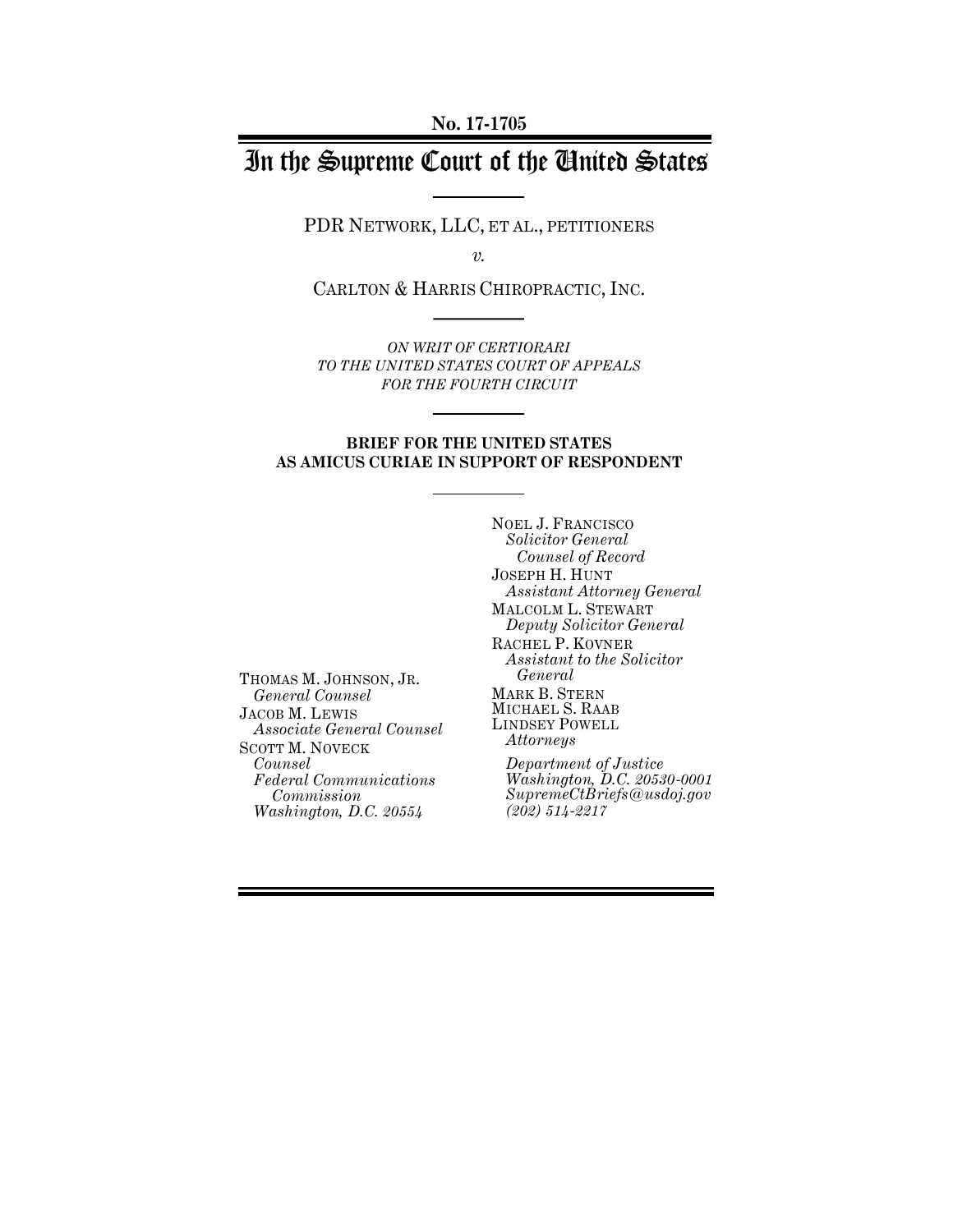### **QUESTION PRESENTED**

Whether the Administrative Orders Review Act (Hobbs Act), ch. 1189, 64 Stat. 1129, required the district court in this case to accept the FCC's legal interpretation of the Telephone Consumer Protection Act of 1991, Pub. L. No. 102-243, 105 Stat. 2394.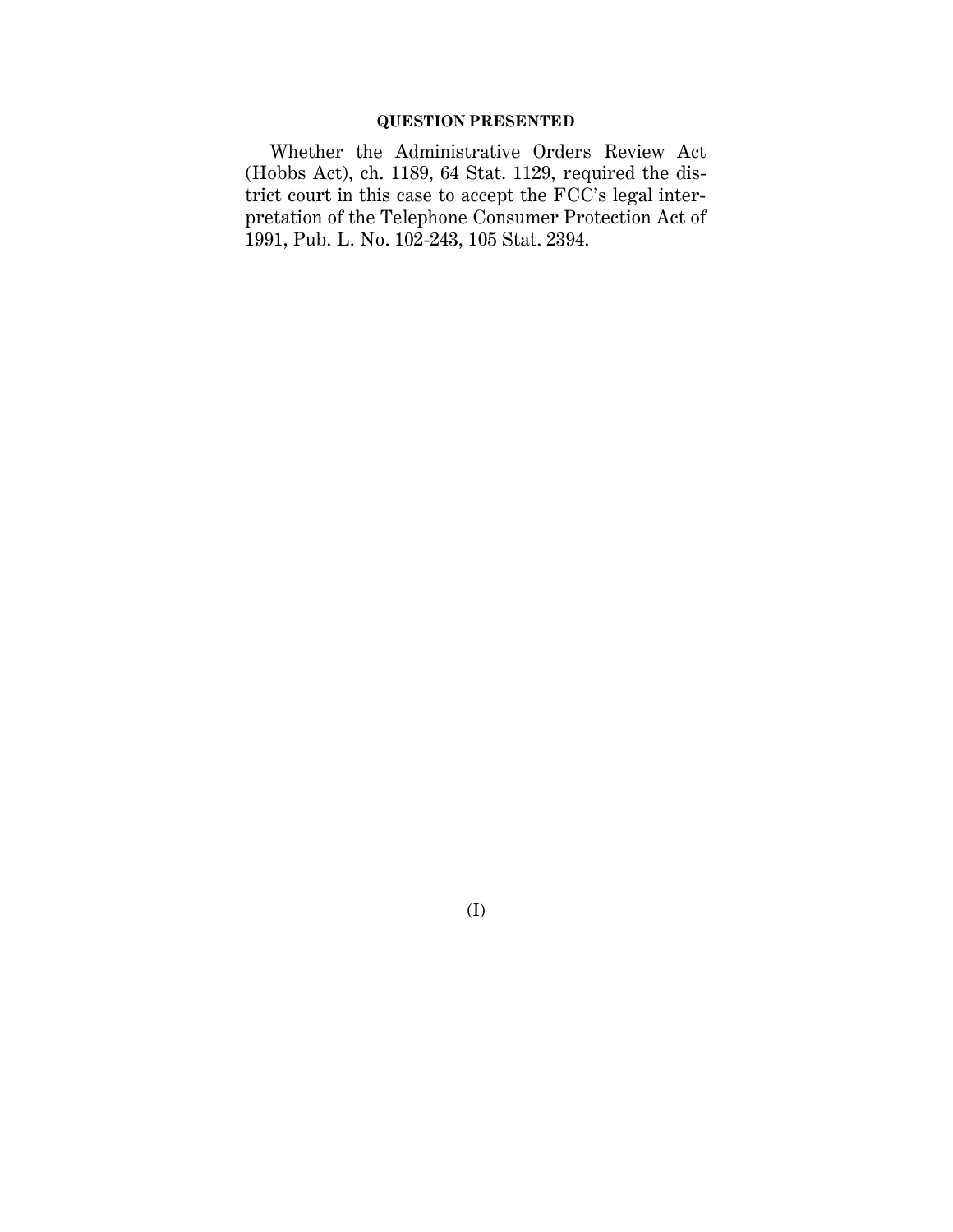## **TABLE OF CONTENTS**

Page

| Argument:                                                |
|----------------------------------------------------------|
| The Hobbs Act barred petitioners from collaterally<br>L. |
| attacking the validity of the 2006 FCC order in          |
| civil litigation outside the Hobbs Act's channels 11     |
| A. The Hobbs Act provides the exclusive channel          |
| for obtaining judicial review of covered agency          |
|                                                          |
| B. Petitioners' contrary arguments lack merit 19         |
| Petitioners' arguments lack a basis in the<br>1.         |
|                                                          |
| 2. The Administrative Procedure Act does                 |
| not support petitioners' reading of the                  |
|                                                          |
| 3. Petitioners' other statutory arguments also           |
|                                                          |
| 4. Principles of constitutional avoidance do             |
| not support petitioners' approach 31                     |
| II. Petitioners' argument that the 2006 FCC order        |
| was not reviewable under the Hobbs Act is not            |
| properly before this Court, and lacks merit in any       |
|                                                          |
|                                                          |
|                                                          |

## **TABLE OF AUTHORITIES**

Cases:

| B. F. Goodrich Co. v. Northwest Indus., Inc., |  |
|-----------------------------------------------|--|
| 424 F.2d 1349 (3d Cir.), cert. denied,        |  |
|                                               |  |

## (III)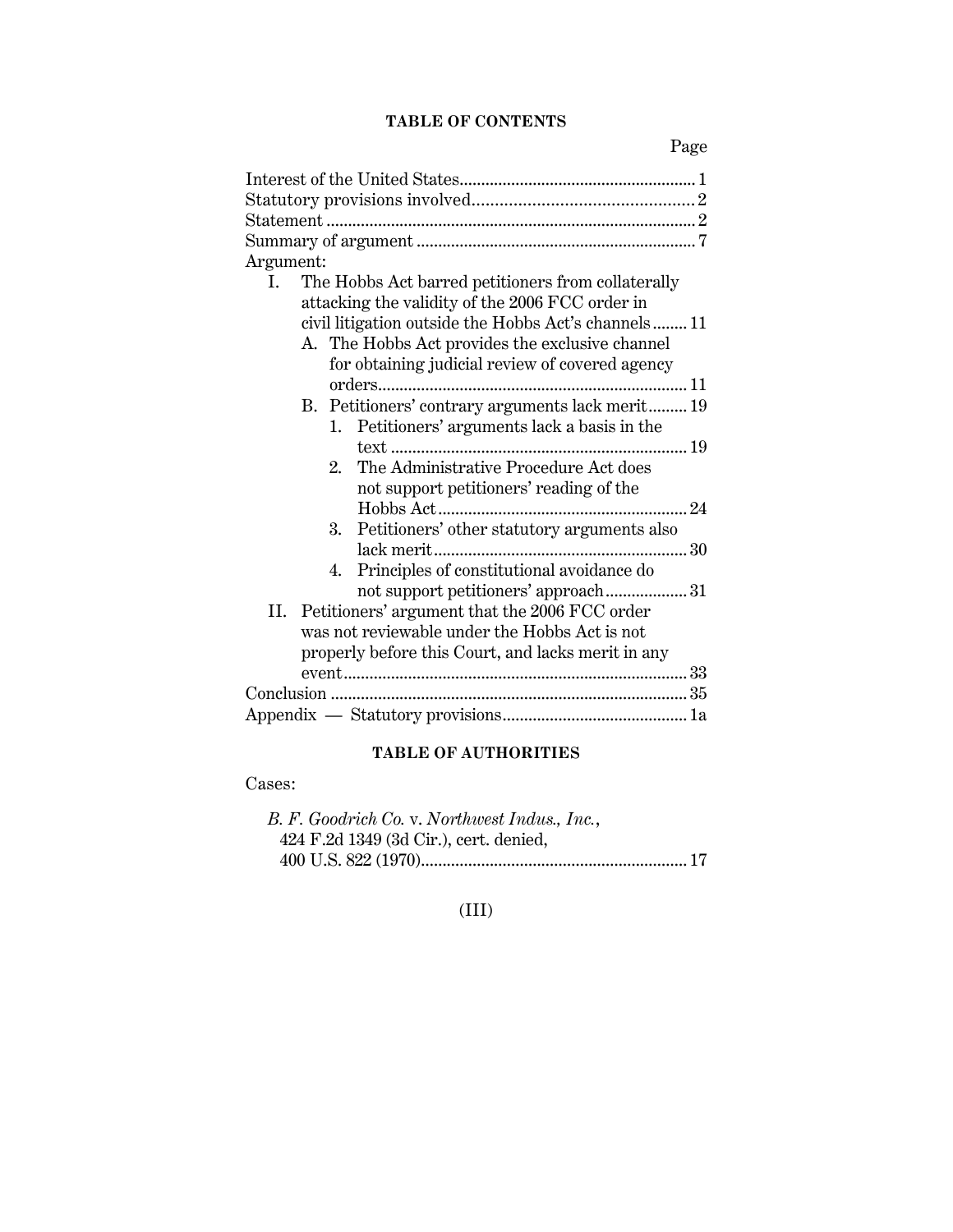| Cases—Continued:                                             | Page |
|--------------------------------------------------------------|------|
| <i>Biggerstaff v. FCC</i> , 511 F.3d 178 (D.C. Cir. 2007)  5 |      |
| Bowen v. Michigan Academy of Family Physicians,              |      |
|                                                              |      |
| Bowles v. Willingham, 321 U.S. 503 (1944)  25                |      |
| CE Design, Ltd. v. Prism Bus. Media, Inc.,                   |      |
| 606 F.3d 443 (7th Cir. 2010), cert. denied,                  |      |
|                                                              |      |
|                                                              |      |
| Central Texas Tel. Coop., Inc. v. FCC,                       |      |
|                                                              |      |
| Chevron U.S.A. Inc. v. Natural Res. Def. Council,            |      |
|                                                              |      |
| City of Peoria v. General Elec. Cablevision Corp.,           |      |
|                                                              |      |
| Daniels v. Union Pac. R.R., 530 F.3d 936                     |      |
| Decker v. Northwest Envtl. Def. Ctr., 568 U.S. 597           |      |
|                                                              |      |
| <i>Environmental Def. v. Duke Energy Corp.,</i>              |      |
|                                                              |      |
| FCC v. ITT World Commc'ns, Inc., 466 U.S. 463                |      |
|                                                              |      |
| Federal Crop Ins. Corp. v. Merrill, 332 U.S. 380             |      |
|                                                              |      |
| Functional Music, Inc. v. FCC, 274 F.2d 543                  |      |
| (D.C. Cir. 1958), cert. denied, 361 U.S. 813 (1959)  30      |      |
| Jennings v. Rodriguez, 138 S. Ct. 830 (2018)  31             |      |
|                                                              |      |
| Lambert Run Coal Co. v. Baltimore & Ohio R.R.,               |      |
|                                                              |      |
| Leyse v. Clear Channel Broad., Inc.,                         |      |
| 545 Fed. Appx. 444 (6th Cir. 2013),                          |      |
| cert. denied, 135 S. Ct. 57 (2014)  13, 19                   |      |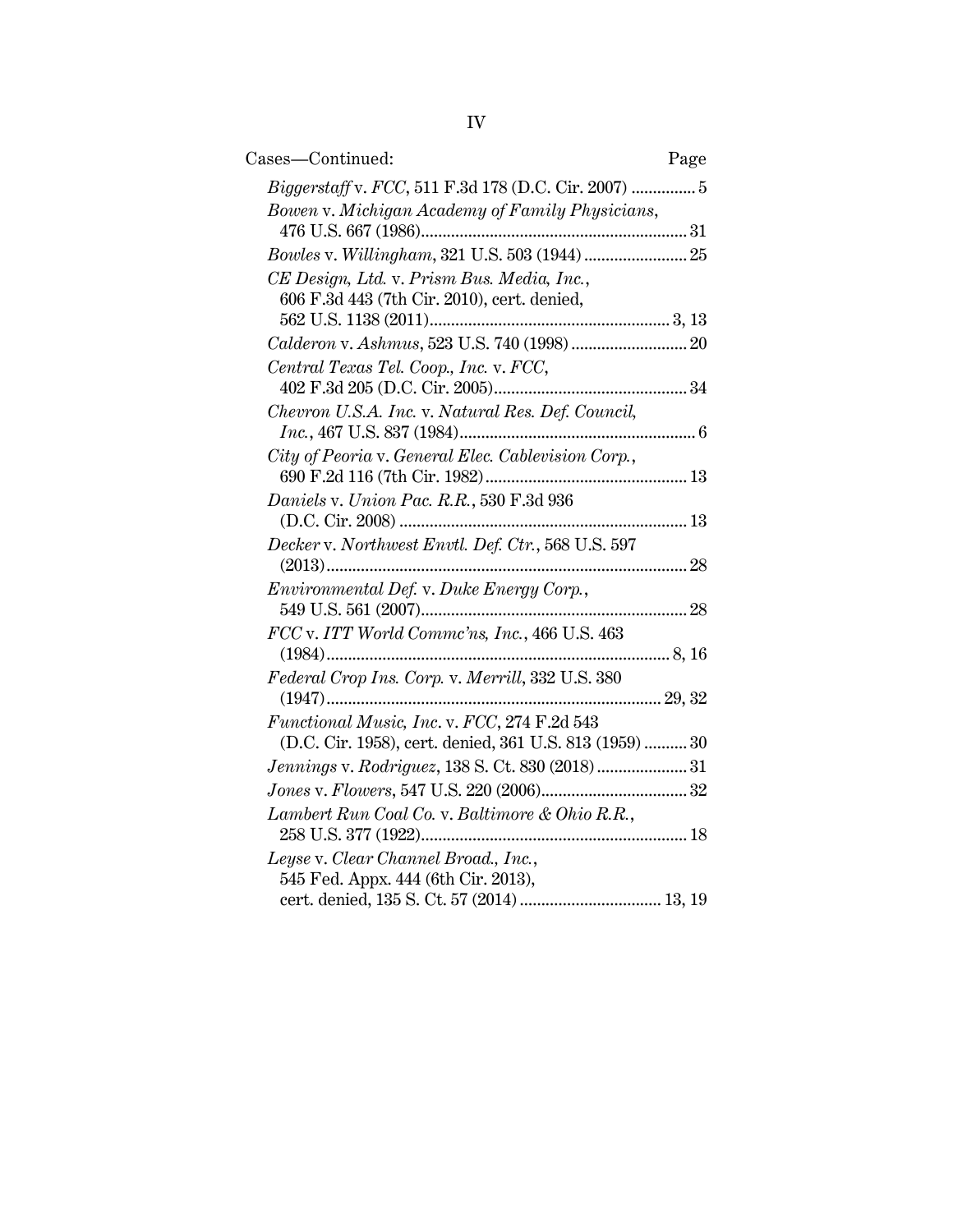| Cases—Continued:                                                                                 | Page |
|--------------------------------------------------------------------------------------------------|------|
| Mais v. Gulf Coast Collection Bureau, Inc.,                                                      |      |
| Mims v. Arrow Fin. Servs., 565 U.S. 368 (2012) 3                                                 |      |
| <i>Nack v. Walburg, 715 F.3d 680 (8th Cir. 2013),</i>                                            |      |
| Natural Res. Def. Council v. Nuclear Regulatory                                                  |      |
| Norton v. Southern Utah Wilderness Alliance,                                                     |      |
| Port of Boston Marine Terminal Ass'n v.<br>Rederiaktiebolaget Transatlantic,                     |      |
| Railway Mail Ass'n v. Corsi, 326 U.S. 88 (1945) 20                                               |      |
| Russell Motor Car Co. v. United States,                                                          |      |
|                                                                                                  |      |
| SBC Inc. v. FCC, 414 F.3d 486 (3d Cir. 2005) 34                                                  |      |
| Sorenson Commc'ns, Inc. v. FCC, 567 F.3d 1215                                                    |      |
|                                                                                                  |      |
| Stokeling v. United States, 139 S. Ct. 544 (2019)  14                                            |      |
| <i>Thunder Basin Coal Co. v. Reich</i> , 510 U.S. 200 (1994)  31                                 |      |
| US West Commc'ns, Inc. v. Hamilton, 224 F.3d 1049                                                |      |
|                                                                                                  |      |
| United States v. Any & All Radio Station Transmis-<br>sion Equip., 207 F.3d 458 (8th Cir. 2000), |      |
|                                                                                                  |      |
| United States v. Dunifer, 219 F.3d 1004                                                          |      |
|                                                                                                  |      |
| United States v. International Minerals & Chem.                                                  |      |
|                                                                                                  |      |
| United States v. Ruzicka, 329 U.S. 287 (1946) 32                                                 |      |
|                                                                                                  |      |
|                                                                                                  |      |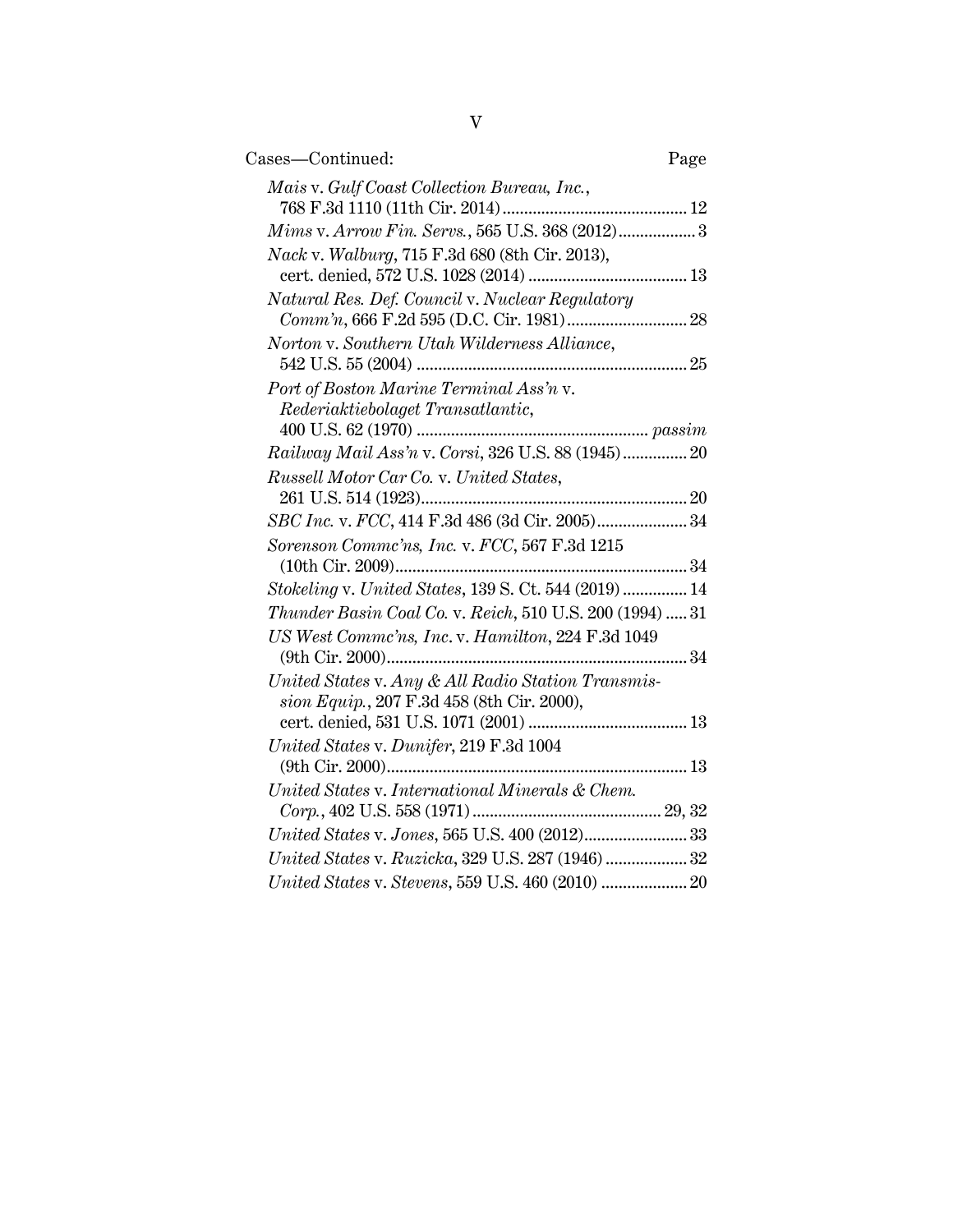| Cases—Continued:                                        | Page |
|---------------------------------------------------------|------|
| United States v. Szabo, 760 F.3d 997 (9th Cir. 2014) 26 |      |
| Venner v. Michigan Cent. R.R., 271 U.S. 127             |      |
|                                                         |      |
| WWHT, Inc. v. FCC, 656 F.2d 807 (D.C. Cir. 1981)  28    |      |
| Water Transp. Ass'n v. ICC, 819 F.2d 1189               |      |
|                                                         |      |
|                                                         |      |
| Yakus v. United States, 321 U.S. 414                    |      |
|                                                         |      |

Constitution, statutes, and regulations:

| Act of June 18, 1910, ch. 309, 36 Stat. 539-540 17   |  |
|------------------------------------------------------|--|
| Act of Oct. 22, 1913, ch. 32, 38 Stat. 208  17       |  |
|                                                      |  |
|                                                      |  |
| Administrative Orders Review Act,                    |  |
|                                                      |  |
|                                                      |  |
|                                                      |  |
|                                                      |  |
|                                                      |  |
|                                                      |  |
|                                                      |  |
|                                                      |  |
|                                                      |  |
|                                                      |  |
| Administrative Procedure Act, 5 U.S.C. 701 et seq 10 |  |
|                                                      |  |
|                                                      |  |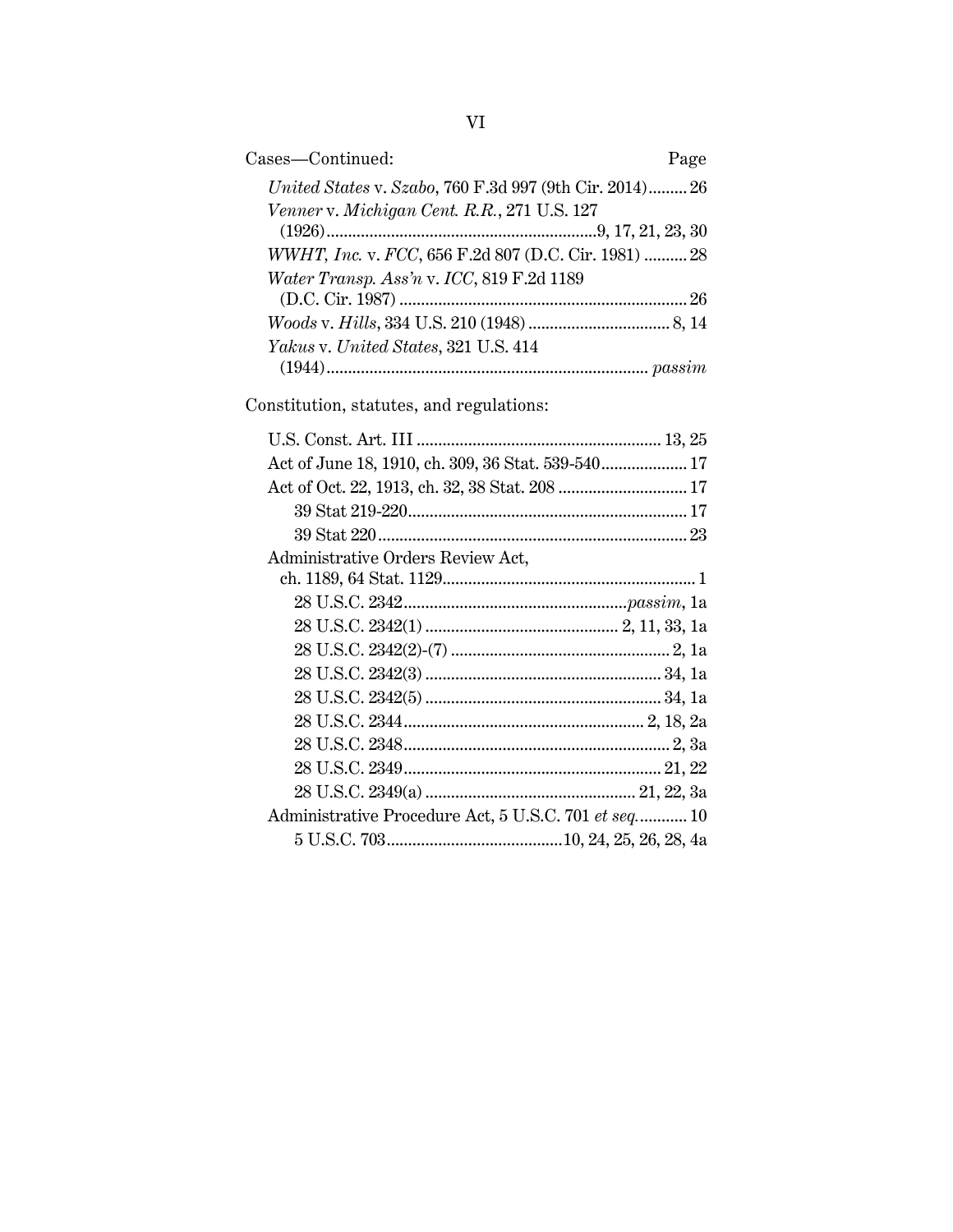| Statutes and regulations—Continued:                                           | Page |
|-------------------------------------------------------------------------------|------|
| Communications Act of 1934 ch. 652, 48 Stat. 1064<br>(47 U.S.C. 151 et seq.): |      |
|                                                                               |      |
|                                                                               |      |
|                                                                               |      |
|                                                                               |      |
|                                                                               |      |
| Emergency Price Control Act of 1942, ch. 26,                                  |      |
|                                                                               |      |
|                                                                               |      |
|                                                                               |      |
|                                                                               |      |
| Telephone Consumer Protection Act of 1991,                                    |      |
|                                                                               |      |
|                                                                               |      |
|                                                                               |      |
| 47 U.S.C. 227(b)(2) (2012 & Supp. V 2017)  3, 6a                              |      |
|                                                                               |      |
|                                                                               |      |
|                                                                               |      |
|                                                                               |      |
|                                                                               |      |
|                                                                               |      |
|                                                                               |      |
|                                                                               |      |
|                                                                               |      |
|                                                                               |      |
| 47 C.F.R.:                                                                    |      |
|                                                                               |      |
|                                                                               |      |

# **VII**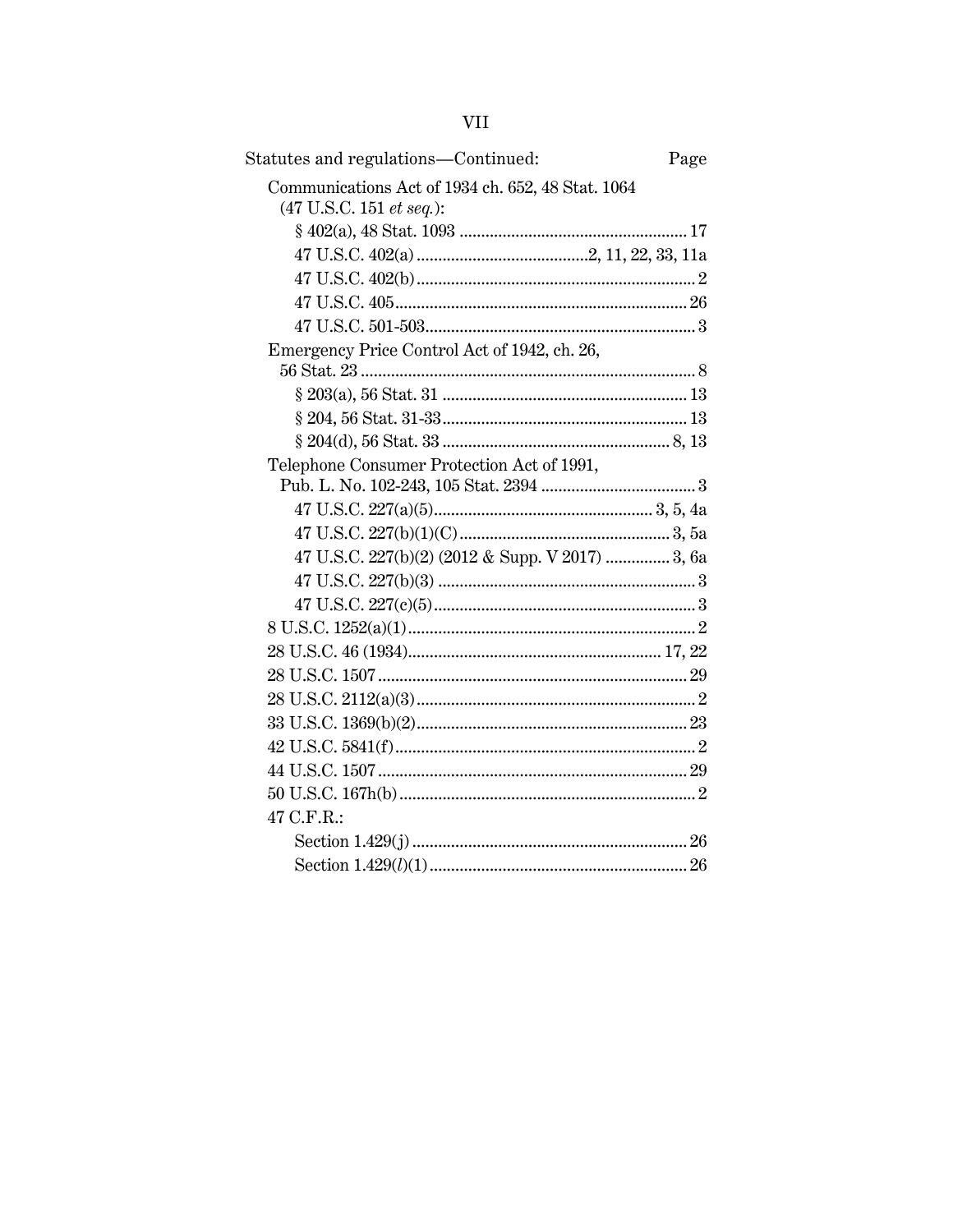VIII

| Miscellaneous:                                                                                                                                       | Page |
|------------------------------------------------------------------------------------------------------------------------------------------------------|------|
| Samuel A. Bleicher, Economic and Technical<br>Feasibility in Clean Air Act Enforcement Against<br>Stationary Sources, 89 Harv. L. Rev. 316 (1975) 25 |      |
| 3 Bouvier's Law Dictionary and Concise                                                                                                               |      |
| FCC:                                                                                                                                                 |      |
| Public Notice: Petitions for Reconsideration                                                                                                         |      |
| and Clarification of Action in Rulemaking                                                                                                            |      |
| Proceeding (Sept. 8, 2003), https://docs.fcc.                                                                                                        |      |
| gov/public/attachments/DOC-238758A1.pdf 5                                                                                                            |      |
| Rules and Regulations Implementing the                                                                                                               |      |
| Telephone Consumer Protection Act of 1991,<br>In re:                                                                                                 |      |
|                                                                                                                                                      |      |
|                                                                                                                                                      |      |
|                                                                                                                                                      |      |
|                                                                                                                                                      |      |
|                                                                                                                                                      |      |
|                                                                                                                                                      |      |
| Felix Frankfurter, Some Reflections on the Reading                                                                                                   |      |
| of Statutes, 47 Colum. L. Rev. 527 (1947) 14                                                                                                         |      |
| The Oxford English Dictionary (2d ed. 1989):                                                                                                         |      |
|                                                                                                                                                      |      |
|                                                                                                                                                      |      |
| U.S. Dep't of Justice, Attorney General's Manual on                                                                                                  |      |
| the Administrative Procedure Act (1947) 25, 26                                                                                                       |      |
| Paul R. Verkuil, Congressional Limitations on                                                                                                        |      |
| Judicial Review of Rules, 57 Tulane L. Rev. 733                                                                                                      |      |
| $(1983)$                                                                                                                                             | 25   |
| Webster's New International Dictionary of the                                                                                                        |      |
|                                                                                                                                                      |      |
| 16 Charles Alan Wright et al., Federal Practice and                                                                                                  |      |
|                                                                                                                                                      |      |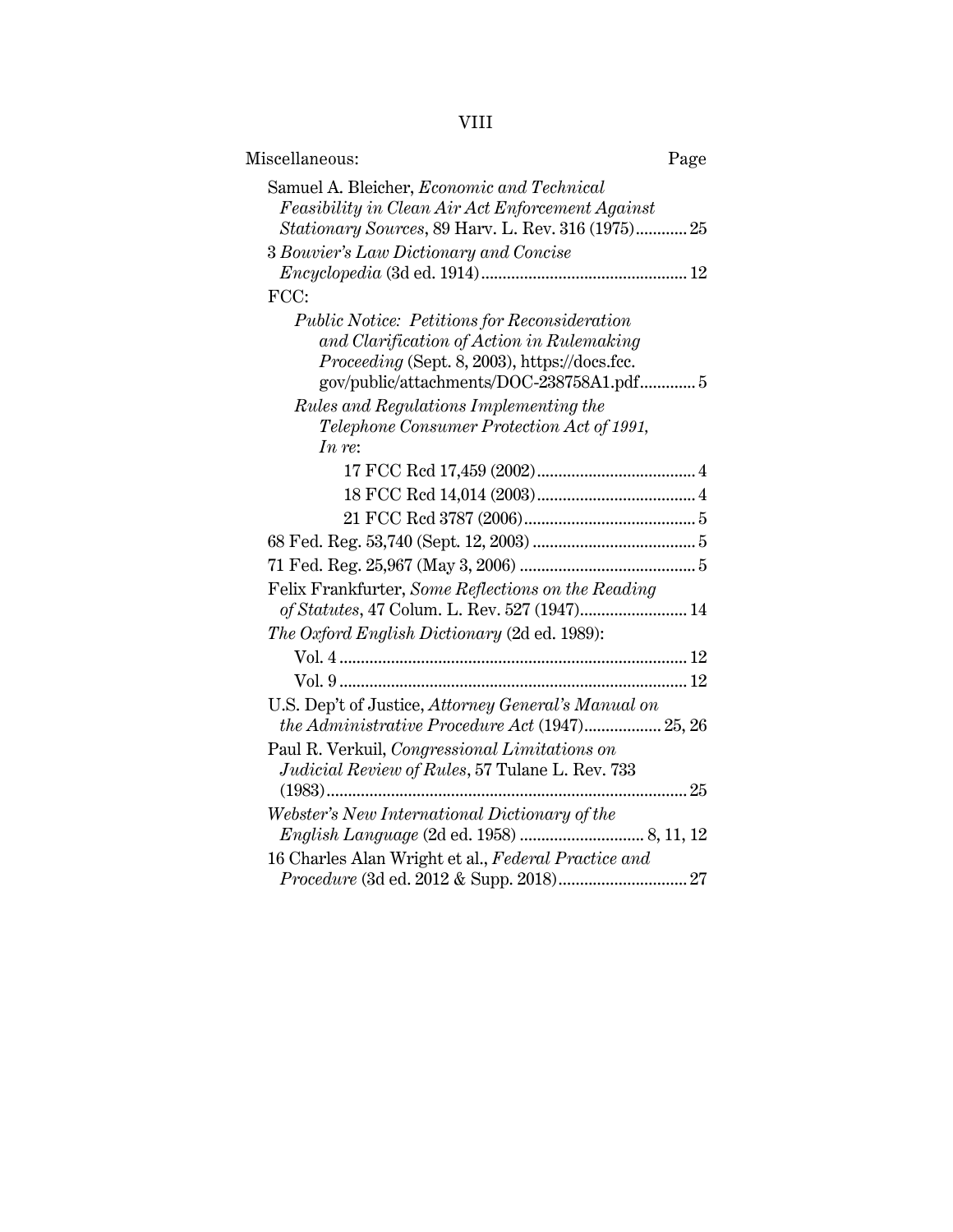## In the Supreme Court of the United States

No. 17-1705 PDR NETWORK, LLC, ET AL., PETITIONERS

*v.*

CARLTON & HARRIS CHIROPRACTIC, INC.

*ON WRIT OF CERTIORARI TO THE UNITED STATES COURT OF APPEALS FOR THE FOURTH CIRCUIT*

#### **BRIEF FOR THE UNITED STATES AS AMICUS CURIAE IN SUPPORT OF RESPONDENT**

#### **INTEREST OF THE UNITED STATES**

The Administrative Orders Review Act (Hobbs Act), ch. 1189, 64 Stat. 1129, vests courts of appeals with "exclusive jurisdiction \* \* \* to determine the validity" of certain federal agency actions. 28 U.S.C. 2342. This case presents the question whether a litigant in a private district-court lawsuit may collaterally attack the validity of a Federal Communications Commission (FCC or Commission) order that could have been challenged under the Hobbs Act when it was issued. Such collateral attacks would undermine the interests of the United States and regulated parties in conclusively determining the validity of covered agency actions. The United States therefore has a substantial interest in the question presented.

(1)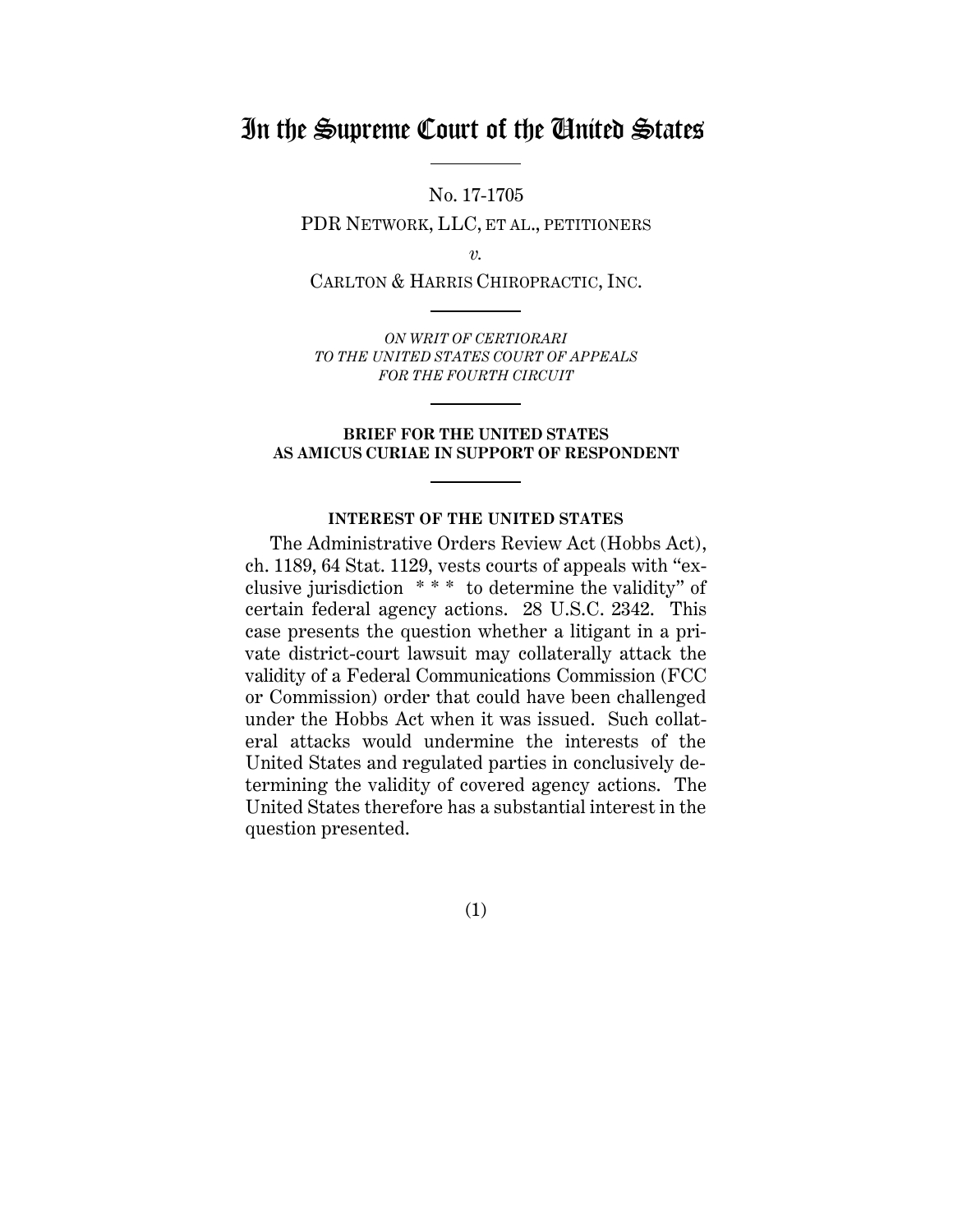#### **STATUTORY PROVISIONS INVOLVED**

The relevant statutes are reprinted in an appendix to this brief. App., *infra*, 1a-11a.

#### **STATEMENT**

1. The Hobbs Act gives the courts of appeals, other than the Federal Circuit, "exclusive jurisdiction to enjoin, set aside, suspend (in whole or in part), or to determine the validity of" certain agency actions, including "all final orders of the [FCC] made reviewable by section 402(a) of title 47." 28 U.S.C. 2342(1); see 47 U.S.C.  $402(a)$ . The Act also applies to certain actions of the Secretary of Agriculture, Secretary of Housing and Urban Development, Secretary of Interior, Secretary of Transportation, Board of Immigration Appeals, Federal Maritime Commission, Nuclear Regulatory Commission, and Surface Transportation Board. See 8 U.S.C. 1252(a)(1); 28 U.S.C. 2342(2)-(7); 50 U.S.C. 167h(b); see also 42 U.S.C. 5841(f).

"Any party aggrieved by" a final agency action covered by the statute "may, within 60 days after its entry, file a petition to review the order in the court of appeals wherein venue lies." 28 U.S.C. 2344. "The action shall be against the United States," *ibid.*, and "the agency \*\*\* may appear as [a] part[y] thereto \*\*\* as of right," 28 U.S.C. 2348. When more than one petition for review is filed seeking review of a final agency order, the petitions are consolidated in a single court of appeals. 28 U.S.C. 2112(a)(3).

These requirements "promote[] judicial efficiency, vest[] an appellate panel rather than a single district

 $\overline{a}$ 

<sup>&</sup>lt;sup>1</sup> Review of additional FCC decisions is governed by 47 U.S.C. 402(b), which vests exclusive jurisdiction in the D.C. Circuit.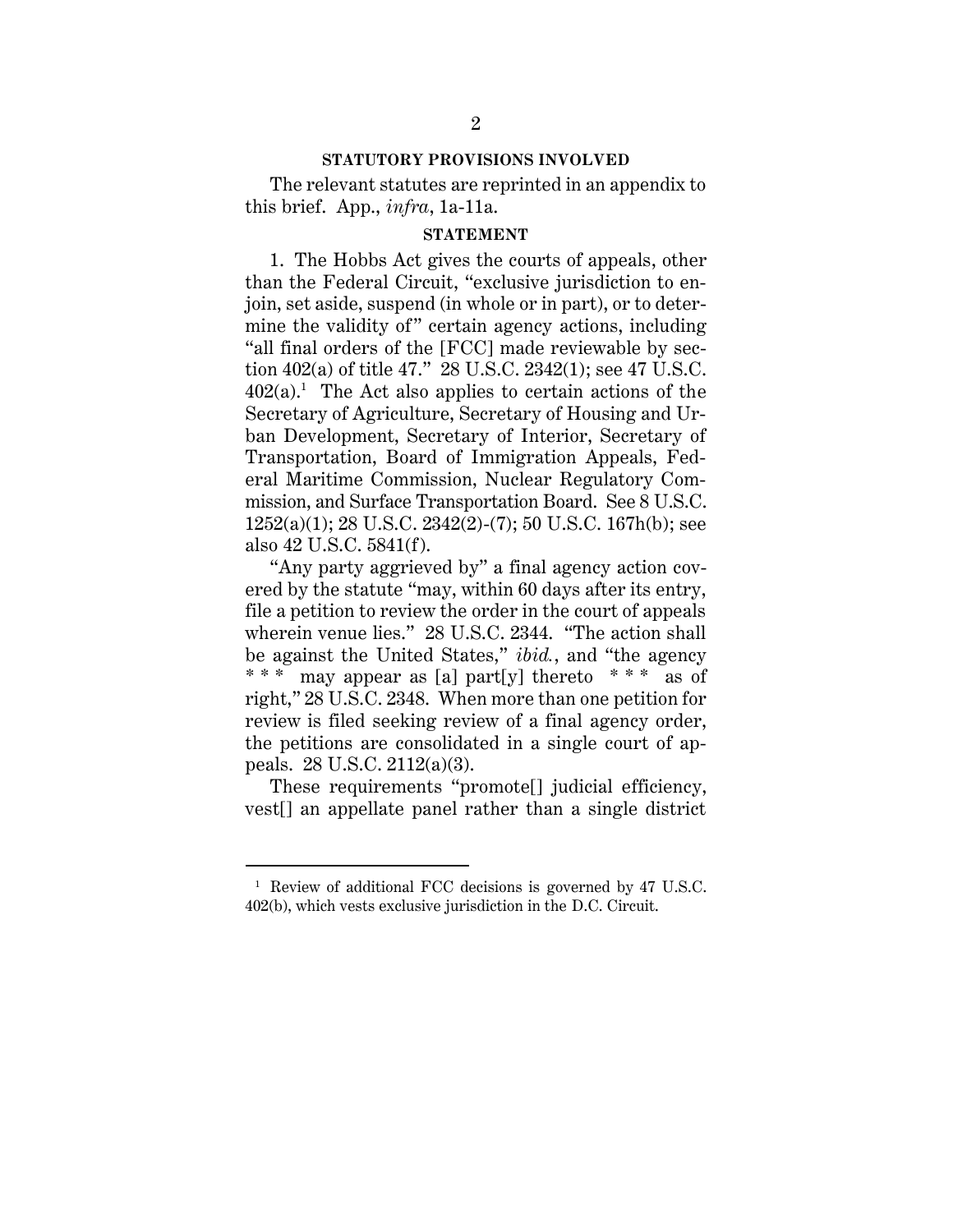judge with the power of agency review, and allow[] uniform, nationwide interpretation of the federal statute by the centralized expert agency created by Congress." *CE Design, Ltd.* v. *Prism Bus. Media, Inc.*, 606 F.3d 443, 450 (7th Cir. 2010) (citations and internal quotation marks omitted), cert. denied, 562 U.S. 1138 (2011). They also "ensure that the Attorney General has an opportunity to represent the interest of the Government whenever an order of one of the specified agencies is reviewed." *Port of Boston Marine Terminal Ass'n* v. *Rederiaktiebolaget Transatlantic*, 400 U.S. 62, 70 (1970) (*Transatlantic*).

2. The Telephone Consumer Protection Act of 1991 (TCPA), Pub. L. No. 102-243, 105 Stat. 2394, generally prohibits the use of a fax machine to send an "unsolicited advertisement."  $47 \text{ U.S.C. } 227(b)(1)(C)$ . The statute defines "unsolicited advertisement" to include "any material advertising the commercial availability or quality of any property, goods, or services which is transmitted to any person without that person's prior express invitation or permission." 47 U.S.C. 227(a)(5).

The government has authority to enforce the TCPA. See 47 U.S.C. 501-503. The TCPA also creates private rights of action to enforce certain provisions and regulations. See 47 U.S.C.  $227(b)(3)$  and (c)(5). Federal and state courts have concurrent jurisdiction over private TCPA lawsuits. See *Mims* v. *Arrow Fin. Servs.*, 565 U.S. 368, 371-372 (2012).

Congress authorized the FCC to "prescribe regulations to implement the requirements" of the TCPA. 47 U.S.C. 227(b)(2) (2012 & Supp. V 2017). In 2002, the FCC sought comment on the appropriate regulatory treatment of calls offering "free" goods or services.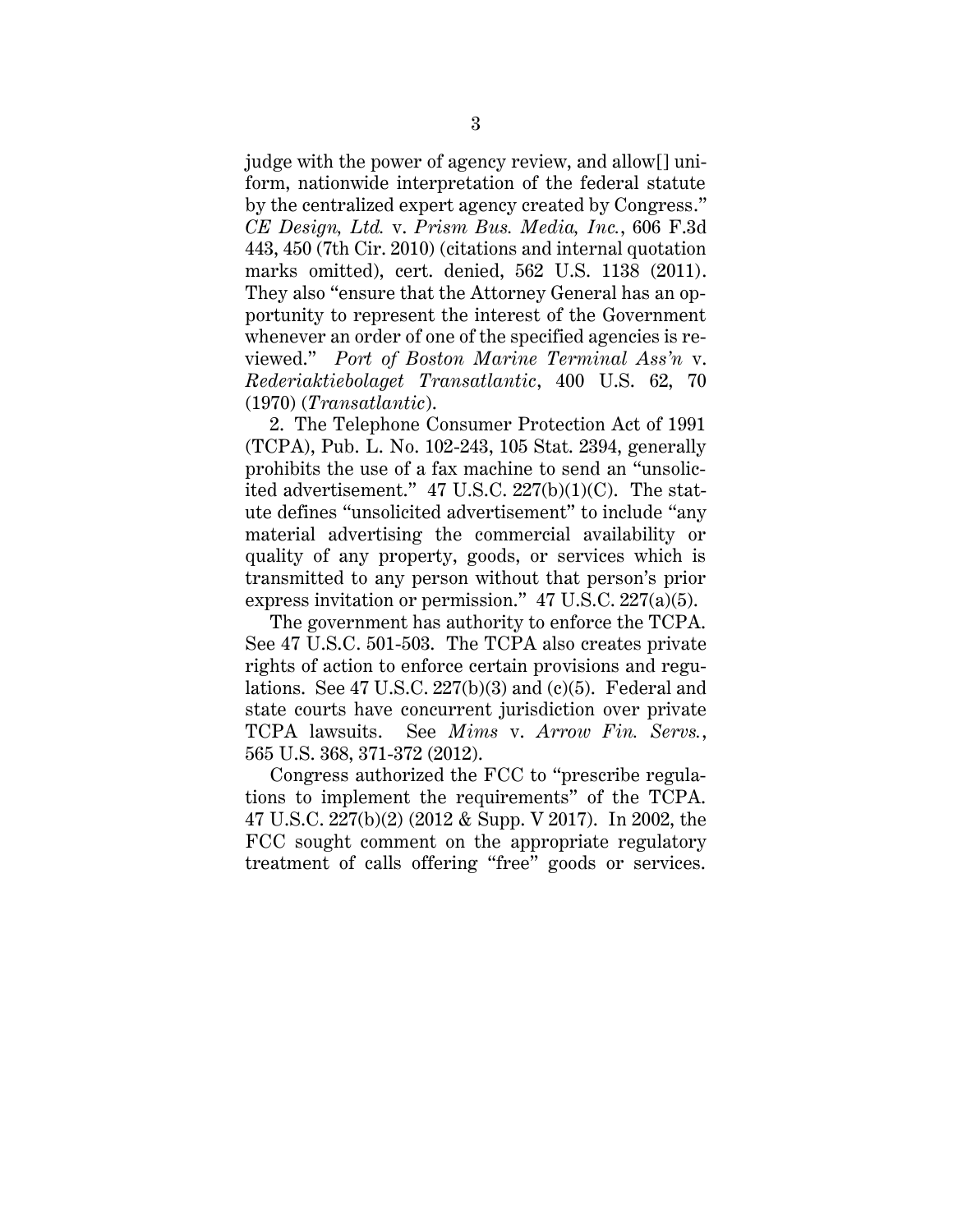17 FCC Rcd 17,459, 17,478 ¶ 31. The Commission observed that, "while these calls do not purport to sell something," they "often \* \* \* are intended to generate future business" and are "motivated in part by the desire to ultimately sell additional goods or services." *Ibid.* The FCC also sought comment on issues relating to unsolicited fax advertisements. *Id.* at 17,482-17,484 ¶¶ 37-40.

In July 2003, following extensive public comment, the FCC issued an order ruling that "[o]ffers for free goods or services that are part of an overall marketing campaign to sell property, goods, or services" constitute "unsolicited advertisements" under the TCPA. 18 FCC Rcd 14,014, 14,097-14,098 ¶ 140. The agency subsequently received numerous petitions for clarification or reconsideration. One petition, filed by a healthcare publishing company, asked the FCC to reconsider or clarify its interpretation to exclude faxes offering free information about pharmaceutical products to pharmacists or free medical seminars to physicians.<sup>2</sup> Another asked the FCC to clarify that faxes offering "specialized trade or business publications provided at *no charge*" are not "unsolicited advertisements."<sup>3</sup> The FCC issued

 $\ddot{\phantom{a}}$ 

<sup>2</sup> CG 02-278 Pet. of Jobson Publ'g L.L.C. at 1 (Aug. 25, 2003), https://www.fcc.gov/ecfs/filing/5509934940; see CG 02-278 Pet. of Coal. for Healthcare Commc'n (Aug. 25, 2003), https://www.fcc.gov/ ecfs/filing/5509935015 (similar).

<sup>3</sup> CG 02-278 Pet. of Proximity Mktg. at 3 (Aug. 6, 2003), https:// www.fcc.gov/ecfs/filing/5509535325; see CG 02-278 Pet. of Am. Bus. Media (Aug. 25, 2003), https://www.fcc.gov/ecfs/filing/5509934906 (similar).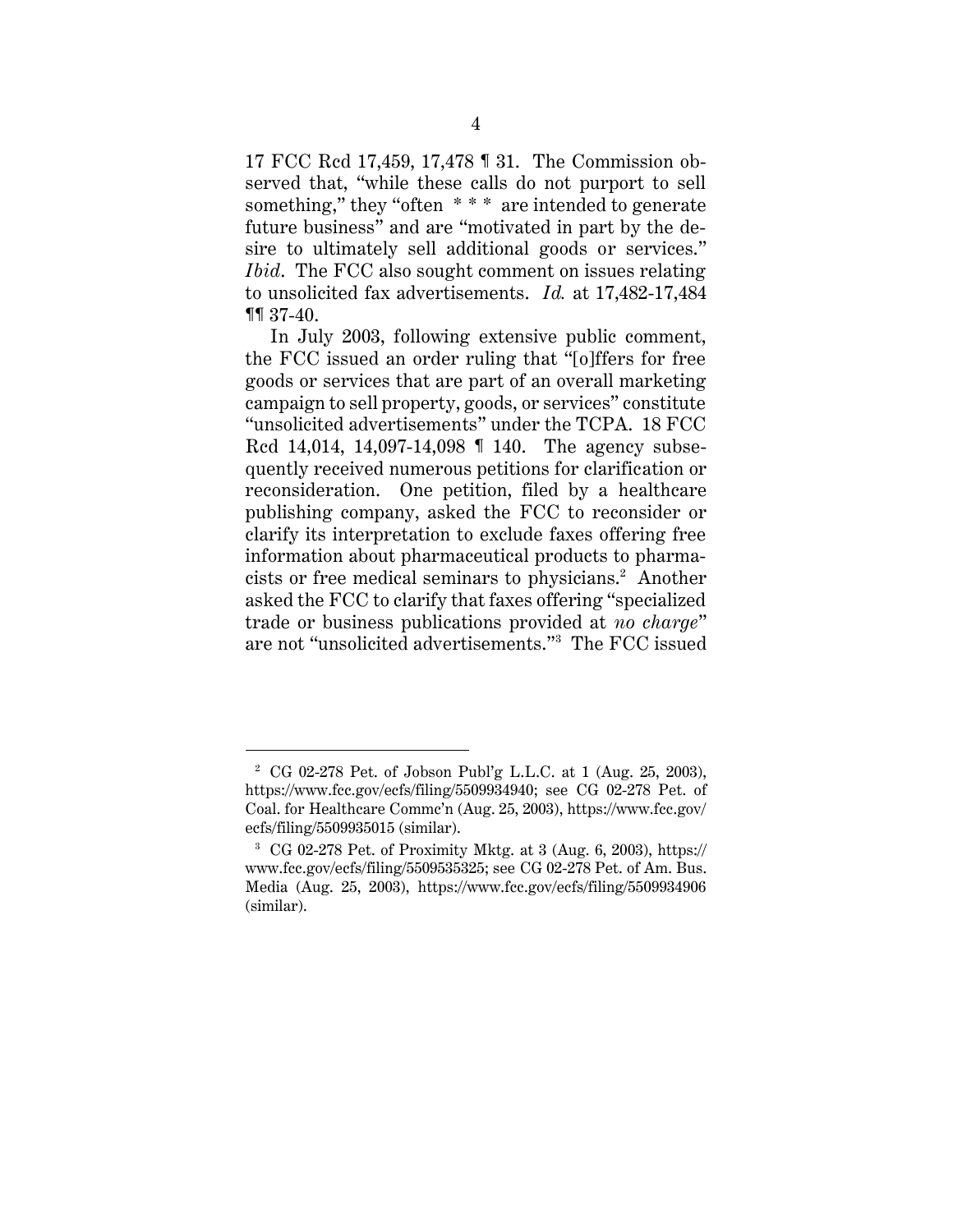a public notice seeking comment on the various petitions, including the two petitions described above. 4

In 2006, the FCC issued a further order to implement then-recent statutory changes and "to address certain issues raised in petitions for reconsideration of" the 2003 order. 21 FCC Rcd 3787, 3788 ¶ 1. The 2006 order stated that "facsimile messages that promote goods or services even at no cost, such as free magazine subscriptions, catalogues, or free consultations or seminars, are unsolicited advertisements under the TCPA's definition." *Id.* at 3814 ¶ 52. The Commission explained that " 'free' publications are often part of an overall marketing campaign" because, "while the publication itself may be offered at no cost to the facsimile recipient, the products promoted within the publication are often commercially available." *Ibid*. The FCC concluded that "such messages describe the 'quality of any property, goods, or services'" under the TCPA's definition of "unsolicited advertisement." *Ibid*.  $($ quoting 47 U.S.C. 227 $(a)(5)$ ).

The FCC published a summary of this determination in the Federal Register. 71 Fed. Reg. 25,967, 25,973 (May 3, 2006). Two parties petitioned for judicial review of the order, but their challenge was dismissed on procedural grounds. *Biggerstaff* v. *FCC*, 511 F.3d 178 (D.C. Cir. 2007).

3. Petitioners publish the *Physicians' Desk Reference*, a compendium of prescription-drug information. Manufacturers pay to have their drugs included, Pet. App. 3a, and petitioners make the reference available to physicians and others free of charge, *id.* at 35a.

 $\overline{a}$ 

<sup>4</sup> https://docs.fcc.gov/public/attachments/DOC-238758A1.pdf; see 68 Fed. Reg. 53,740 (Sept. 12, 2003).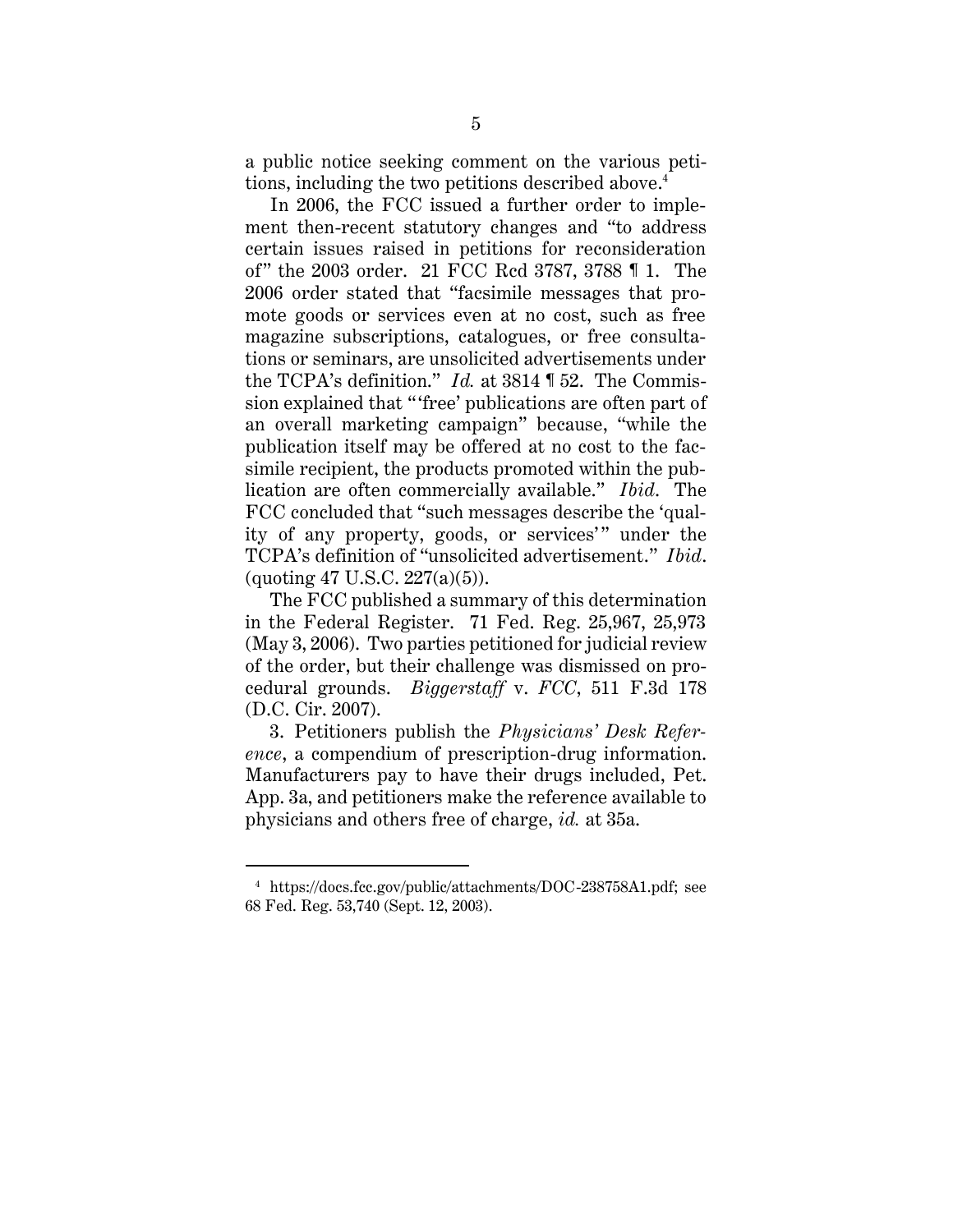According to the complaint, PDR Network sent respondent an unsolicited fax describing the benefits of the *Physicians' Desk Reference* and inviting respondent to request a free electronic version. Pet. App. 3a-4a**.** Respondent filed suit, alleging that petitioners had violated the TCPA by sending an unsolicited fax advertisement. *Id.* at 2a. Respondent sought to represent a class consisting of itself and other entities that had received the same fax. *Id.* at 4a.

Petitioners moved to dismiss the complaint for failure to state a claim. They "argued that the fax offering the free e-book could not be considered an unsolicited advertisement as a matter of law because it did not offer anything for sale." Pet. App. 4a-5a. Respondent opposed, citing the 2006 FCC order. *Id.* at 5a. Respondent further urged that, because the Hobbs Act vests courts of appeals with exclusive jurisdiction to determine the validity of final FCC orders, the district court could not reject or ignore the FCC's interpretation.

The district court granted petitioners' motion to dismiss. Pet. App. 32a-43a. The court analyzed the 2006 FCC order under *Chevron U.S.A. Inc.* v. *Natural Resources Defense Council, Inc.*, 467 U.S. 837 (1984). Pet. App. 39a-40a. At step one of the *Chevron* analysis, the court held that the term "unsolicited advertisement" in the TCPA is unambiguously limited to faxes with a commercial aim. *Id.* at 40a-41a; see *id.* at 36a-37a. It concluded that the FCC's interpretation in the 2006 order therefore was not entitled to deference. *Id.* at 40a. The court also viewed the text of the 2006 order as consistent with the court's interpretation of the TCPA.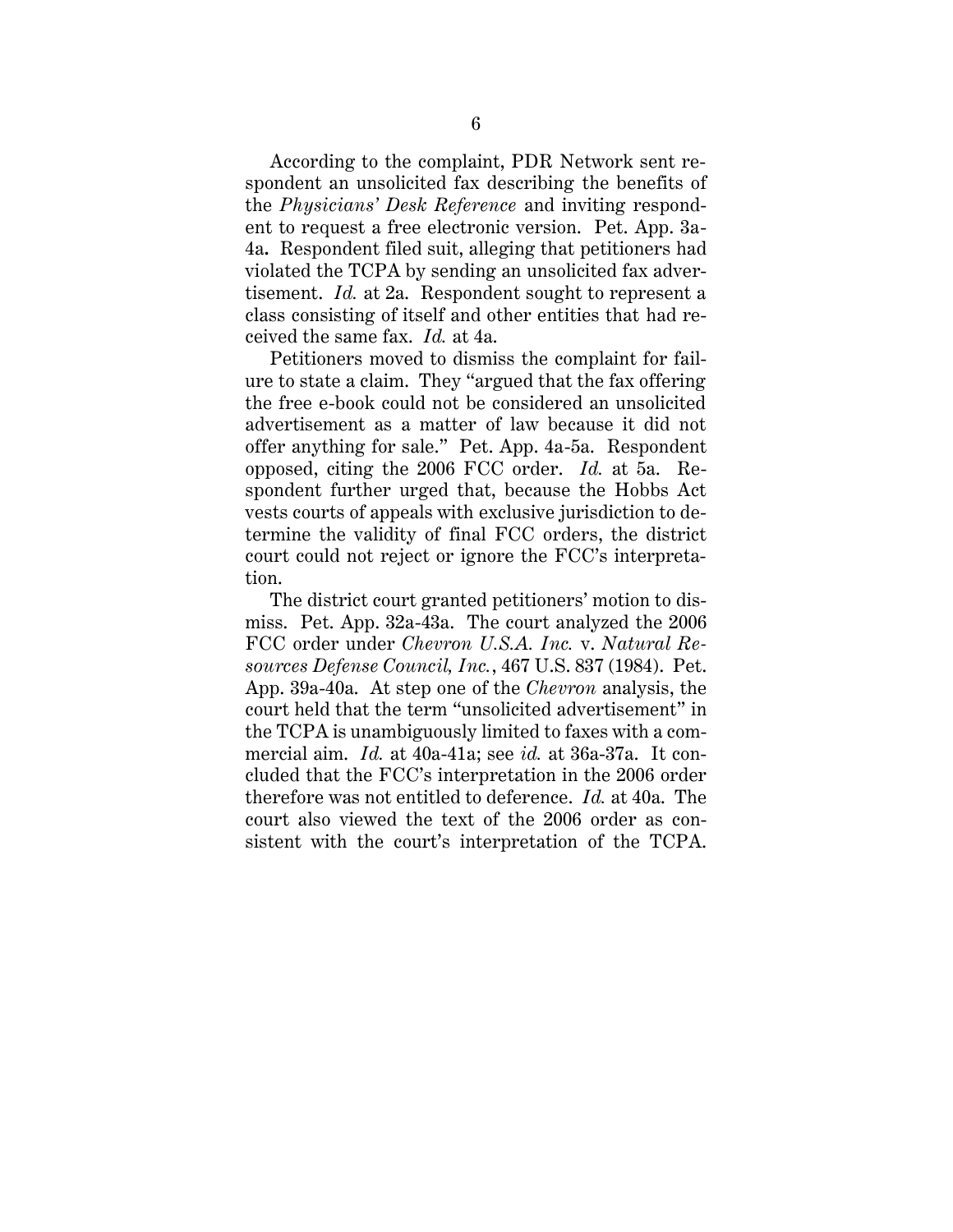*Id.* at 40a-41a.Finally, the court concluded that respondent had not pleaded facts that would demonstrate that the fax here had a commercial aim. *Id.* at 42a-43a.

4. The court of appeals reversed. Pet. App. 1a-31a. The court observed that "[n]either party ha[d] disputed that the 2006 FCC rule is the sort of 'final order' contemplated by the Hobbs Act." *Id.* at 7a n.1. It then concluded that "[t]he district court erred when it eschewed the Hobbs Act's command in favor of *Chevron* analysis to decide whether to adopt the 2006 FCC Rule." *Id.* at 8a. The court rejected petitioners' argument that the Hobbs Act did not apply because "the district court did not specifically invalidate" the FCC's rule, but "merely chose not to apply it." *Id.* at 10a. It concluded that "[i]nvalidation by any other name still runs afoul of the Hobbs Act's constraints." *Ibid.* The court of appeals also concluded that the 2006 order's "meaning is plain," *id*. at 13a, and that the order articulates "this simple rule: faxes that offer free goods and services are advertisements under the TCPA," *id*. at 14a.

Judge Thacker dissented. Pet. App. 19a-31a. Applying *Chevron*, she concluded that the TCPA is ambiguous as to whether an "advertisement" must have a commercial aim, and that the 2006 FCC order did require such a purpose. *Id.* at 25a-26a.

5. This Court granted certiorari, limited to the question whether the Hobbs Act required the district court in this case to accept the FCC's interpretation of the TCPA.

#### **SUMMARY OF ARGUMENT**

The Hobbs Act's grant of exclusive jurisdiction to the courts of appeals to determine the validity of particular agency orders deprives district courts and state courts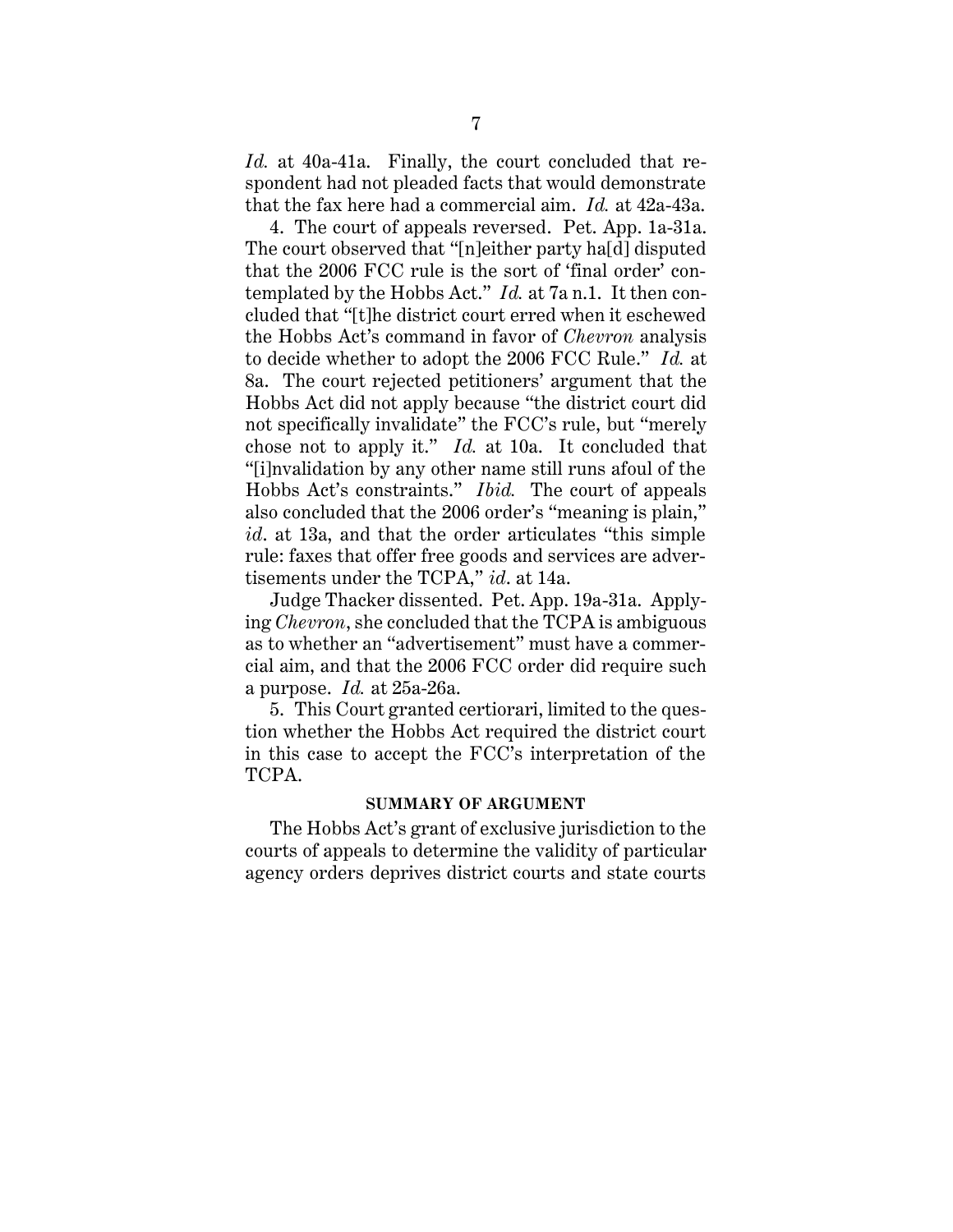of authority to determine those orders to be invalid outside of the Hobbs Act's channels.

I. A. 1. The Hobbs Act's language is clear. A court "determines" the validity of an order when it "settle[s] a question or controversy about" the order's validity. *Webster's New International Dictionary of the English Language* 711 (2d ed. 1958) (*Webster's Second*). An order is "valid," in turn, if it is "sound [or] good," or "legally sufficient or efficacious; incapable of being rightfully overthrown or set aside." *Id.* at 2813. Consistent with that language, every court of appeals to consider the issue has determined that the Hobbs Act provides the exclusive procedure through which courts may decide whether a covered order is legally sound, and forecloses courts from making such determinations in civil litigation between private parties.

2. History confirms the statute's meaning. Congress borrowed the formulation here from the Emergency Price Control Act of 1942 (EPCA), ch. 26, 56 Stat. 23, which created "exclusive jurisdiction" in a particular court to "determine the validity of " certain price control orders. EPCA § 204(d), 56 Stat. 33. This Court interpreted that language to foreclose challenges to covered orders in enforcement proceedings, outside the prescribed statutory channels. *Woods* v. *Hills*, 334 U.S. 210, 213-214 (1948); *Yakus* v. *United States*, 321 U.S. 414, 429-430 (1944).

3. This Court's cases, too, establish that the Hobbs Act bars collateral attacks like those here. In *Port of Boston Marine Terminal Ass'n* v. *Rederiaktiebolaget Transatlantic*, 400 U.S. 62, 70 (1970), the Court found a defense in a civil suit barred because it would amount to a collateral attack on a determination of the Federal Maritime Commission (FMC). In *FCC* v. *ITT World*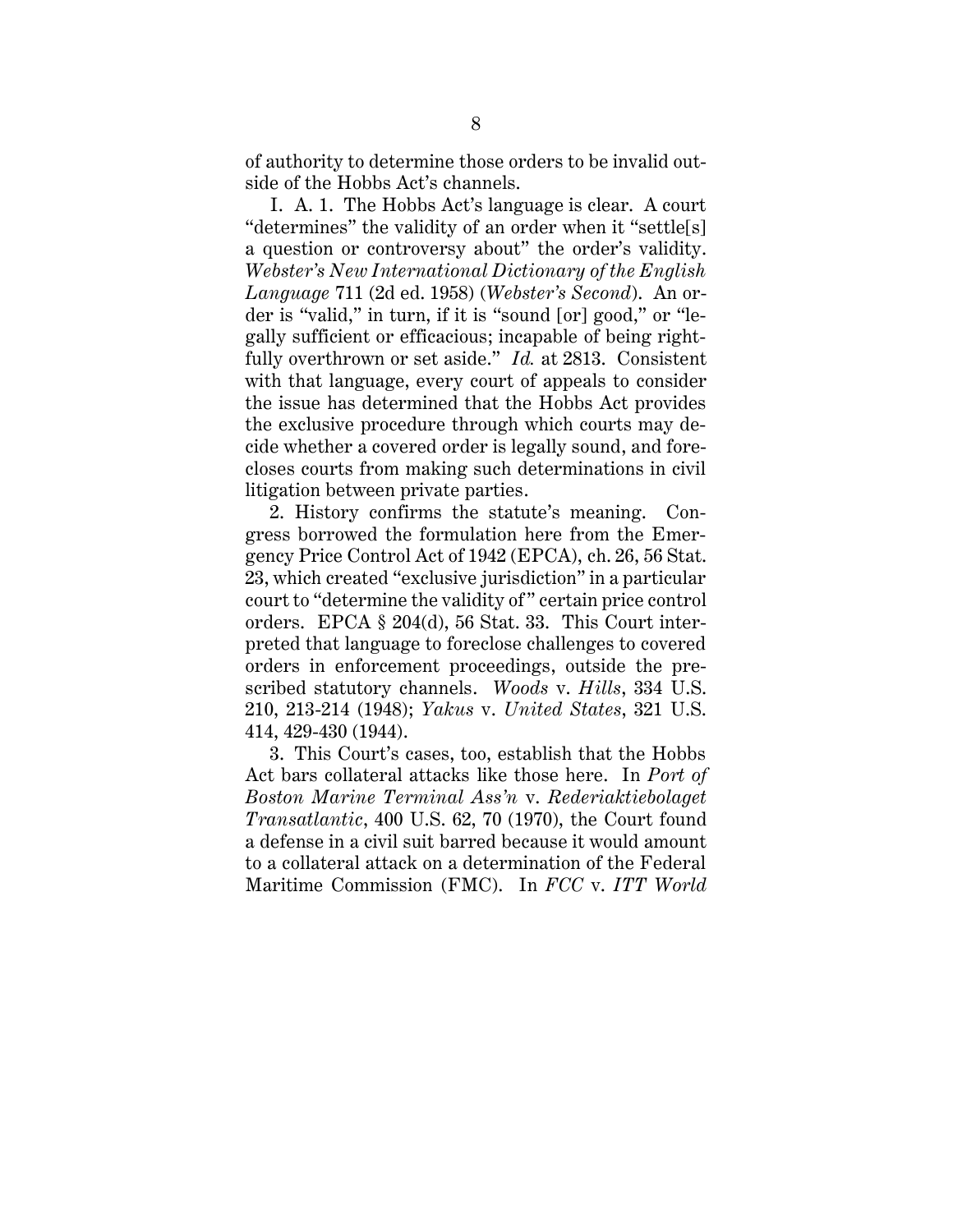*Communications, Inc.*, 466 U.S. 463, 468 (1984), the Court similarly barred an attempt to enjoin certain FCC consultations because the FCC had denied a rulemaking petition raising the same basic arguments. In applying a predecessor statute containing much of the Hobbs Act's operative language, this Court likewise focused on whether the effect of a litigant's claim would be to deem covered agency action invalid. *Venner* v. *Michigan Cent. R.R.*, 271 U.S. 127, 128-130 (1926).

4. Statutory text is reinforced by structure. The Hobbs Act requires that suits to determine the validity of covered orders be brought against the United States, to "ensure that the Attorney General has an opportunity to represent the interest of the Government whenever an order of one of the specified agencies is reviewed." *Transatlantic*, 400 U.S. at 70. That design would be "vitiate[d]" if courts could determine covered orders to be invalid in civil suits between private parties, without the United States' participation. *Ibid.* Federal law also imposes stringent deadlines for Hobbs Act challenges, and provides for consolidation of such challenges in a single court of appeals, in order to provide swift, nationwide determinations of orders' validity. That structure would be undermined if litigants could obtain determinations that covered orders were invalid outside of the statutory time limits and centralized channels.

B. 1. Petitioners urge that the Hobbs Act's conferral of exclusive jurisdiction to "determine the validity" of covered enactments refers only to declaratory-judgment suits. But petitioners identify no definition, case, or treatise that supports that limitation. Surrounding provisions do not do so, either.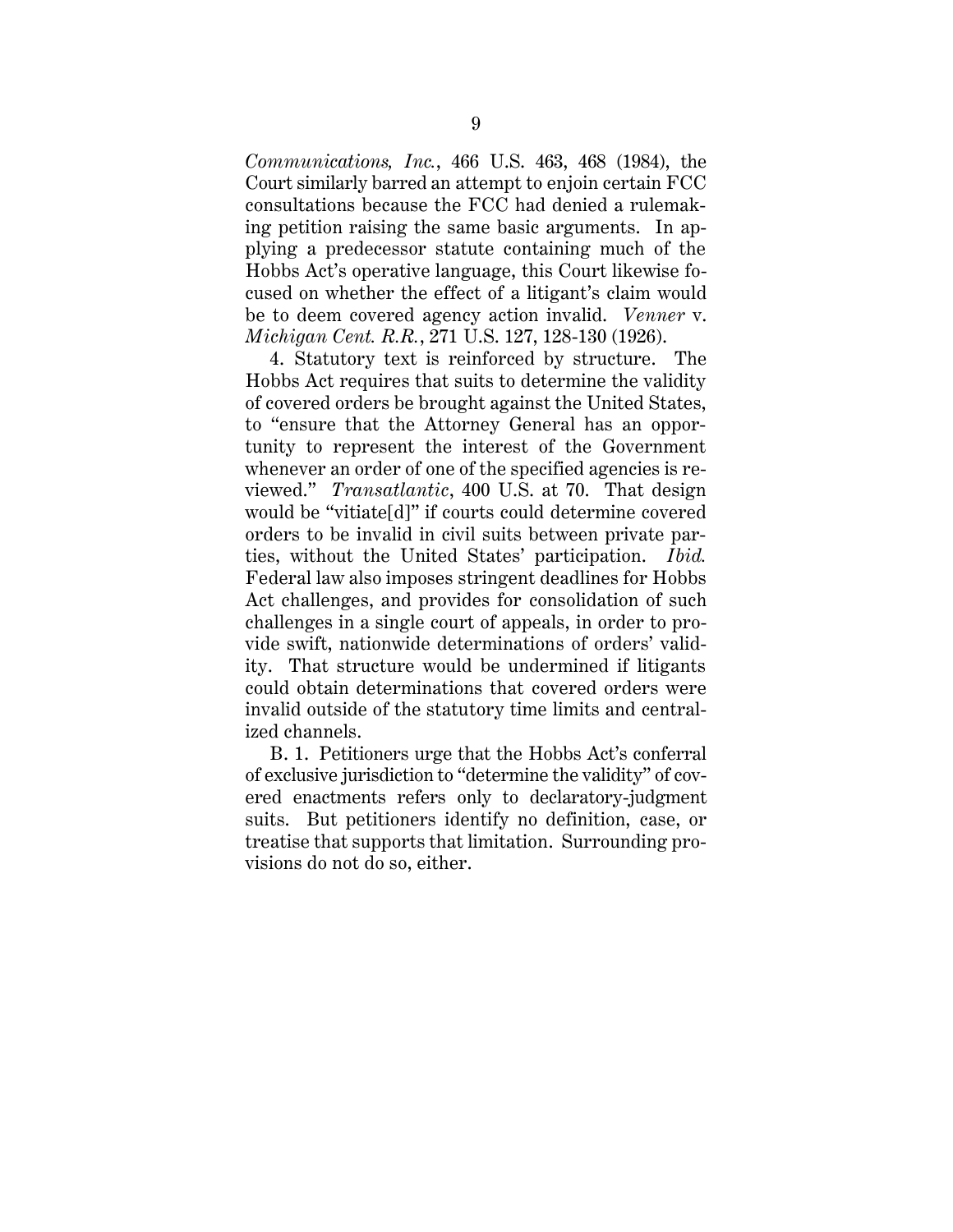2. Petitioners also invoke the Administrative Procedure Act (APA), 5 U.S.C. 701 *et seq.* But the APA makes clear that agency actions are not subject to judicial review in enforcement proceedings when a statute creates a "prior, adequate, and exclusive" opportunity for review. 5 U.S.C. 703. The Hobbs Act satisfies the concept of adequacy developed in decisions of this Court and incorporated into the APA. Petitioners' inadequacy arguments are untethered to that concept, and lack merit on their own terms.

3. Petitioners invoke other statutes that permit challenges to regulations during enforcement actions. But those statutes lack the Hobbs Act's broad language, and do not share the relevant statutory history. Petitioners also invoke court of appeals decisions holding that litigants in Hobbs Act suits may call into question past orders that formed the basis for the agency action under review. But those decisions simply address the scope of timely Hobbs Act suits. The same circuit courts uniformly hold that litigants may not circumvent the Hobbs Act by challenging covered orders in civil suits between private parties. And the presumption of reviewability, on which petitioners also rely, has no application because the Hobbs Act provides a mechanism for judicial review of the covered agency actions.

4. Petitioners raised no constitutional arguments below, and constitutional avoidance has no role when the statutory text is clear. Moreover, neither due process nor separation of powers bars Congress from establishing an exclusive channel for judicial review of certain agency orders.

II. Petitioners' belated contention that the FCC order in this case would not have been reviewable under the Hobbs Act is forfeited. The court of appeals found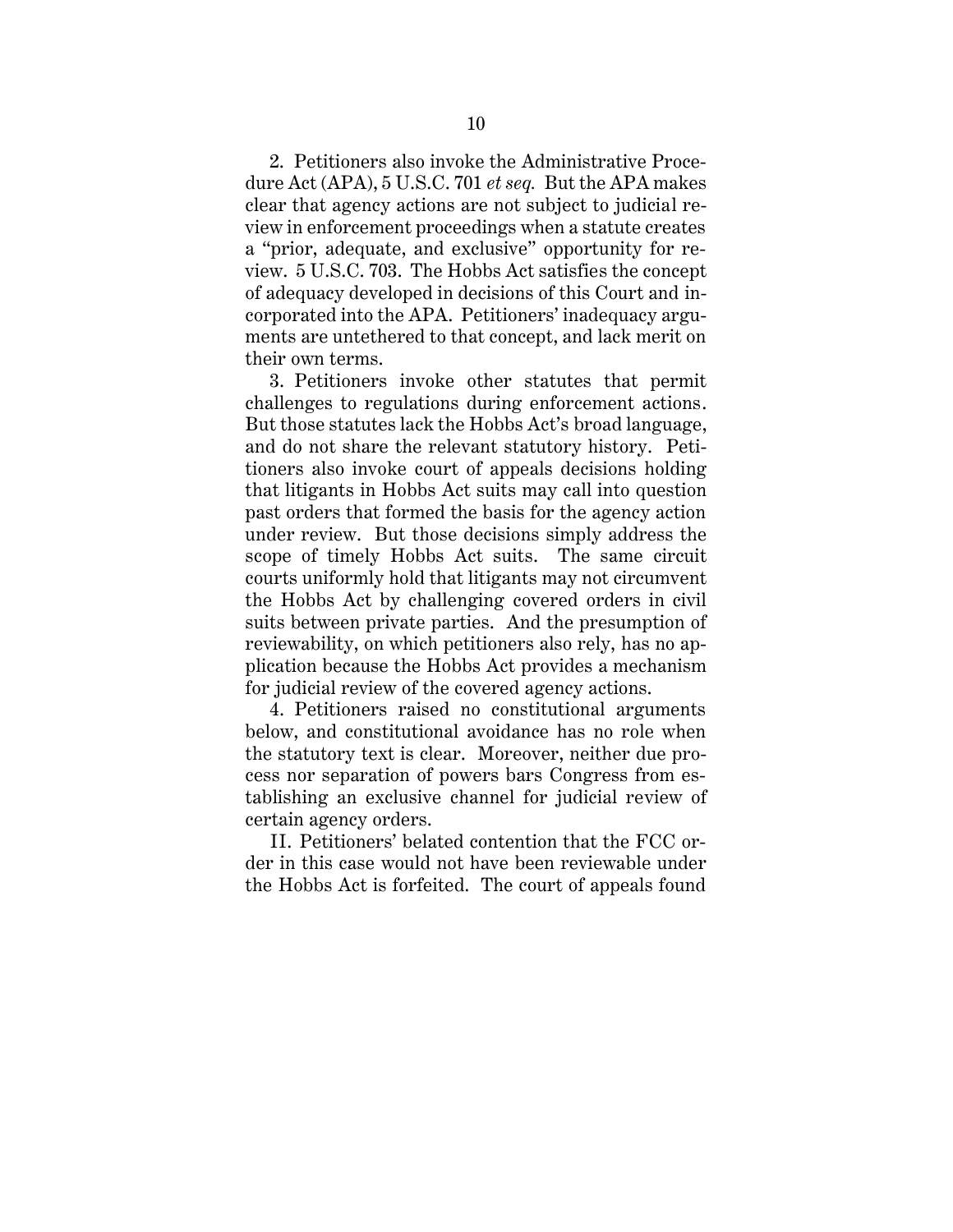it undisputed that the order was covered by the Hobbs Act. Petitioners did not challenge that determination in seeking certiorari or raise any argument pertaining to interpretive rules. In any event, the Hobbs Act covers "all final orders" of the FCC, aside from certain licensing decisions. 28 U.S.C. 2342(1); 47 U.S.C. 402(a). It draws no distinction between legislative and interpretive rules.

#### **ARGUMENT**

## **I. THE HOBBS ACT BARRED PETITIONERS FROM COLLATERALLY ATTACKING THE VALIDITY OF THE 2006 FCC ORDER IN CIVIL LITIGATION OUTSIDE THE HOBBS ACT'S CHANNELS**

The Hobbs Act confers on the courts of appeals "exclusive jurisdiction" to "determine the validity of " specified categories of agency actions, including certain final orders of the FCC. 28 U.S.C. 2342; 47 U.S.C. 402(a). That exclusivity promotes finality, judicial economy, and the uniform interpretation of agency rules and orders, and it ensures that the United States is a party to the proceeding. As every court of appeals to address the question has determined, the Hobbs Act's jurisdiction-channeling provision precludes collateral attacks on covered agency orders in private stateor district-court litigation.

## **A. The Hobbs Act Provides The Exclusive Channel For Obtaining Judicial Review Of Covered Agency Orders**

1. By vesting the courts of appeals with exclusive jurisdiction to "determine the validity of" specified agency actions, 28 U.S.C. 2342, the Hobbs Act establishes the exclusive procedure and venue to "settle a question or controversy about" such actions' validity. *Webster's*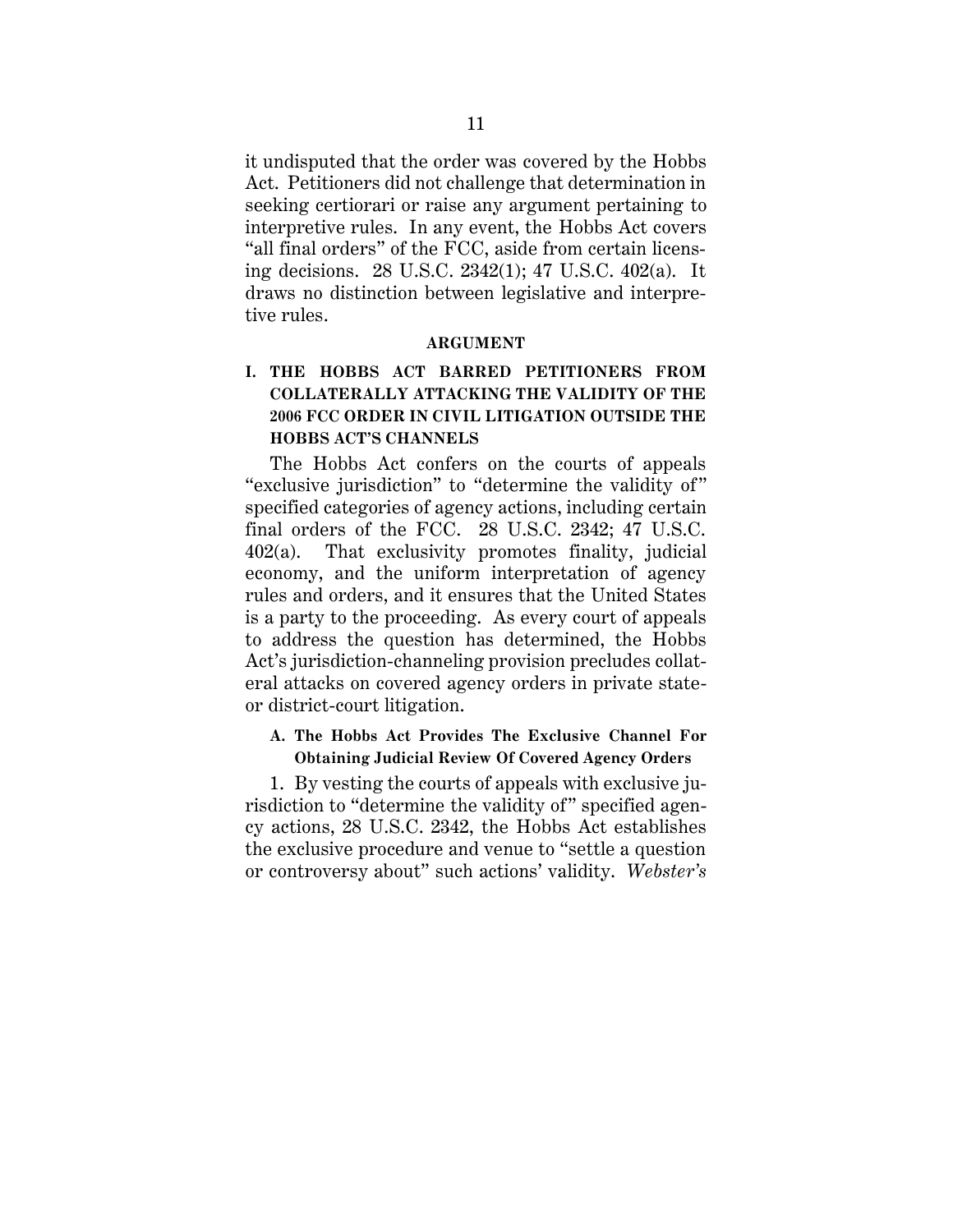*Second* 711; accord *ibid.* (defining "determine" as "decide by authoritative or judicial sentence"); 4 *The Oxford English Dictionary* 550 (2d ed. 1989) ("To settle or decide (a dispute, question, matter in debate) as a judge or arbiter."). A court determines an order's "validity" when it decides whether the order is "sound [or] good," or "legally sufficient or efficacious; incapable of being rightfully overthrown or set aside." *Webster's Second* 2813 (defining "valid"); accord 9 *The Oxford English Dictionary* 410; 3 *Bouvier's Law Dictionary and Concise Encyclopedia* 3387 (3d ed. 1914).

Petitioners contend (Br. 19) that the Hobbs Act's exclusivity provision "speaks *only* to jurisdiction over a specific type of proceeding: one for direct review of agency action, in which the petitioner seeks declaratory or injunctive relief against the government." The text of the statute does not support that reading. To be sure, a court may "determine the validity of" an agency action in a suit brought against the government in which the plaintiff seeks declaratory or injunctive relief. But a court that holds an agency order to be invalid in the course of adjudicating one private party's liability to another is likewise "determin[ing]" the order's "validity."

Every court of appeals to address the issue has accordingly construed the Hobbs Act to bar courts from determining the validity of covered agency actions in *any* proceeding outside the Hobbs Act's channels, whether or not the litigant who disputes the action's validity seeks declaratory or injunctive relief against the government. They have applied the Hobbs Act to preclude challenges to agency regulations in suits between private parties, *e.g.*, *Mais* v. *Gulf Coast Collection Bureau, Inc.*, 768 F.3d 1110, 1119-1121 (11th Cir.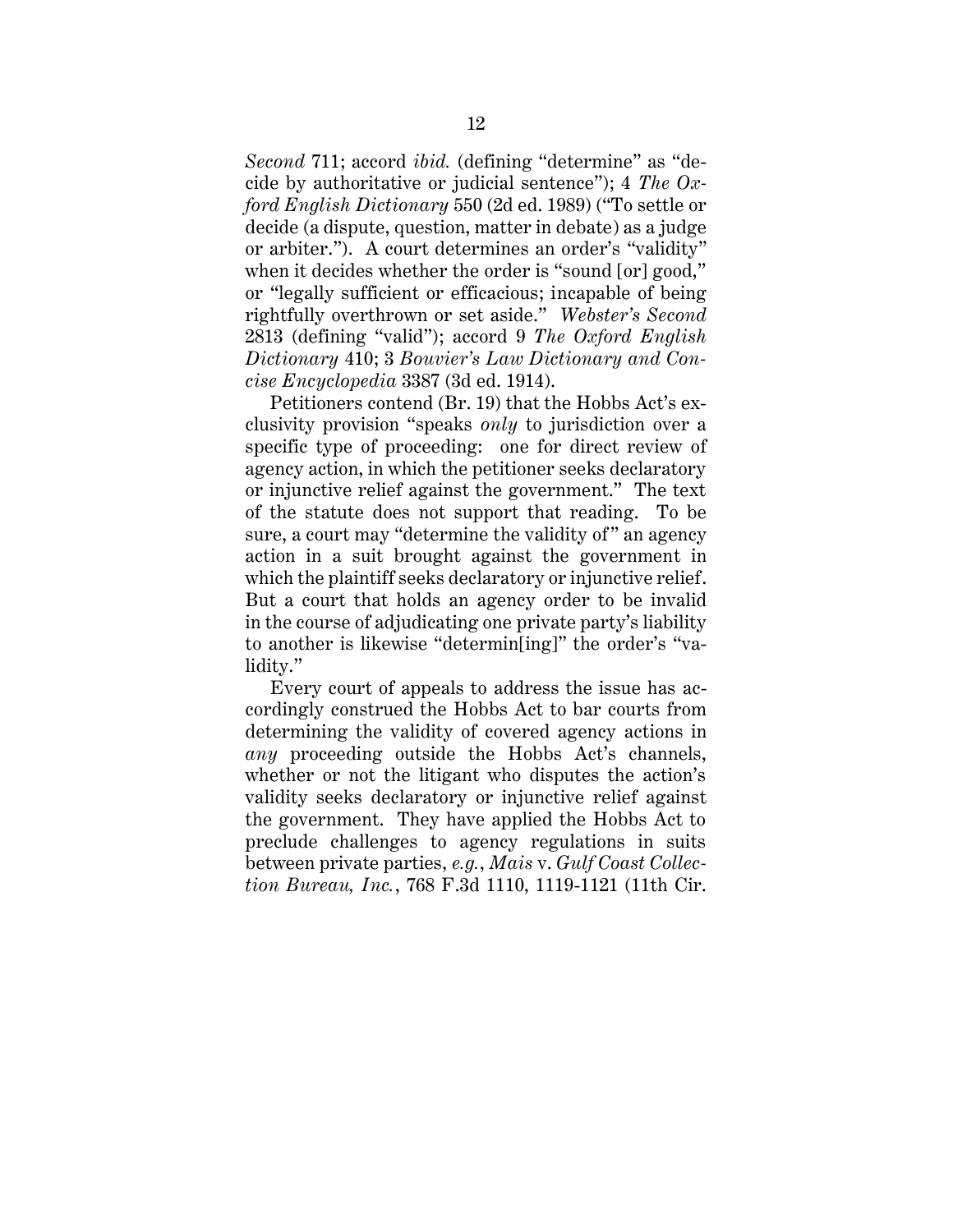2014); *Leyse* v. *Clear Channel Broad., Inc.*, 545 Fed. Appx. 444, 459 (6th Cir. 2013), cert. denied, 135 S. Ct. 57 (2014); *Nack* v. *Walburg*, 715 F.3d 680, 685-687 (8th Cir. 2013), cert. denied, 572 U.S. 1028 (2014); *CE Design, Ltd.* v. *Prism Bus. Media, Inc.*, 606 F.3d 443, 447-448 (7th Cir. 2010), cert. denied, 562 U.S. 1138 (2011); *Daniels* v. *Union Pac. R.R.*, 530 F.3d 936, 940-941 (D.C. Cir. 2008); *City of Peoria* v. *General Elec. Cablevision Corp.*, 690 F.2d 116, 119-121 (7th Cir. 1982), and to preclude the assertion of such challenges as defenses to civil enforcement actions brought by the government, *e.g.*, *United States* v. *Dunifer*, 219 F.3d 1004, 1007 (9th Cir. 2000); *United States* v. *Any & All Radio Station Transmission Equip.*, 207 F.3d 458, 463 (8th Cir. 2000), cert. denied, 531 U.S. 1071 (2001).

2. The Hobbs Act's history confirms the clear import of the statutory text.

The Hobbs Act language vesting the courts of appeals with "exclusive jurisdiction" to "determine the validity of" covered orders derives from the EPCA. Under the EPCA, a party wishing to challenge orders fixing maximum prices and rents was required to file a protest with a federal administrator—and, when the statute was enacted, to do so within sixty days. § 203(a), 56 Stat. 31. An aggrieved party could then appeal to a special court comprised of Article III judges, which had "exclusive jurisdiction to determine the validity of" a covered order, subject to review by this Court. § 204(d), 56 Stat. 33; see § 204, 56 Stat. 31-33.

This Court construed the EPCA's jurisdictionchanneling provision to bar other courts from determining the validity of covered orders in all types of litigation, including enforcement suits. In *Yakus* v. *United*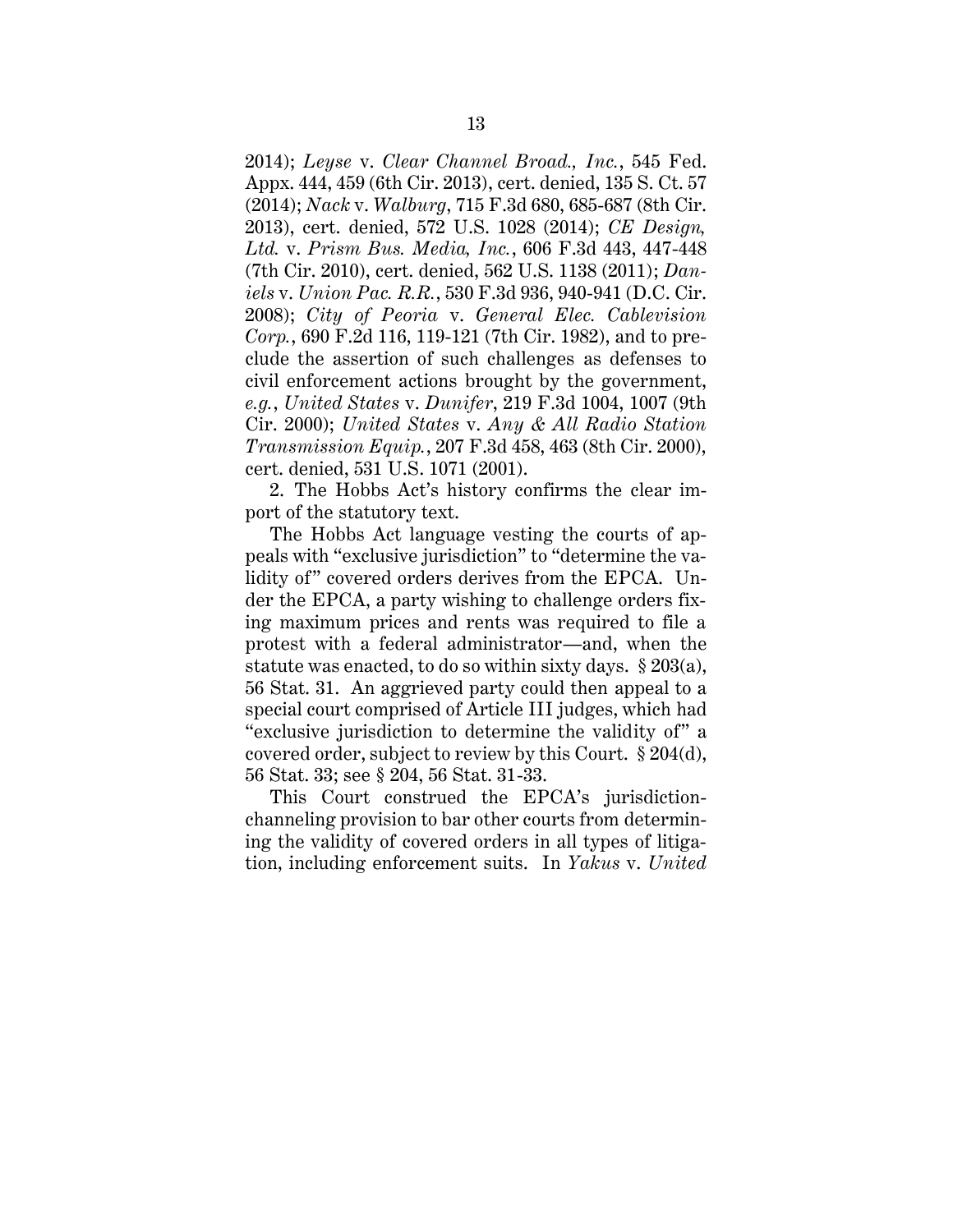*States*, 321 U.S. 414 (1944), the Court held that the statute deprived district courts of "power to consider the validity of a price regulation as a defense to a criminal prosecution for its violation." *Id.* at 429; see *id.* at 430. The Court similarly found "no doubt" that the EPCA barred a district court "from determining the validity of an individual rent order" in a civil enforcement suit against a landlord to recover allegedly excessive rents, "even though the defense to the action brought there was based on the alleged invalidity of the order." *Woods* v. *Hills*, 334 U.S. 210, 213-214 (1948).

When language is "obviously transplanted from another source, whether the common law or other legislation, it brings the old soil with it." *Stokeling* v. *United States*, 139 S. Ct. 544, 551 (2019) (citation omitted) (quoting Felix Frankfurter, *Some Reflections on the Reading of Statutes*, 47 Colum. L. Rev. 527, 537 (1947)). By incorporating EPCA language that this Court had authoritatively construed, Congress signaled its intent that the Hobbs Act's grant of "exclusive jurisdiction" to "determine the validity" of specified agency actions should be understood in a like manner.

3. a. This Court has interpreted the Hobbs Act as barring litigants from challenging the validity of covered agency orders during suits between private parties.

In *Port of Boston Marine Terminal Ass'n* v. *Rederiaktiebolaget Transatlantic*, 400 U.S. 62 (1970), vessel owners refused to pay certain cargo fees, asserting that the fees were invalid without pre-approval from the FMC. *Id.* at 70. The port operator brought suit for damages and declaratory relief against a vessel-owner organization. *Ibid.* The district court stayed the proceedings to allow the parties to obtain a ruling from the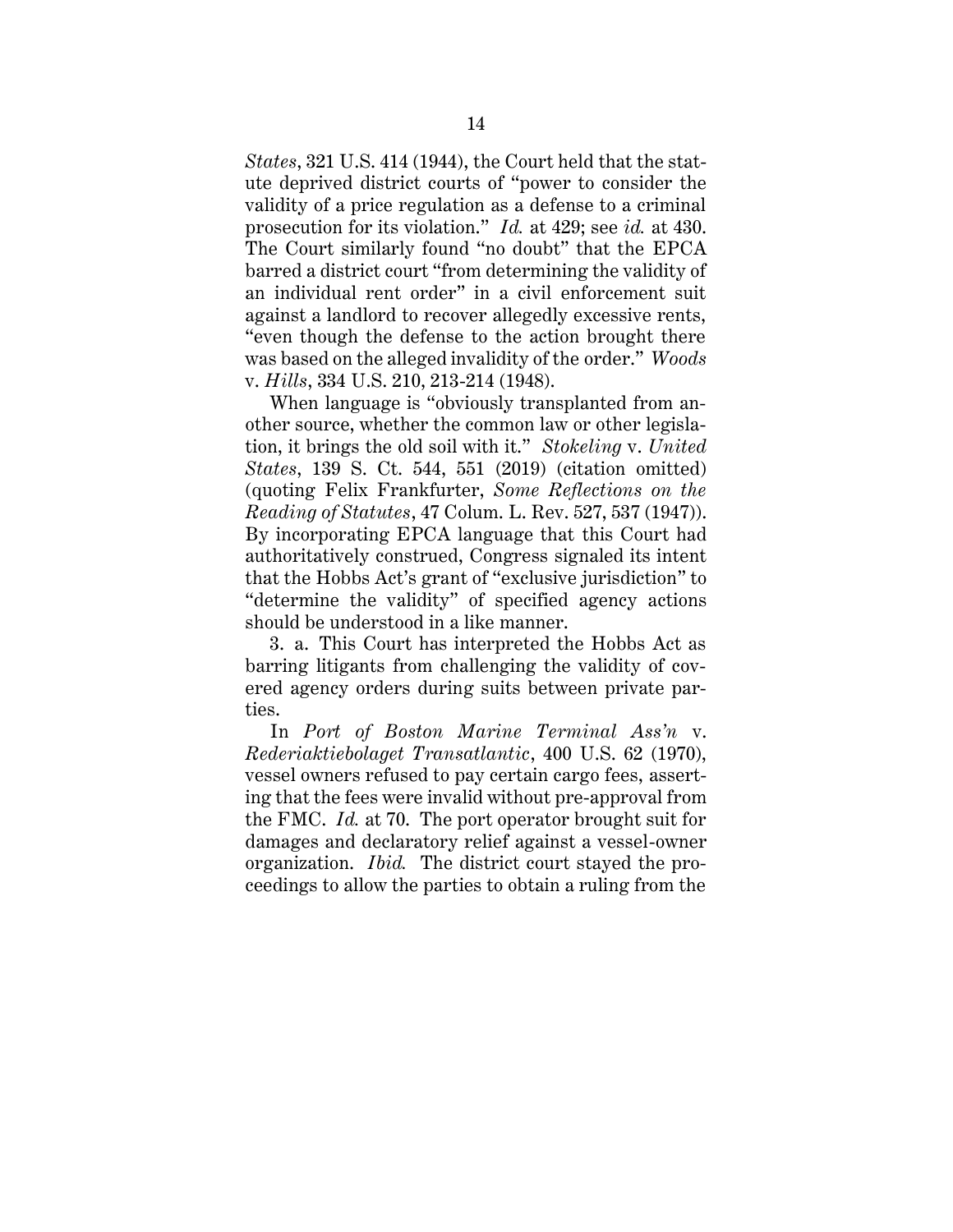FMC, which concluded that the fees were largely valid because they had not required pre-approval. *Ibid.* An affected carrier then moved to intervene in the damages action, on the ground that it would be liable for part of any judgment. *Id.* at 67. The court granted intervention, but refused to consider the carrier's argument—raised as a defense to potential civil liability —that the FMC had erred in deeming the tariff revisions valid. *Ibid.*

This Court upheld the district court's refusal to consider the carrier's arguments because that court was "without authority to review the merits of the Commission's decision." *Transatlantic*, 400 U.S. at 69. It relied on the Hobbs Act's "explicit" statement that " '[t]he court of appeals has exclusive jurisdiction to . . . determine the validity of'" final orders of the FMC. *Ibid.* (citation omitted). The Court explained that an exception for cases involving referrals to the FMC "would vitiate the scheme of the [Hobbs Act]—a scheme designed to ensure that the Attorney General has an opportunity to represent the interest of the Government whenever an order of one of the specified agencies is reviewed." *Id.* at 70.

This Court also rejected the carrier's argument that, because it had not been a party to the FMC proceedings, it was "not bound by the Commission's action." *Transatlantic*, 400 U.S. at 71. The Court explained that the carrier was in fact "represented before the Commission and ha[d] previously made numerous claims to party status." *Ibid.* The Court further held that, "[e]ven if [the carrier] was not a formal party" in the administrative proceeding, it was not entitled to raise a collateral attack "in a different and inappropriate forum" because "[the carrier's] interests were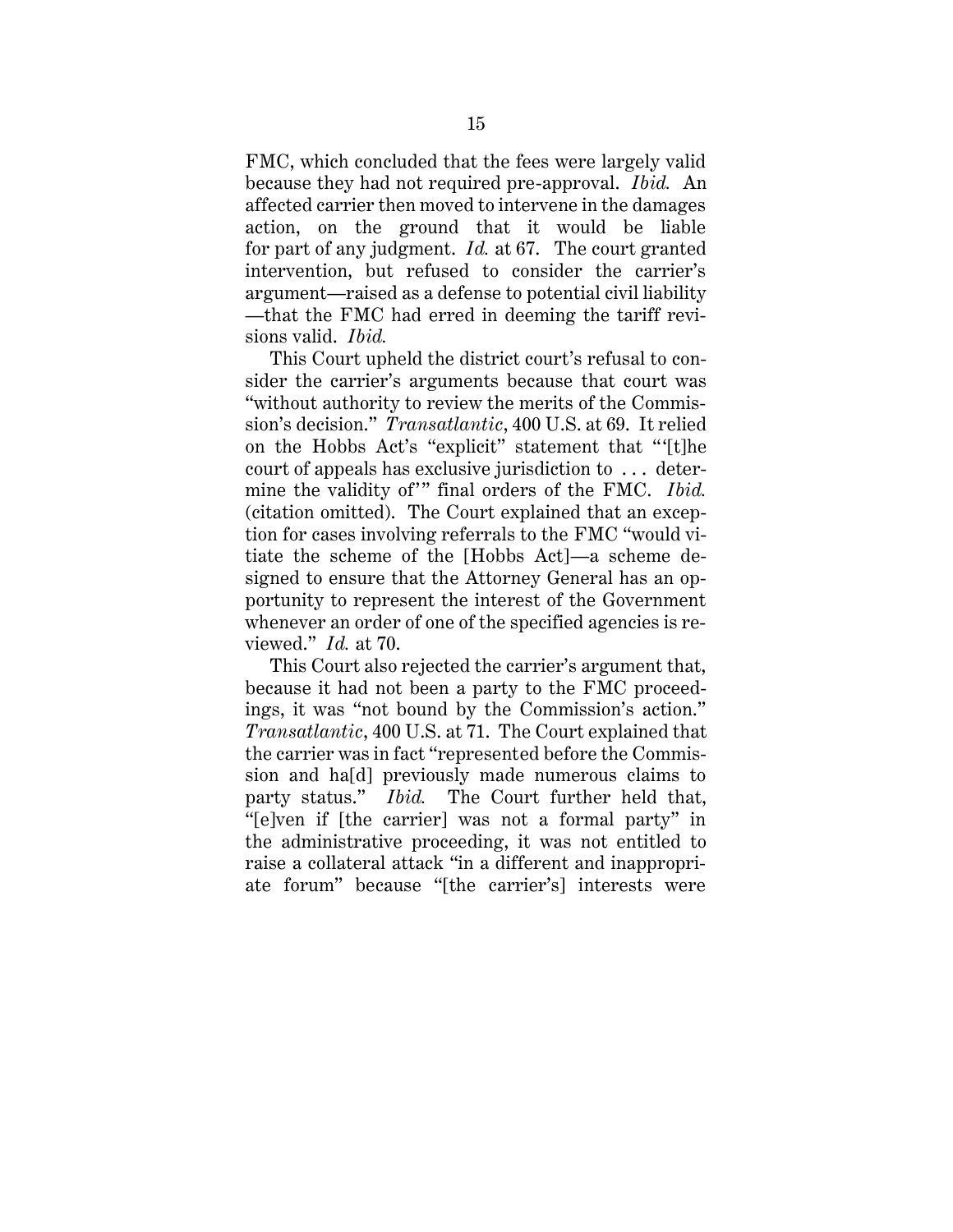clearly at stake" in the administrative proceeding, "it had every opportunity to participate before the Commission and then to seek timely review in the Court of Appeals," and "[i]t chose not to do so." *Id.* at 72. The Court's application of the Hobbs Act to preclude consideration of a legal question in a private damages suit confirms that the Act's preclusive effect extends beyond suits seeking declaratory or injunctive relief against the government.

b. *FCC* v. *ITT World Communications, Inc.*, 466 U.S. 463 (1984), similarly made clear that the Hobbs Act jurisdictional inquiry turns on whether a litigant's claims would require a court to engage in "review of final [covered] FCC orders." *Id.* at 468. The plaintiffs had filed a rulemaking petition asking the FCC to disclaim intent to engage in certain consultations. *Id.* at 465. After the agency denied that petition, the plaintiffs filed suit in district court. *Id.* at 465-468. They did not seek judicial relief with respect to the FCC order, but instead requested that the court enjoin the consultations themselves. *Id.* at 468. This Court held that the district court could not entertain the suit because the Hobbs Act establishes the exclusive avenue for "review of final FCC orders," and "[l]itigants may not evade" the Act's strictures "by requesting the District Court to enjoin action that is the outcome of the agency's order." *Ibid.* That decision confirms that the Hobbs Act inquiry turns not on the form of relief requested, but on whether a claim called upon the court to "determine the validity" of a covered order. 28 U.S.C. 2342.

c. In construing closely related statutes, courts have likewise focused on whether a suit is "in substance a collateral attack on [a covered] order" or whether the "practical effect of a successful suit would contradict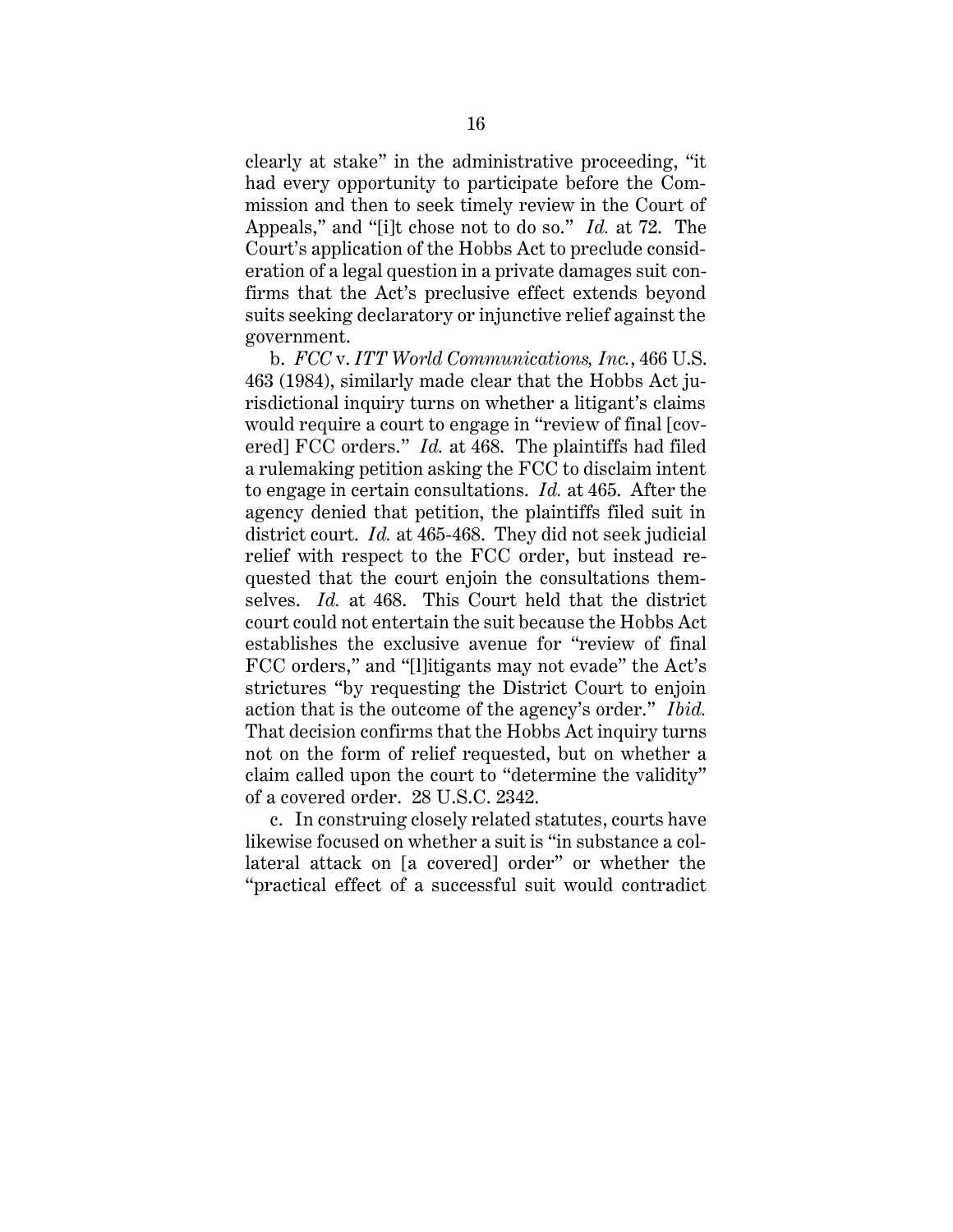or countermand" a covered order. *B. F. Goodrich Co.* v. *Northwest Indus., Inc.*, 424 F.2d 1349, 1352-1354 (3d Cir.), cert. denied, 400 U.S. 822 (1970).

This Court prescribed that approach in construing the Act of Oct. 22, 1913 (Urgent Deficiencies Act), ch. 32, 38 Stat. 208, which governed review of many final FCC orders before the Hobbs Act's enactment. See Communications Act of 1934, ch. 652 § 402(a), 48 Stat. 1093. That statutory scheme provided the template for a substantial portion of the Hobbs Act's language, by conferring on specially constituted courts "exclusive jurisdiction" over suits to "enjoin, set aside, annu[]l, or suspend[]" certain orders. 28 U.S.C. 46 (1934); see Act of June 18, 1910, ch. 309, 36 Stat. 539-540 (establishing "exclusive" jurisdiction in a commerce court over "[c]ases brought to enjoin, set aside, annul, or suspend" certain orders); Urgent Deficiencies Act, 38 Stat. 219- 220 (transferring jurisdiction of the commerce court to district courts operating under special procedures).

In applying that exclusive-jurisdiction provision, this Court focused on the practical effects of particular suits. It explained in *Venner* v. *Michigan Central Railroad*, 271 U.S. 127 (1926), that a suit was subject to the exclusive-jurisdiction provision, even if it "does not expressly pray that [a covered] order be annulled or set aside," if the suit "assail[s] the validity of the order and pray[s] that the defendant company be enjoined from doing what the order specifically authorizes, which is equivalent to asking that the order be adjudged invalid and set aside." *Id.* at 130. Accordingly, a shareholder in a railroad could not bring a suit against the railroad outside the channels of Urgent Deficiencies Act review, when the shareholder sought to enjoin the railroad from carrying out an agreement that the ICC had approved.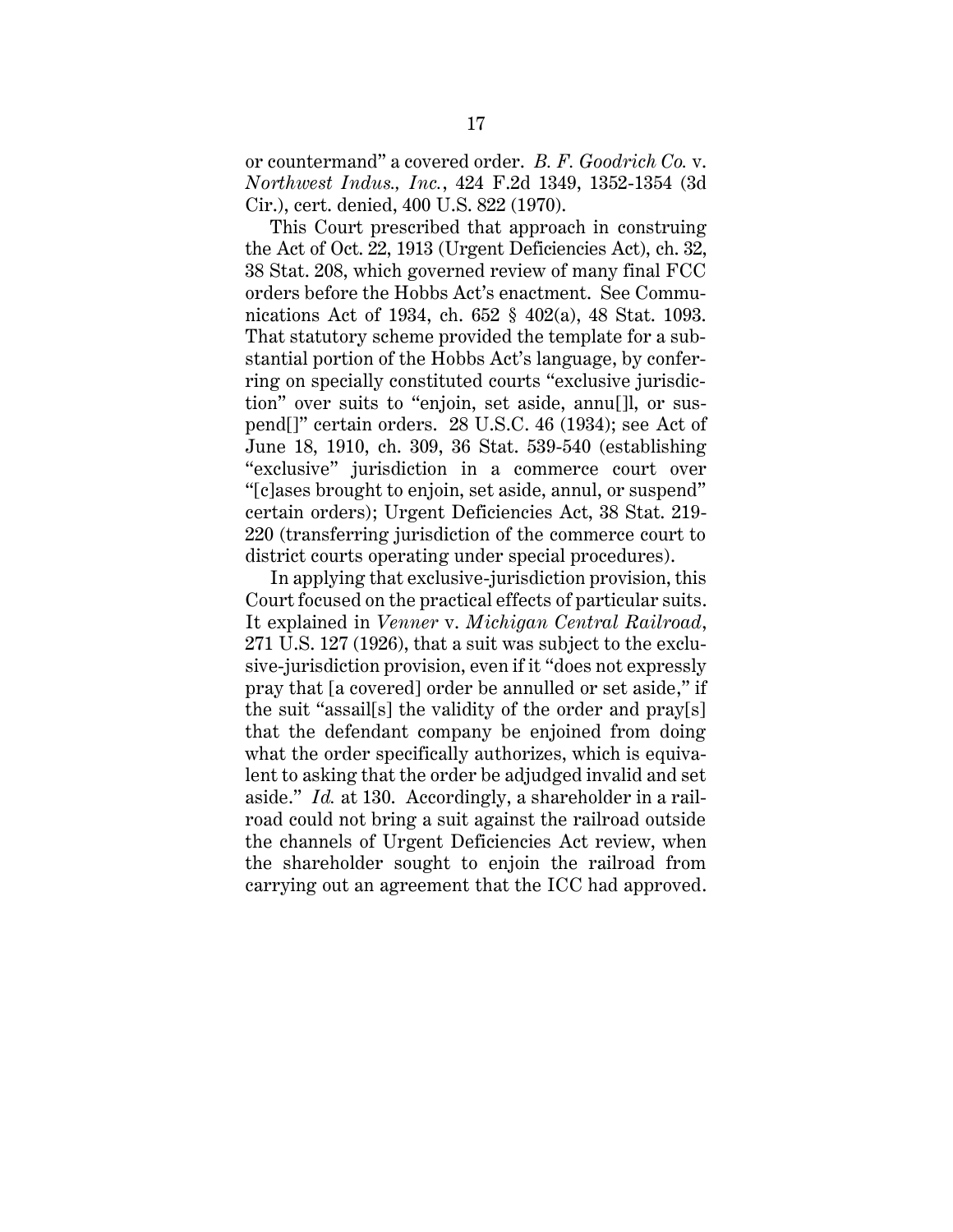*Id.* at 129. In *Lambert Run Coal Co.* v. *Baltimore & Ohio Railroad*, 258 U.S. 377 (1922), the Court similarly held that a mining company's suit against a railroad to enjoin it from distributing coal cars constituted a suit to set aside an ICC order because an ICC order had sanctioned the relevant coal-car schedule. *Id.* at 381-382.

4. The Hobbs Act's structure and objectives reinforce the understanding described above. Adherence to the Hobbs Act's jurisdictional scheme "ensure[s] that the Attorney General has an opportunity to represent the interest of the Government whenever an order of the specified agencies is reviewed." *Transatlantic*, 400 U.S. at 70; see 28 U.S.C. 2344. Here, as in *Transatlantic*, that aspect of the statutory design would be "vitiate[d]," 400 U.S. at 70, if petitioners could assert the invalidity of the 2006 FCC order as a defense to respondent's TCPA suit.

Permitting such collateral challenges would undermine other aspects of the statutory scheme as well. Many provisions governing Hobbs Act review are designed to facilitate quick, nationwide resolution of the validity of covered agency actions. These provisions establish a 60-day filing deadline, mandate direct courtof-appeals review, and provide for consolidation of multiple challenges in a single court of appeals. Taken together, they enable private entities, in structuring their operations, to act in reliance on agency orders once the time for review has expired. The Chamber of Commerce (Amicus Br. 6) describes this protection of reliance interests as "vital to the national economy," noting that "[o]nce rules are final, businesses build their operations, policies, and products around federal regulatory expectations, often over many years." See *id.* at 6-7 (examples).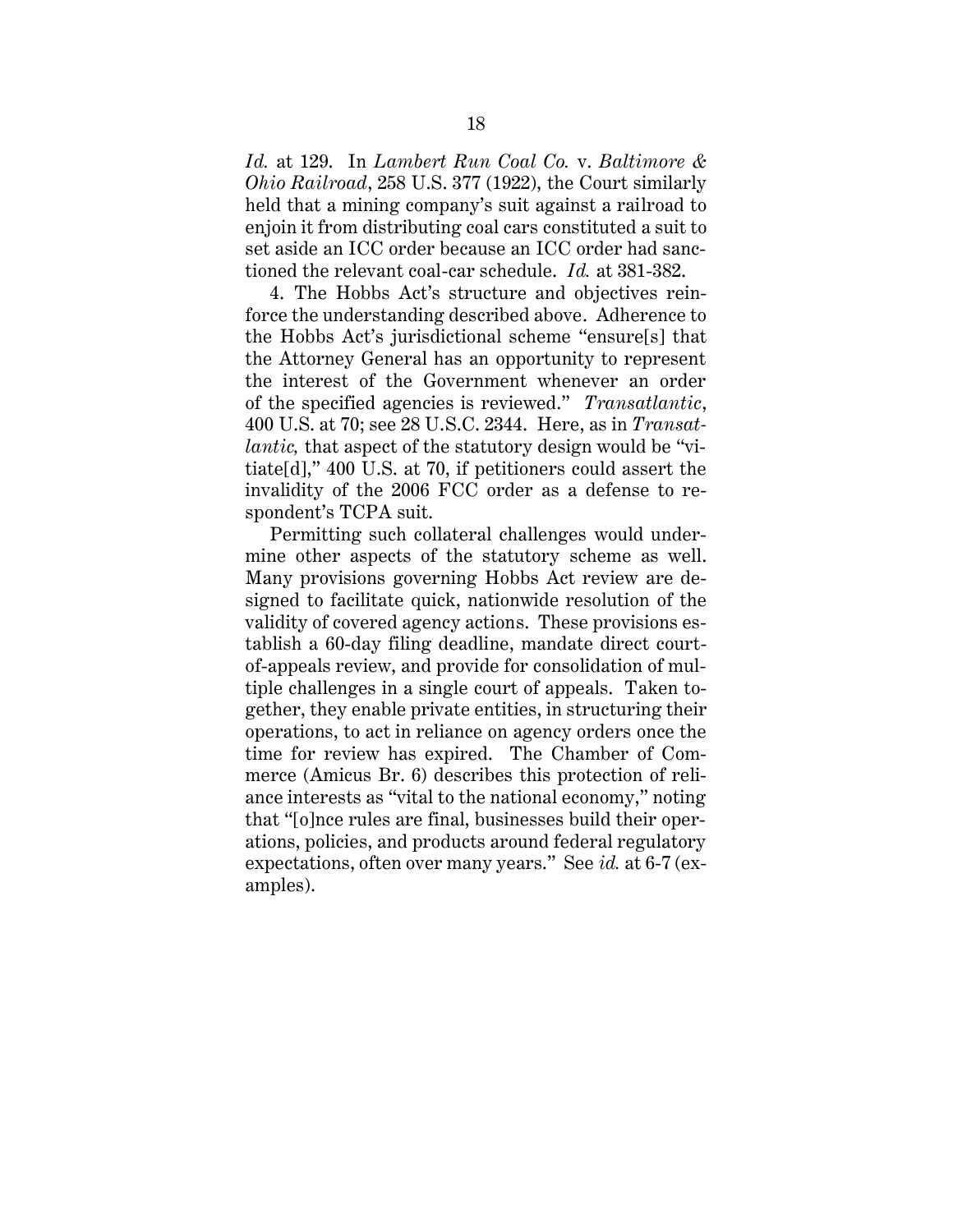In the TCPA context, the Hobbs Act ensures that businesses engaged in telemarketing can avoid liability in private TCPA suits by relying on safe harbors defined by the FCC. See, *e.g.*, *Leyse*, 545 Fed. Appx. at 445 (Hobbs Act barred collateral challenge to FCC's safe harbors in TCPA suit). In the present case, the interpretation reflected in the 2006 FCC order tends to support respondent's claim that petitioners violated the TCPA. Under petitioners' narrow conception of the Hobbs Act's exclusive-jurisdiction provision, however, a *plaintiff* in private TCPA litigation could likewise collaterally attack a prior FCC order that found the defendant's conduct to be lawful, urging the court to find the order invalid and to impose liability on the defendant. The Hobbs Act framework, and the reliance interests it serves, would be severely undermined if private parties could challenge the validity of covered orders in myriad courts, after the period for Hobbs Act challenge had passed.

#### **B. Petitioners' Contrary Arguments Lack Merit**

As noted above, petitioners contend (Br. 19) that the Hobbs Act judicial-review mechanism is exclusive only with respect to proceedings "for direct review of agency action, in which the petitioner seeks declaratory or injunctive relief against the government." Under that approach, litigants could assert the invalidity of covered agency actions in private civil suits long after the period for Hobbs Act review had expired. That interpretation should be rejected.

#### *1. Petitioners' arguments lack a basis in the text*

Petitioners identify no dictionary, treatise, or other source that defines "determine," "validity," or any other Hobbs Act term in a way that supports their truncated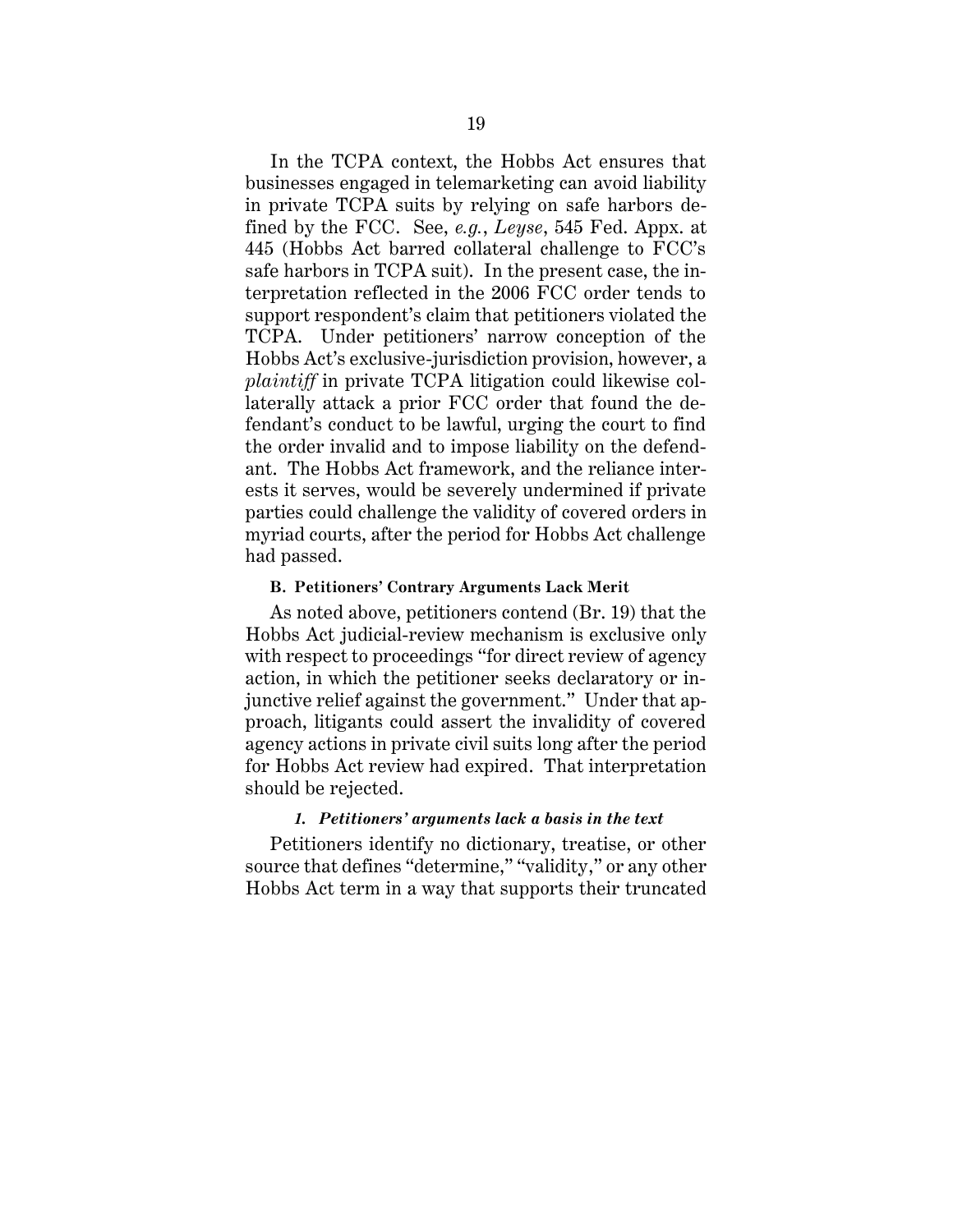conception of the Act's exclusive-jurisdiction provision. As explained above, when a court concludes that one party is not liable to another because an agency order reflects an impermissible interpretation of the governing statute or is otherwise unlawful, that court has "determin[ed] the validity of" the pertinent order under any natural understanding of that term.

Petitioners suggest (Br. 21) that several decisions of this Court support their narrow construction of the key statutory language. But those decisions simply describe declaratory-judgment actions as a way to determine the validity of a provision, without suggesting that such suits are the *only* mechanism for accomplishing that result. See *Calderon* v. *Ashmus*, 523 U.S. 740, 746 (1998) (describing prior decision as holding that a company "could bring a declaratory judgment action to determine the validity of insurance policies"); *Railway Mail Ass'n* v. *Corsi*, 326 U.S. 88, 91 (1945) (describing a suit "in a state court for a declaratory judgment to determine the validity" of a provision).

Petitioners also invoke (Br. 13-14) the interpretive canon *noscitur a sociis*. They argue that the terms "'enjoin," "'suspend," and "'set aside'" all refer "to a specific type of relief—injunctive," and that the term "'determine the validity'" therefore should be construed as referring to another "specific type of relief declaratory." *Ibid.* (citation omitted). But *noscitur a sociis* has "no place, as this Court has many times held, except in the domain of ambiguity." *Russell Motor Car Co.* v. *United States*, 261 U.S. 514, 519 (1923); see *United States* v. *Stevens*, 559 U.S. 460, 474-475 (2010). The term "determine the validity" unambiguously encompasses the situation presented here, where a court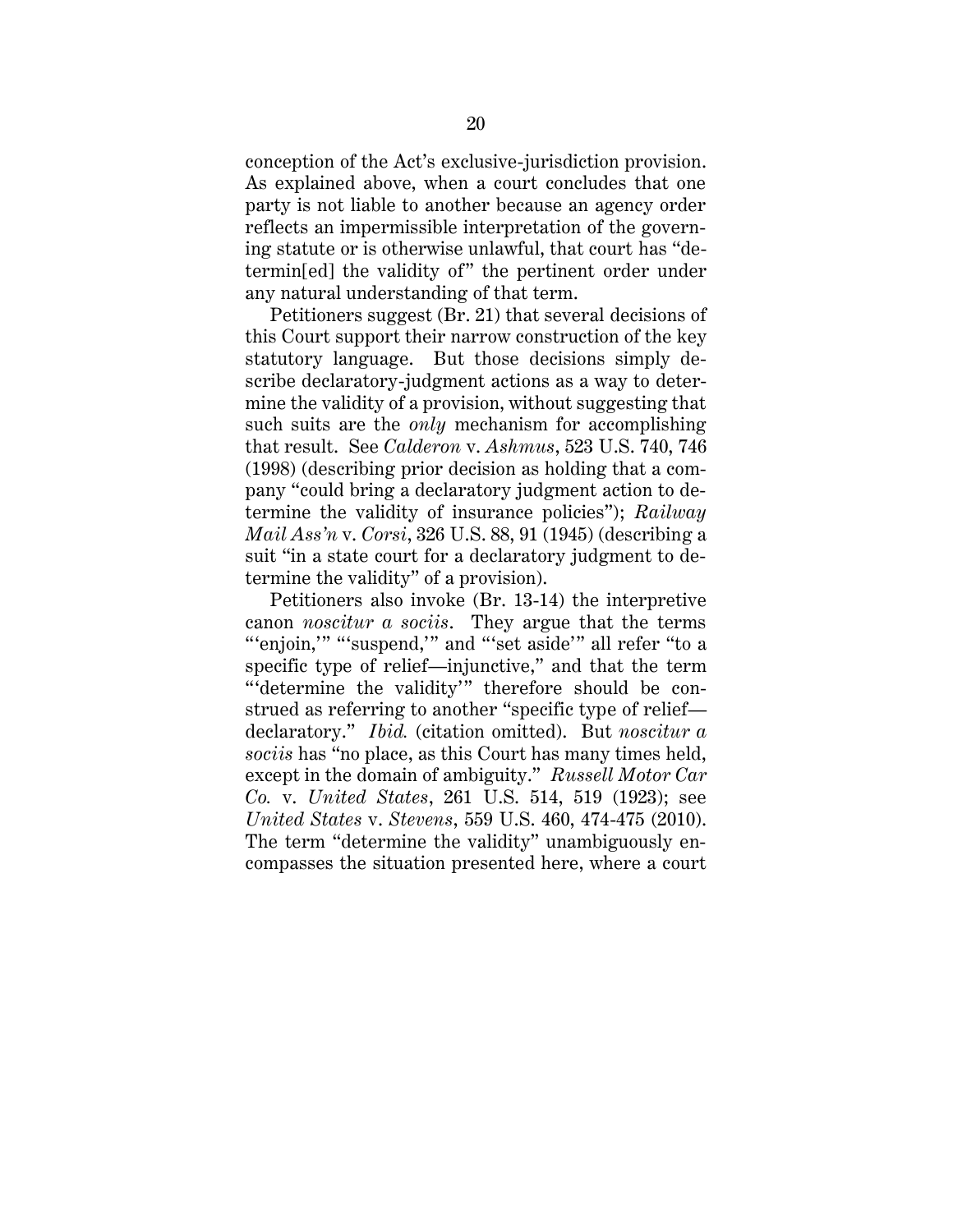is asked to decide the lawfulness of a prior FCC order in resolving a dispute between private parties.

Moreover, as noted above, the Court in *Venner* held that the Urgent Deficiencies Act should be construed by reference to the practical effect of the suit in question, rather than to the relief for which the litigant "expressly pray[s]." 271 U.S. at 130. The Court thus recognized that a suit may be one to "set aside" an agency order even if it does not request injunctive relief against the government. *Ibid.* Given that holding, the *noscitur a sociis* canon cuts *against* petitioners' understanding of the term "determine the validity."

Petitioners' reliance on 28 U.S.C. 2349(a), entitled "Jurisdiction of the proceeding," is likewise misplaced. That provision states that, upon filing of a Hobbs Act suit, the court of appeals "has jurisdiction to vacate stay orders or interlocutory injunctions" and "to make and enter, on the petition, evidence, and proceedings set forth in the record on review, a judgment determining the validity of, and enjoining, setting aside, or suspending, in whole or in part, the order of the agency." *Ibid.*  Petitioners contend (Br. 22) that, "[i]n tying the 'determine the validity' phrase to a 'judgment,' § 2349 makes clear that the phrase refers to a remedy that the courts of appeals may enter as part of the judgment."

Petitioners' argument conflates the judicial relief that the Hobbs Act *authorizes* with the broader range of collateral attacks that it *forecloses*. The Hobbs Act authorizes courts of appeals to conduct direct review of covered agency actions, in a proceeding where the United States is named as respondent. Section 2349 delineates the court's jurisdiction and powers in conducting that form of direct review. In authorizing a review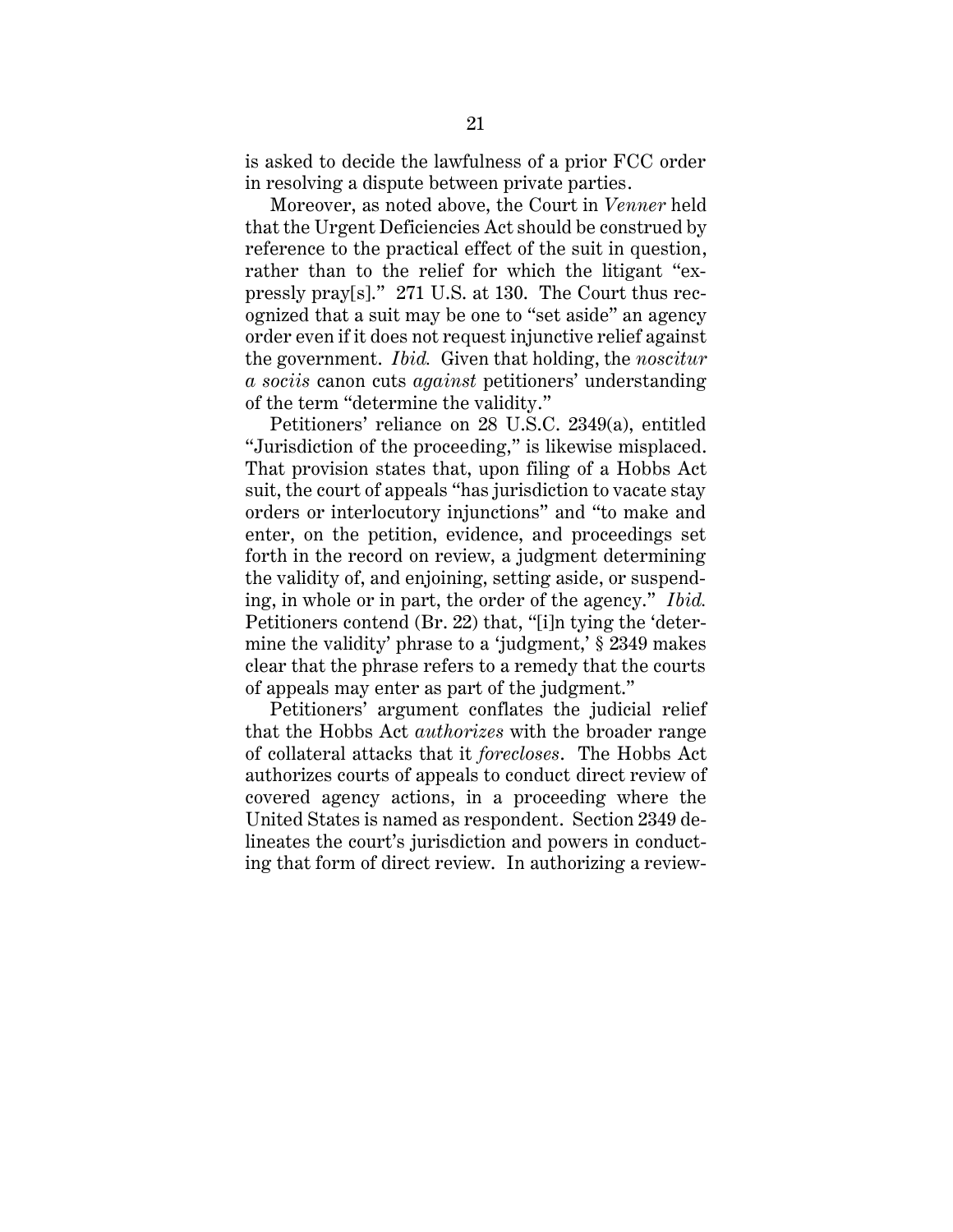ing court "to make and enter \* \* \* a judgment determining the validity of, and enjoining, setting aside, or suspending, in whole or in part, the order of the agency," Section 2349(a) specifies the types of relief that a court may enter *in a Hobbs Act proceeding against the government*. 28 U.S.C. 2349(a).

The Hobbs Act's barrier to collateral attacks is set forth not in Section 2349, which defines the jurisdiction and powers of courts that conduct Hobbs Act review, but in Section 2342, which states that the Hobbs Act provides the "exclusive" means of obtaining specified types of rulings. Section 2342 does not contain the word "judgment" that petitioners highlight in Section 2349(a). Thus, rather than stating that courts of appeals have exclusive jurisdiction to enter "a judgment determining the validity of" a covered agency order  $(28 \text{ U.S.C.})$ 2349(a)), Section 2342 states more broadly that those courts have exclusive jurisdiction "to determine the validity of" covered orders (28 U.S.C. 2342). Petitioners disregard that textual difference.

Petitioners also rely on a Communications Act provision directing that "[a]ny proceeding to enjoin, set aside, annul, or suspend any order of the Commission" must "be brought as provided by and in the manner prescribed in" the Hobbs Act. Pet. Br. 23 (quoting 47 U.S.C. 402(a)). Petitioners contend (*ibid.*) that because this provision refers "only to proceedings 'brought' to obtain non-monetary relief against the FCC," the Hobbs Act should be read to embody the same limitation. But the Communications Act provision is not plausibly read to reach only "proceedings 'brought' to obtain nonmonetary relief against the FCC," *ibid.*, because the Court in *Venner* construed virtually identical language governing review under the Urgent Deficiencies Act to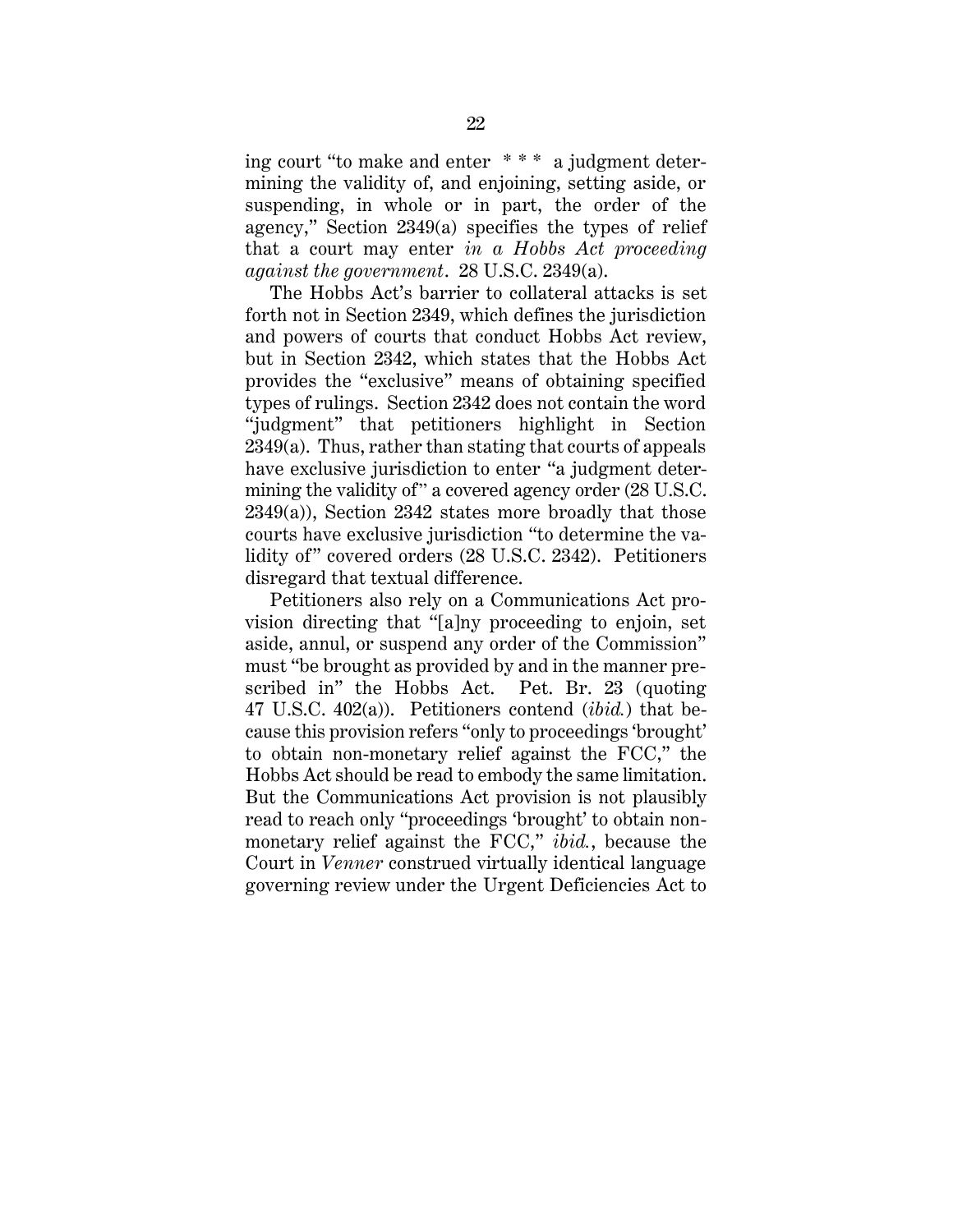lack such a limitation. 271 U.S. at 130; see Urgent Deficiencies Act, 38 Stat. 220 (provision governing "any suit brought to suspend or set aside, in whole or in part, any order of" a covered agency); see also 28 U.S.C. 46 (1934); pp. 17-18, *supra*. In any event, because the Hobbs Act defines the "exclusive jurisdiction" vested in the courts of appeals in broader terms than those used in the Communications Act, see 28 U.S.C. 2342, it would be inappropriate to import any textual limitations in Section 402(a) into the Hobbs Act's exclusive-jurisdiction provision.

Petitioners also suggest (Br. 34) that, if Congress had intended to foreclose collateral attacks on the validity of agency orders in private civil lawsuits, it would have stated that intent explicitly. As petitioners points out, some more recent jurisdiction-channeling provisions state that covered agency actions "shall not be subject to judicial review in any civil or criminal proceedings for enforcement." See *ibid*. (quoting 33 U.S.C. 1369(b)(2)) (emphasis omitted). But Congress enacted the Hobbs Act more than a decade before any of the provisions on which petitioners rely. Well before the Hobbs Act was enacted, moreover, the Court in *Venner* had held that the Urgent Deficiencies Act's conferral of exclusive jurisdiction foreclosed collateral challenges in litigation between private parties. 271 U.S. at 130. The fact that more recent Congresses have foreclosed collateral challenges through differently worded provisions—none of which include the term "exclusive jurisdiction"—does not cast doubt on the proper interpretation of the Hobbs Act.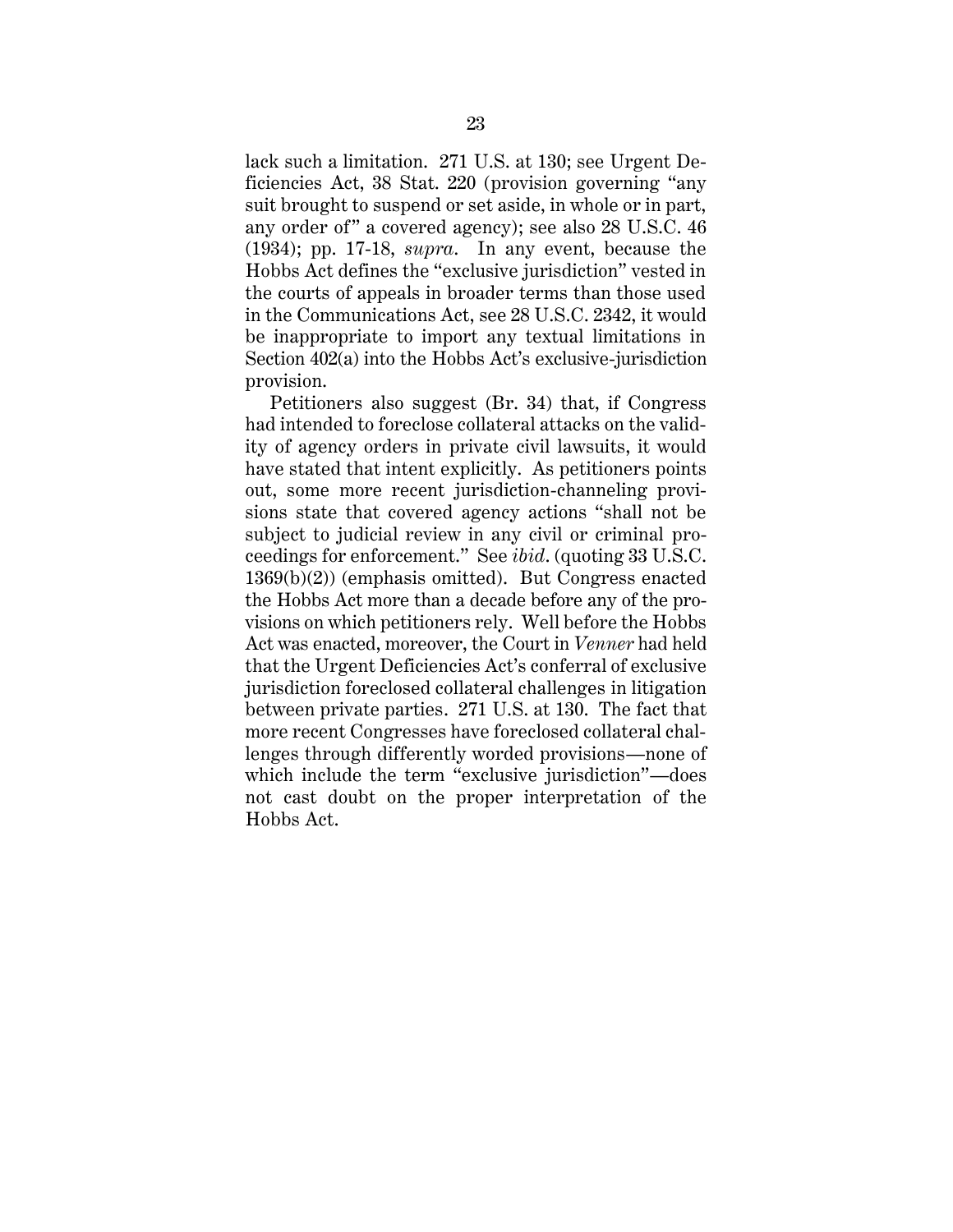## *2. The Administrative Procedure Act does not support petitioners' reading of the Hobbs Act*

In arguing that the Hobbs Act's exclusive-jurisdiction provision is limited to suits for declaratory and injunctive relief against the government, petitioners rely in part (Br. 24-31) on 5 U.S.C. 703, a provision of the earlier-enacted APA. Section 703 provides in pertinent part that, *"[e]xcept to the extent that prior, adequate, and exclusive opportunity for judicial review is provided by law*, agency action is subject to judicial review in civil or criminal proceedings for judicial enforcement." 5 U.S.C. 703 (emphasis added). Section 703 thus establishes a general rule that, when a defendant's liability depends in part on the propriety of an agency action, that action ordinarily can be challenged in a civil or criminal enforcement suit. The italicized language specifically contemplates, however, that judicial review of a prior agency action will be *un*available during enforcement proceedings if an "adequate" opportunity to obtain review was previously available and that avenue has been designated as "exclusive."

Petitioners suggest (Br. 24-31) that Section 703's prerequisites to preclusion of review are not satisfied here because the Hobbs Act does not afford petitioners an "adequate" opportunity to challenge the 2006 FCC order. That argument lacks merit.

a. Section 703's reference to an "adequate" opportunity for judicial review was drawn from this Court's pre-APA decisions addressing exclusive-jurisdiction provisions. In *Yakus*—decided two years before the APA was enacted—the Court held that foreclosure of judicial review in later enforcement proceedings posed no due process problem so long as litigants had previously received an "adequate" opportunity to challenge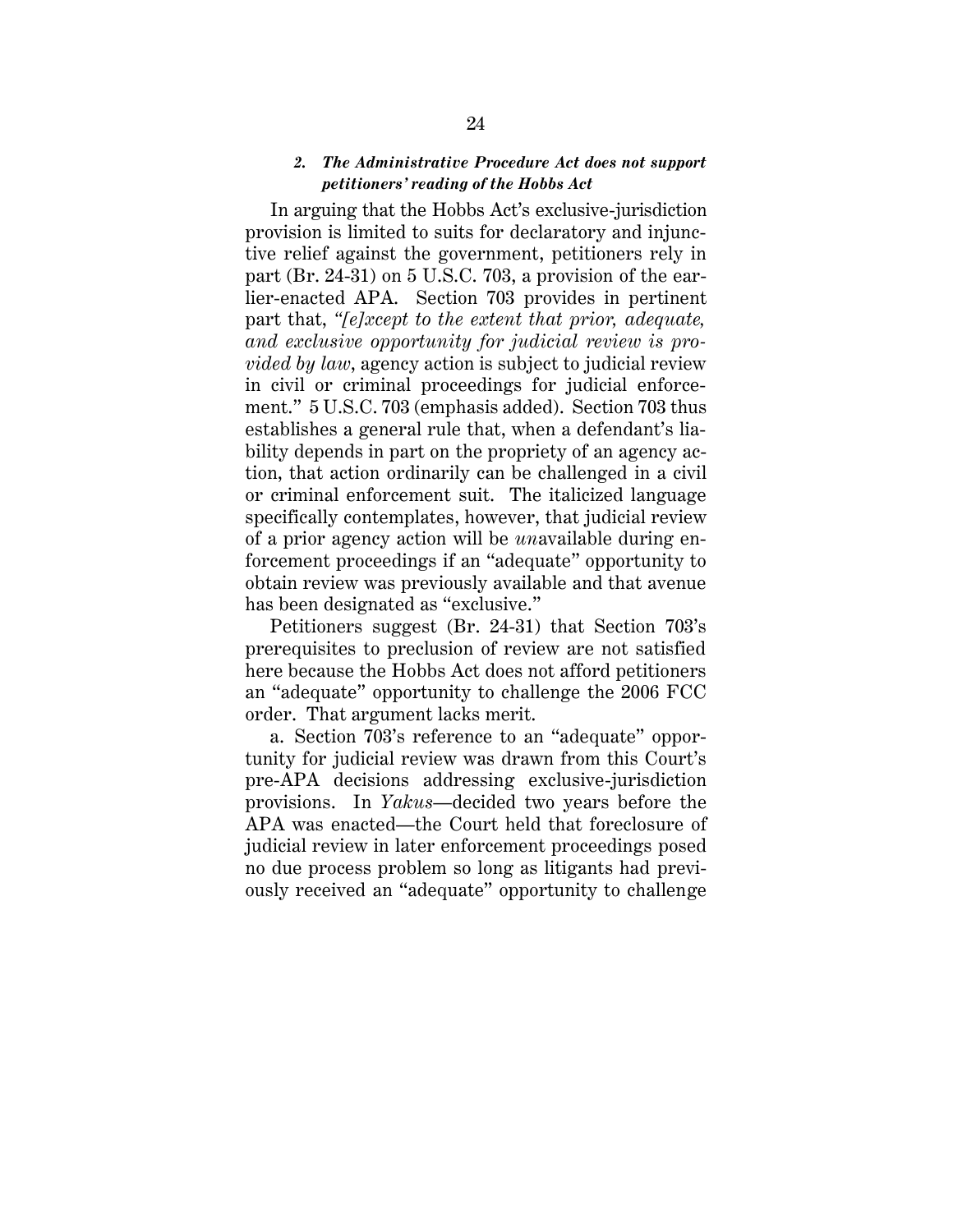the relevant agency order. 321 U.S. at 434, 436-437. The Court declined to deem "inadequate" the prior opportunity in *Yakus*, which involved filing a claim before the agency and then seeking review from a special Article III court. *Id.* at 436; see *id.* at 434-437; see also *Bowles* v. *Willingham*, 321 U.S. 503, 516 (1944) ("Here, as in the *Yakus* case, the standards prescribed by the act are adequate for the judicial review which has been accorded."). The Court thus made clear that exclusivereview mechanisms are not "inadequate" simply because litigants must present their claims to the agency and then seek judicial review within a particular time. See *Yakus*, 321 U.S. at 433-435 & n.3.

Section 703 is most naturally understood to incorporate the concept of "adequacy" that the Court articulated in *Yakus*. Paul R. Verkuil, *Congressional Limitations on Judicial Review of Rules*, 57 Tulane L. Rev. 733, 741 n.34 (1983) (explaining that Section 703 "incorporates the 'adequacy' standard of *Yakus*"); see Samuel A. Bleicher, *Economic and Technical Feasibility in Clean Air Act Enforcement Against Stationary Sources*, 89 Harv. L. Rev. 316, 353 n.205 (1975) (describing Section 703 as a "codification of [the] *Yakus* rule"). That inference is confirmed by the *Attorney General's Manual on the Administrative Procedure Act* (1947) (*APA Manual*), which this Court has repeatedly cited as a persuasive authority. See *Norton* v. *Southern Utah Wilderness Alliance*, 542 U.S. 55, 63-64 (2004) (citing cases). The manual explains that the APA incorporates "the legal standard which courts  $***$  hald] already developed" regarding "the adequacy of statutory review procedures," *APA Manual* 98, and that Section 703's statement regarding a "'prior, adequate,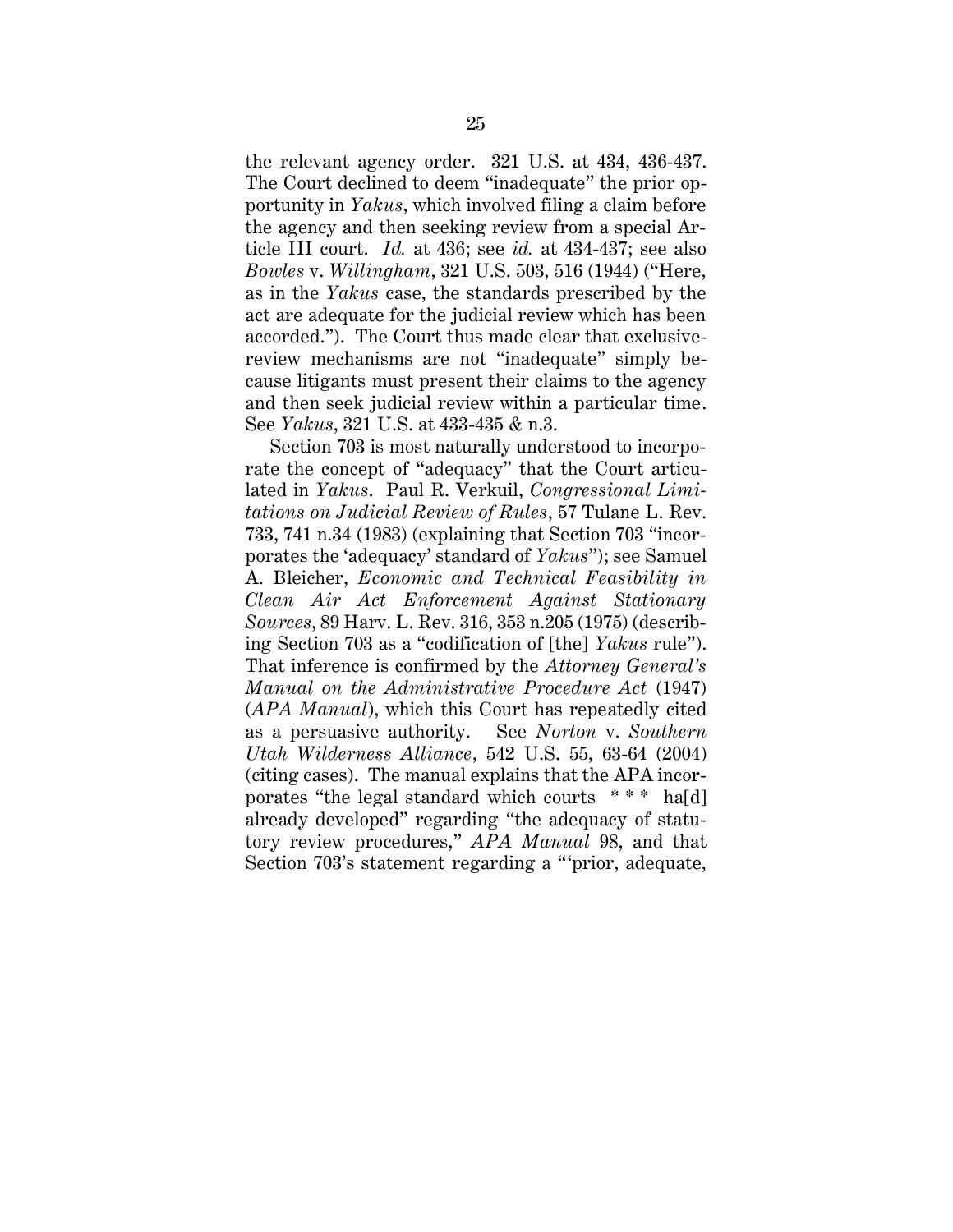and exclusive'" channel of review simply "restates existing law," *id.* at 99 (citations omitted); see *id.* at 100.

b. Petitioners' arguments for viewing Hobbs Act review as inadequate here are untethered to the concept that the APA incorporated. They are also implausible on their own terms.

Petitioners suggest (Br. 25-26) that Hobbs Act channels were not "adequate" within the meaning of Section 703 because petitioners could not have asserted a Hobbs Act challenge to the 2006 FCC order when respondent commenced the present suit in 2014. Petitioners are correct that they could not have invoked the Hobbs Act review mechanism at that time, both because they never presented their claims to the agency in connection with the 2006 order and because a Hobbs Act petition for review filed in 2014 would have been untimely. <sup>5</sup> Contrary to petitioners' suggestion, however, a mode of judicial review is not inadequate simply because a particular litigant fails to satisfy the statutory prerequisites for invoking it.

As one court explained in rejecting a similar argument, "'[i]t is hard to believe'" that Congress would have prescribed "a centralized forum [for] review," but "'made the remedy optional and contemplated that the regulation could also be challenged by defiance.'" *United States* v. *Szabo*, 760 F.3d 997, 1006 (9th Cir.

 $\ddot{\phantom{a}}$ 

<sup>&</sup>lt;sup>5</sup> An entity becomes a "party aggrieved" entitled to seek Hobbs Act review of an agency determination by presenting its views to the agency—typically through a comment or other written submission on a proposed rule. *Water Transp. Ass'n* v. *ICC*, 819 F.2d 1189, 1192-1993 (D.C. Cir. 1987) (citation omitted). Parties also commonly become "part[ies] aggrieved" by seeking timely reconsideration of an order. 47 U.S.C. 405; see 47 C.F.R. 1.429(j). Reconsideration may be sought on grounds of "material error, omission, or [other] reason warranting reconsideration." 47 C.F.R. 1.429(*l*)(1).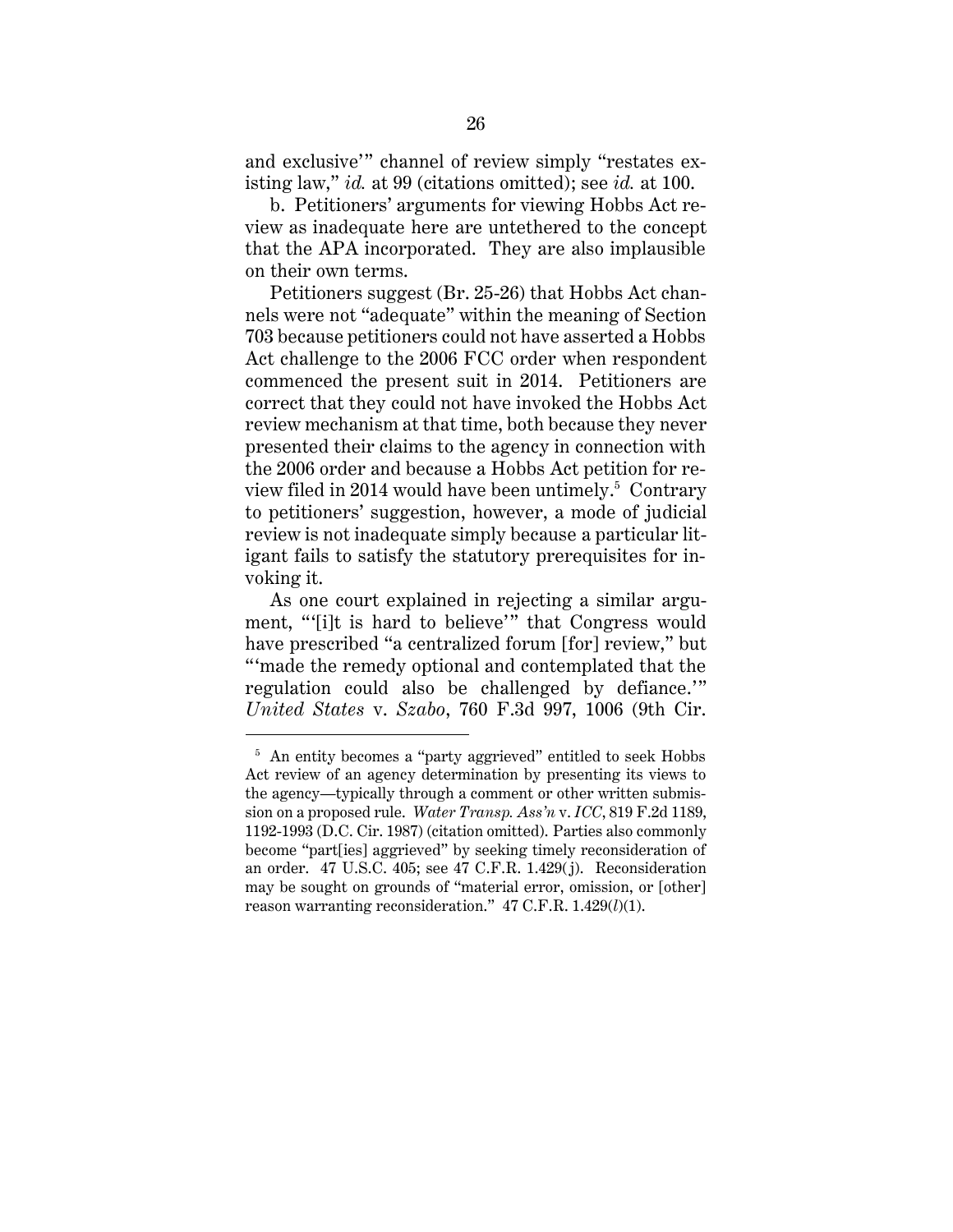2014) (citation omitted); see 16 Charles Alan Wright et al., *Federal Practice and Procedure* § 3943 (2012 & Supp. 2018). Petitioners' theory is also inconsistent with *Transatlantic*, in which the Court held that a litigant's collateral attack was precluded even though the passage of time had made Hobbs Act review unavailable. See 400 U.S. at 66-69. Petitioners are thus incorrect in suggesting that the Hobbs Act channel for review became inadequate simply because petitioners' failure to comply with its timing and agency-exhaustion requirements means that the channel is not now available to them.

Petitioners also suggest (Br. 26) that the Hobbs Act's review mechanism was inadequate because petitioners "had no basis to suspect" that the 2006 order would be construed as establishing that faxes offering free goods constitute "advertisements" under the TCPA. Petitioners' premise, however, is directly contrary to a holding below that this Court declined to review. The court of appeals found that the 2006 order was "clear and unambiguous," Pet. App. 13a, and articulated "this simple rule: faxes that offer free goods and services are advertisements under the TCPA," *id*. at 14a. Because this Court's grant of certiorari was limited to the question whether the Hobbs Act required the district court to accept the FCC's interpretation of the TCPA, 139 S. Ct. 478, petitioners' contention that the 2006 FCC order was actually ambiguous is not properly before the Court.<sup>6</sup>

 $\overline{a}$ 

 $6$  Courts that lack jurisdiction to determine the validity of particular agency orders remain free to resolve ambiguities in those orders, and to consider the broader statutory scheme in deciding how an ambiguous agency pronouncement should be construed. Thus, a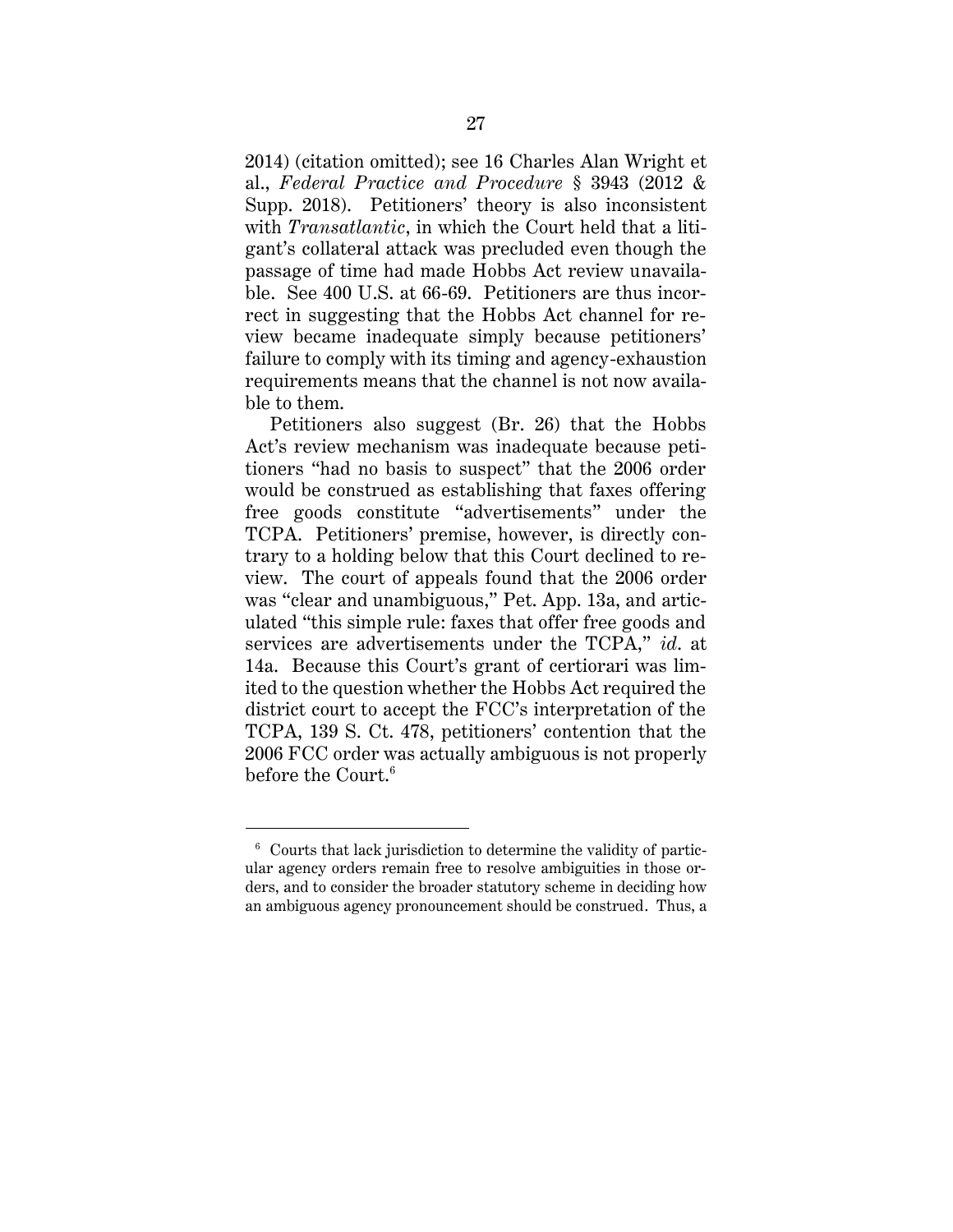Petitioners also posit (Br. 27-38, 33) other fact patterns under which the Hobbs Act review mechanism could be inadequate. Petitioners suggest that the statutory time limitations would make Hobbs Act review inadequate for "parties that first come into existence after the 60-day direct review window has closed," *id.* at 28, or in a case where Congress has superseded a rule by statute, *id.* at 33. That argument provides no sound basis for declining to enforce the Hobbs Act's exclusivity provision here.

Even in circumstances where a particular challenge could not feasibly have been brought within the initial 60-day window for seeking Hobbs Act review, potential challengers are not without recourse under the Hobbs Act. See *WWHT, Inc.* v. *FCC*, 656 F.2d 807, 819 (D.C. Cir. 1981) ("[A]n agency may be forced by a reviewing court to institute rulemaking proceedings if a significant factual predicate of a prior decision on the subject (either to promulgate or not to promulgate specific rules) has been removed."); see also *Natural Res. Def. Council* v. *Nuclear Regulatory Comm'n*, 666 F.2d 595, 603-604 (D.C. Cir. 1981). In any event, the possibility that the Hobbs Act review mechanism might be inadequate for other litigants with different claims does not mean that petitioners themselves lacked a "prior, adequate, and exclusive opportunity for judicial review" of the 2006 FCC order. 5 U.S.C. 703. Petitioners have identified no basis for doubting that they could feasibly

 $\overline{a}$ 

court may choose, among "permissible reading[s]" of an agency regulation, the one that the court considers most in "harmony with the [court's] view of the statute." *Environmental Def.* v. *Duke Energy Corp.*, 549 U.S. 561, 573 (2007). But it may not "determin[e] that the regulation as written is invalid." *Ibid.*; see *Decker* v. *Northwest Envtl. Def. Ctr.*, 568 U.S. 597, 608-609 (2013).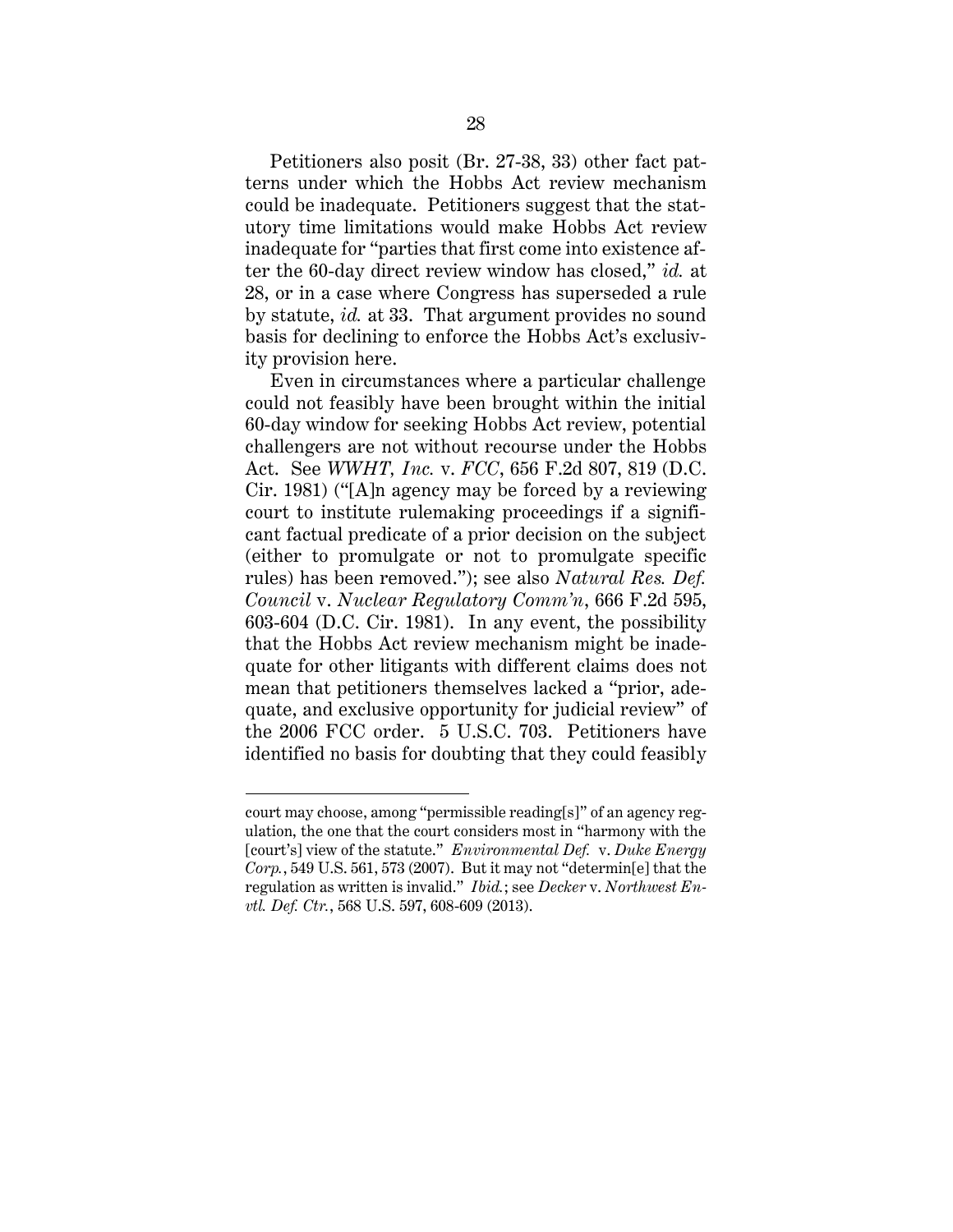have utilized the Hobbs Act procedure to challenge the 2006 order. See *Yakus*, 321 U.S. at 447 (defendants could not collaterally attack regulation when they had not used "the procedure which was open to them and it does not appear that they have been deprived of the opportunity to do so").

In discussing *Transatlantic* and *ITT*, petitioners acknowledge that, when an order "settl[es] the rights or duties of a specific party" (Br. 29), or when a party participated in or was "adequately represented[] in" agency proceedings (Br. 31), the Hobbs Act's time-limited channels provide that party an adequate opportunity for review. Petitioners suggest (Br. 28), however, that no other regulated party can be expected to "stay[] abreast of rule-makings" or to challenge an assertedly unlawful agency rule before that rule is applied to its own activities. But the expectation that regulated parties will keep abreast of agency actions that may affect their operations is a basic premise of federal law. Federal law provides—and this Court's decisions reflect—that "the appearance of rules and regulations in the Federal Register gives legal notice of their contents." *Federal Crop Ins. Corp.* v. *Merrill*, 332 U.S. 380, 384-385 (1947); see 44 U.S.C. 1507 ("Unless otherwise specifically provided by statute, filing of a document" in the Federal Register "is sufficient to give notice of the contents of the document to a person subject to or affected by it"); see also *United States* v. *International Minerals & Chem. Corp.*, 402 U.S. 558, 563 (1971). Petitioners are therefore mistaken in contending that the Hobbs Act provides an inadequate mechanism for challenges to agency rules of general applicability.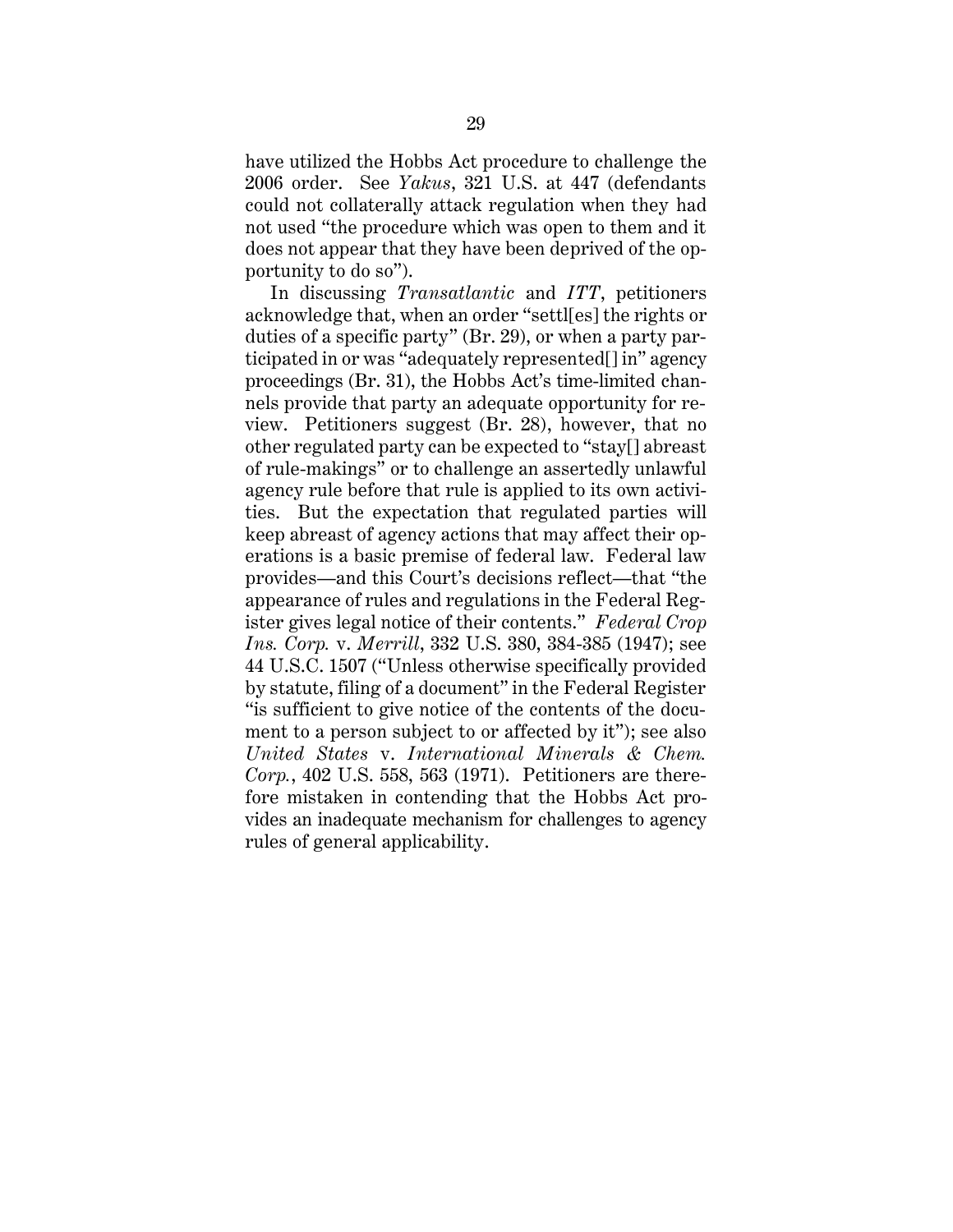#### *3. Petitioners' other statutory arguments also lack merit*

Petitioners argue (Br. 31-33) that the Hobbs Act should be construed to allow collateral challenges to the validity of rules in civil litigation between private parties because certain other agency-review statutes channel declaratory-judgment challenges to appellate courts while also permitting challenges to regulations during enforcement actions. But the Hobbs Act—unlike the statutes that petitioners invoke—vests the courts of appeals with "exclusive jurisdiction" to "determine the validity of" the classes of agency actions specified in the statute. 28 U.S.C. 2342. The clear import of that statutory language is reinforced by the fact that two statutes from which critical Hobbs Act language was drawn had previously been construed to foreclose collateral attacks in civil suits and enforcement actions. See *Venner*, 271 U.S. at 128-130; *Yakus*, 321 U.S. at 429-430.

Petitioners also invoke (Br. 27) court of appeals decisions holding that, when an agency applies an order in a later proceeding that is itself subject to review under the Hobbs Act, the new Hobbs Act proceeding may include review of the earlier order. See, *e.g.*, *Functional Music, Inc*. v. *FCC*, 274 F.2d 543, 546 (D.C. Cir. 1958), cert. denied, 361 U.S. 813 (1959). But the decisions on which petitioners rely reflect the conclusion that an agency action that applies a past determination starts a new sixty-day period for review under the Hobbs Act. Even then, review must be obtained in the court of appeals under the Hobbs Act procedures. The courts of appeals have uniformly rejected arguments that district courts may entertain collateral attacks on covered orders that are brought outside the Hobbs Act's channels. See pp. 12-13, *supra*.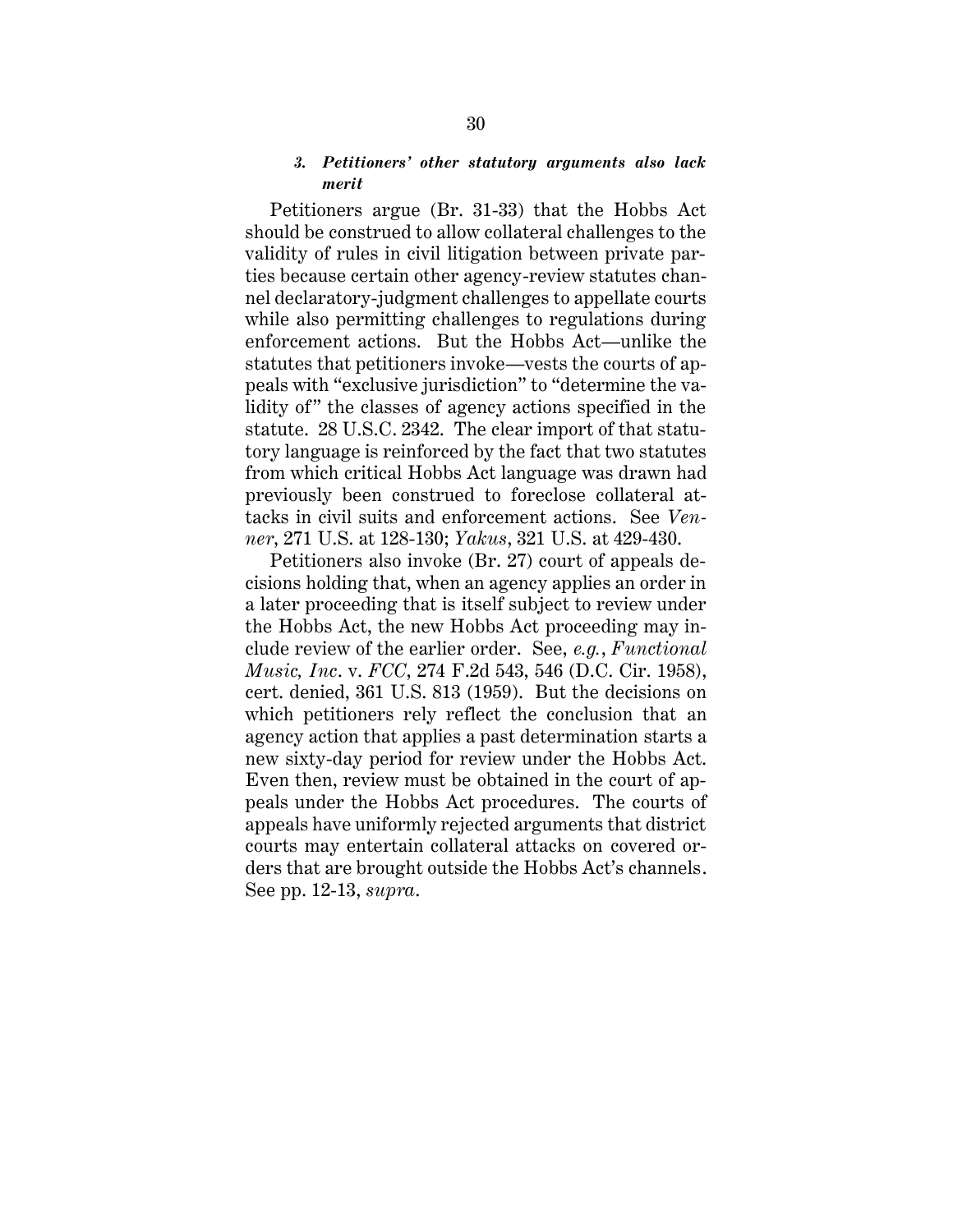Petitioners' reliance (Br. 35) on the presumption of reviewability is similarly misplaced. Absent clear evidence of a contrary congressional intent, courts presume that "Congress intends judicial review of administrative action." *Bowen* v. *Michigan Academy of Family Physicians*, 476 U.S. 667, 670 (1986). That presumption is implicated, however, only when one potential reading of a statute would insulate particular agency action from *all* judicial review. In this case, the Fourth Circuit did not dispute that the 2006 FCC order was subject to judicial review; it simply held that the Hobbs Act procedures were the sole means by which such review could be obtained. "Because court of appeals review is available, this case does not implicate 'the strong presumption that Congress did not mean to prohibit all judicial review.'" *Thunder Basin Coal Co.* v. *Reich*, 510 U.S. 200, 207 n.8 (1994) (citations omitted).

### *4. Principles of constitutional avoidance do not support petitioners' approach*

Petitioners press (Br. 39-45) constitutional arguments that were neither raised nor addressed below. They contend that, to avoid potential constitutional concerns, this Court should construe the Hobbs Act's exclusive-jurisdiction provision as limited to suits seeking declaratory or injunctive relief. The principle that constitutional difficulties should be avoided if possible, however, "does not give the court the authority to rewrite a statute as it pleases," but simply permits a court to "'choose between competing plausible interpretations of a statutory text.'" *Jennings* v. *Rodriguez*, 138 S. Ct. 830, 843 (2018) (brackets, citation, and emphasis omitted). Given its language, the history of its operative terms, and this Court's precedents, the Hobbs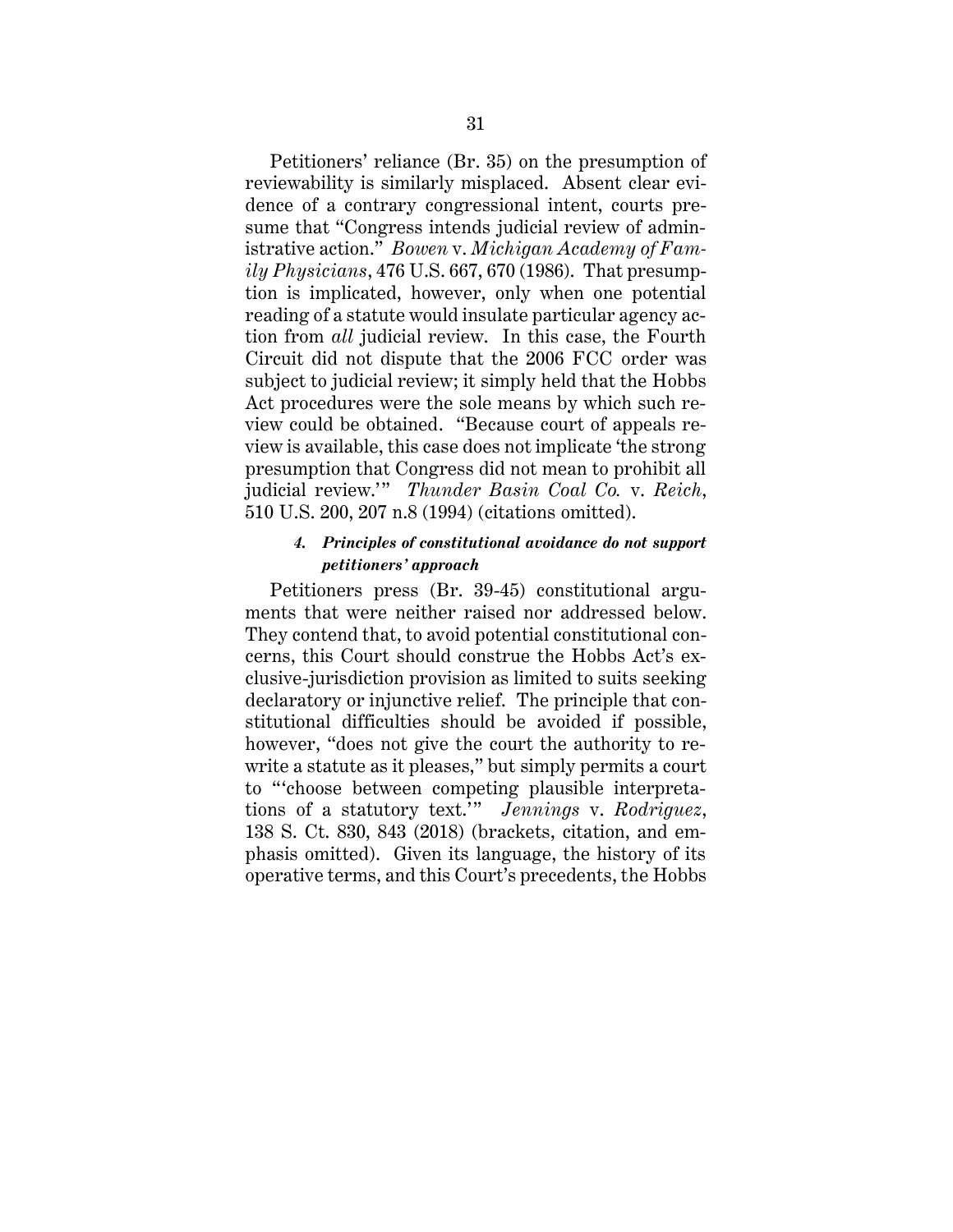Act cannot plausibly be read to contain the limitation that petitioners advocate.

In any event, petitioners' constitutional claims lack merit. Due process does not require that litigants be permitted to challenge an agency order at whatever time, or in whatever forum, they prefer. It instead "requires the government to provide notice reasonably calculated, under all the circumstances, to apprise interested parties of the pendency of the action and afford them an opportunity to present their objections." *Jones* v. *Flowers*, 547 U.S. 220, 226 (2006) (citation and internal quotation marks omitted). Here, petitioners had adequate notice and a meaningful opportunity to obtain review of the 2006 order. See *Merrill*, 332 U.S. at 384-385; *International Minerals*, 402 U.S. at 563; 44 U.S.C. 1507.

The availability of judicial review also refutes petitioners' separation-of-powers argument (Br. 41-45). The Hobbs Act does not deny the federal judiciary the power to decide the legality of covered agency actions. Rather, the Act simply specifies review procedures to promote finality, uniformity, and judicial economy, and to ensure that orders are reviewed with the participation of the government and on a developed administrative record. "There is no constitutional requirement that [a challenge] be made in one tribunal rather than in another, so long as there is an opportunity to be heard and for judicial review which satisfies the demands of due process." *Yakus*, 321 U.S. at 444; see *United States* v. *Ruzicka*, 329 U.S. 287, 292-294 (1946). Quoting Professor Hart, petitioners question whether, "in a civil enforcement proceeding, questions of law can be validly withdrawn from the consideration of the enforcement court *where no adequate opportunity to have them determined by a court has been previously accorded*."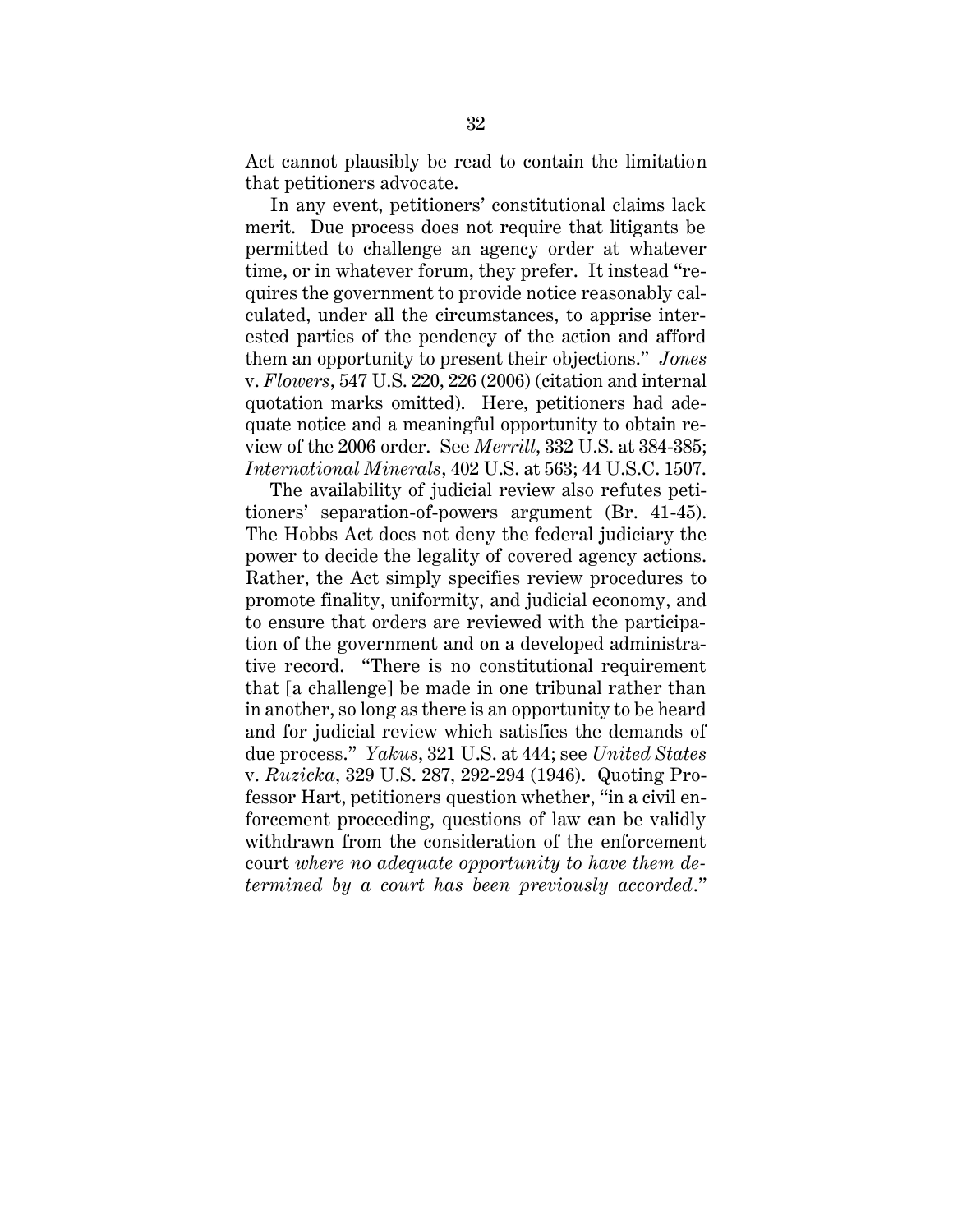Pet. Br. 42 n.7 (emphasis added). Because petitioners had an adequate opportunity to obtain Hobbs Act review of the 2006 FCC order, that question is not implicated here.

## **II. PETITIONERS' ARGUMENT THAT THE 2006 FCC ORDER WAS NOT REVIEWABLE UNDER THE HOBBS ACT IS NOT PROPERLY BEFORE THIS COURT, AND LACKS MERIT IN ANY EVENT**

In their merits brief, petitioners argue for the first time (Br. 45-50) that the 2006 FCC order was "not reviewable under 47 U.S.C. § 402(a) or the Hobbs Act" because the order constitutes an interpretive rule. Pet. Br. 49. The argument is not properly before the Court. It also lacks merit.

The court of appeals observed that "[n]either party has disputed that the 2006 FCC Rule is the sort of 'final order' contemplated by the Hobbs Act." Pet. App. 7a n.1. In seeking this Court's review, petitioners did not challenge that characterization of the arguments below, nor did they dispute that the 2006 order was covered by the Hobbs Act. Nor did petitioners raise any other argument based on the status of interpretive rules. Instead, they contended (Pet. 13-20) that the district court had not "determine[d] the validity of" the order within the meaning of Section 2342. An "argument" that was "not raise[d]" or "address[ed]" below is "forfeited." *United States* v. *Jones*, 565 U.S. 400, 413 (2012).

In any event, the statute's "exclusive" review framework extends to "all final orders \* \* \* made reviewable by section 402(a) of title 47." 28 U.S.C. 2342(1). Section 402(a), in turn, makes reviewable "any order of the Commission," 47 U.S.C. 402(a), except for certain licensing decisions. The availability of Hobbs Act review therefore does not turn on whether the 2006 order sets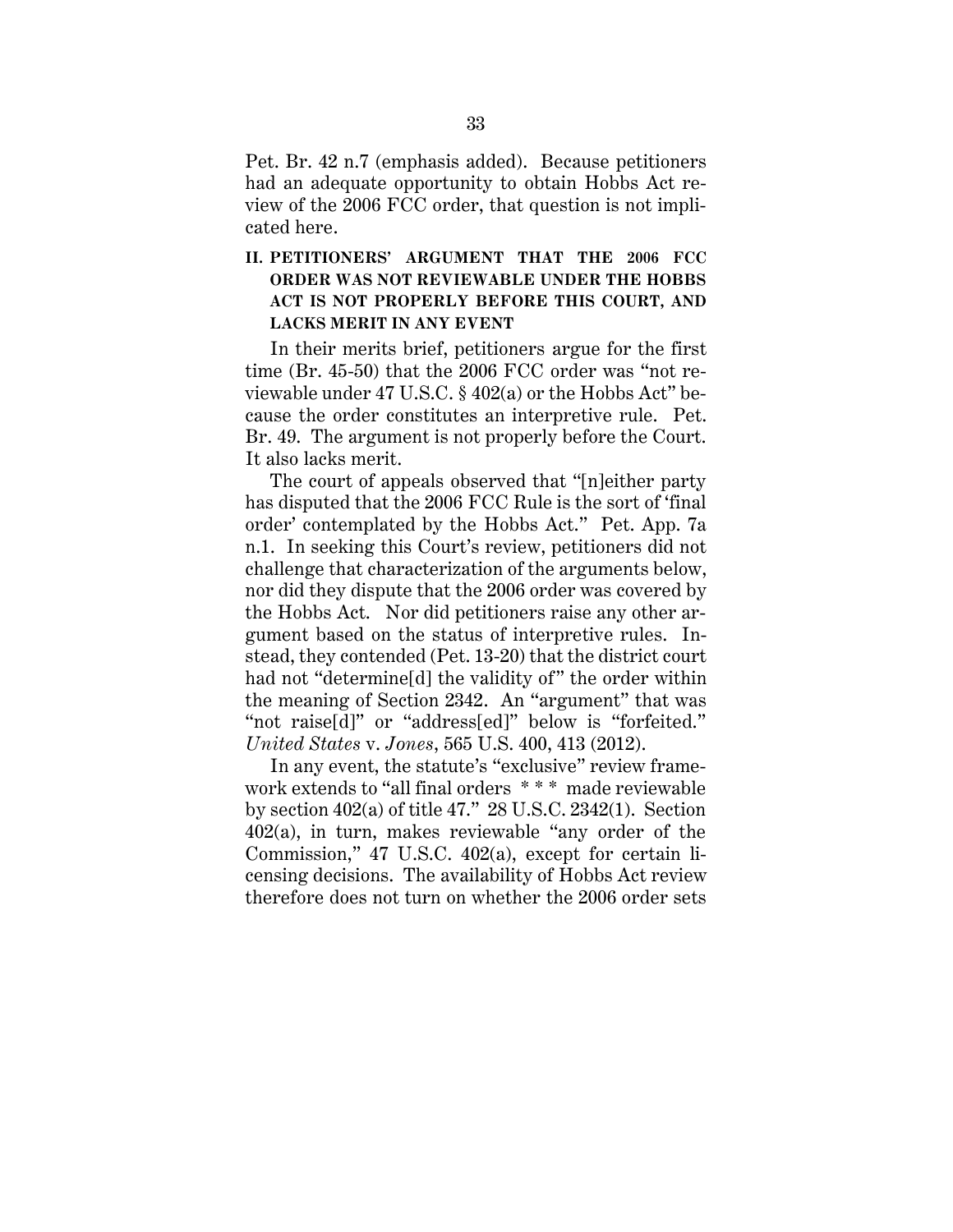out a legislative rule or instead constitutes an interpretive rule. Surrounding subprovisions governing Hobbs Act review of other agencies' actions reinforce that conclusion. Several make reviewable "*all* rules [or] regulations" issued by particular agencies under specified statutory provisions, see 28 U.S.C. 2342(3) and (5) (emphasis added)—language that likewise draws no distinction between legislative and interpretive rules.

Section 2342 thus "contains no exception for 'interpretive' rules.'" *US West Commc'ns, Inc*. v. *Hamilton*, 224 F.3d 1049, 1055 (9th Cir. 2000). Accordingly, courts applying the Hobbs Act have consistently treated as reviewable even those FCC orders that set out interpretive rules. See, *e.g.*, *Sorenson Commc'ns, Inc.* v. *FCC*, 567 F.3d 1215, 1223 (10th Cir. 2009); *SBC Inc.* v. *FCC*, 414 F.3d 486, 501 (3d Cir. 2005); *Central Tex. Tel. Coop., Inc.* v. *FCC*, 402 F.3d 205, 213 (D.C. Cir. 2005). Petitioners therefore identify no sound basis for doubting that the 2006 FCC order could have been reviewed under the Hobbs Act when issued.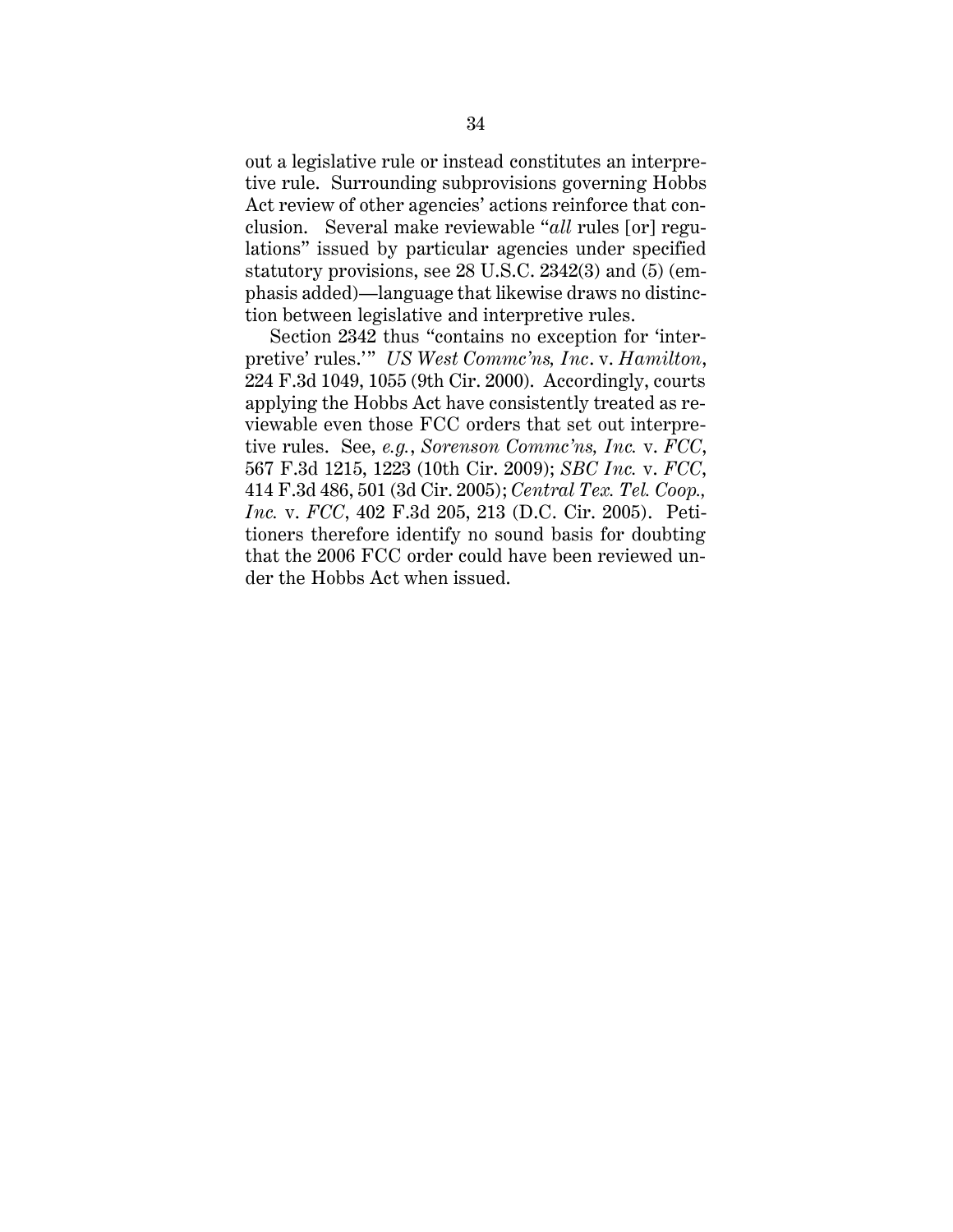#### **CONCLUSION**

The judgment of the court of appeals should be affirmed.

Respectfully submitted.

THOMAS M. JOHNSON, JR. *General Counsel*  JACOB M. LEWIS *Associate General Counsel* SCOTT M. NOVECK *Counsel Federal Communications Commission*

NOEL J. FRANCISCO *Solicitor General* JOSEPH H. HUNT *Assistant Attorney General* MALCOLM L. STEWART *Deputy Solicitor General* RACHEL P. KOVNER *Assistant to the Solicitor General* MARK B. STERN MICHAEL S. RAAB LINDSEY POWELL *Attorneys*

FEBRUARY 2019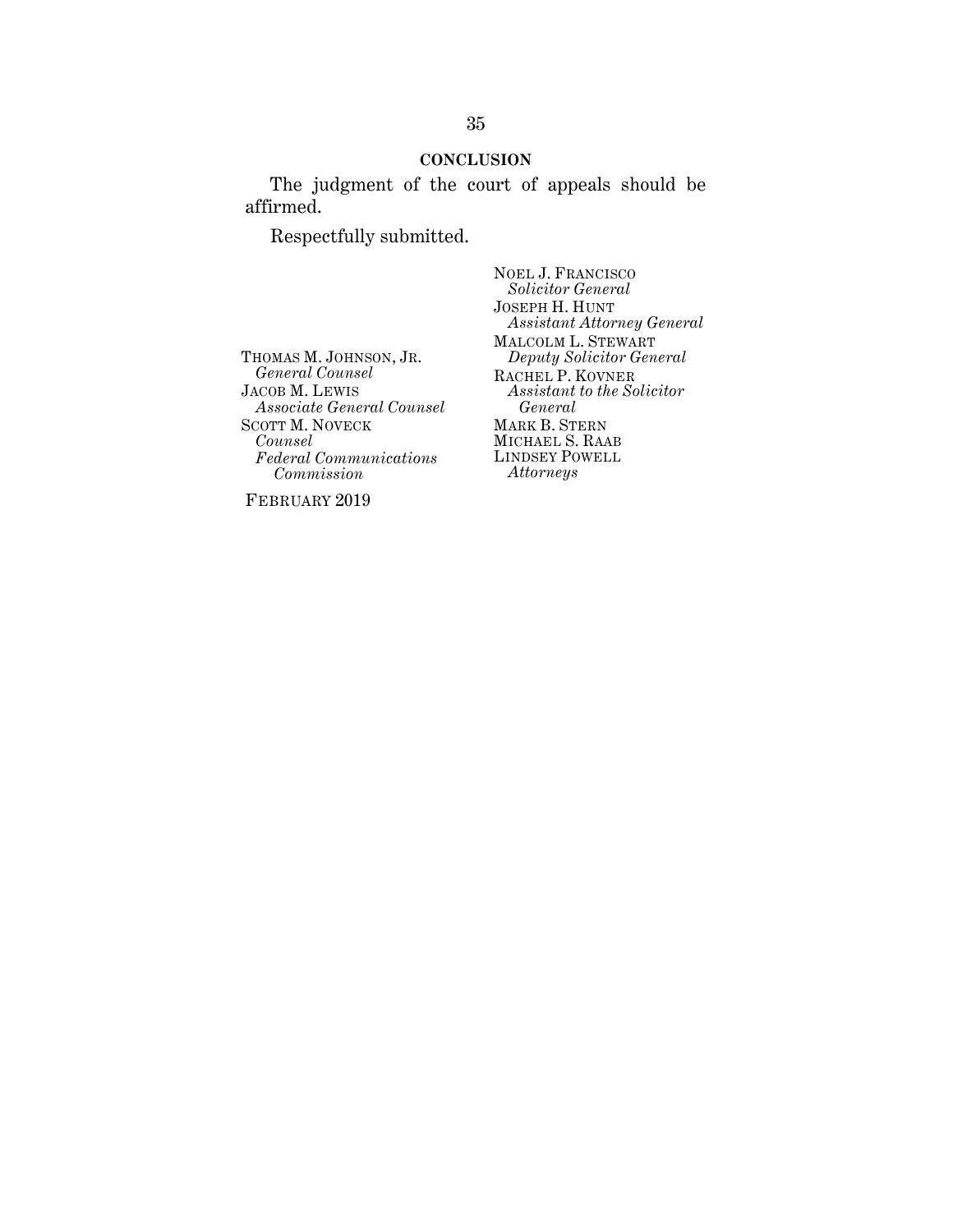#### **APPENDIX**

#### 1. 28 U.S.C. 2342 provides:

#### **Jurisdiction of the court of appeals**

The court of appeals (other than the United States Court of Appeals for the Federal Circuit) has exclusive jurisdiction to enjoin, set aside, suspend (in whole or in part), or to determine the validity of—

(1) all final orders of the Federal Communications Commission made reviewable by section 402(a) of title 47;

(2) all final orders of the Secretary of Agriculture made under chapters 9 and 20A of title 7, except orders issued under sections  $210(e)$ ,  $217a$ , and  $499g(a)$ of title 7;

(3) all rules, regulations, or final orders of—

(A) the Secretary of Transportation issued pursuant to section 50501, 50502, 56101-56104, or 57109 of title 46 or pursuant to part B or C of subtitle IV, subchapter III of chapter 311, chapter 313, or chapter 315 of title 49; and

(B) the Federal Maritime Commission issued pursuant to section 305, 41304, 41308, or 41309 or chapter 421 or 441 of title 46;

(4) all final orders of the Atomic Energy Commission made reviewable by section 2239 of title 42;

(5) all rules, regulations, or final orders of the Surface Transportation Board made reviewable by section 2321 of this title;

(1a)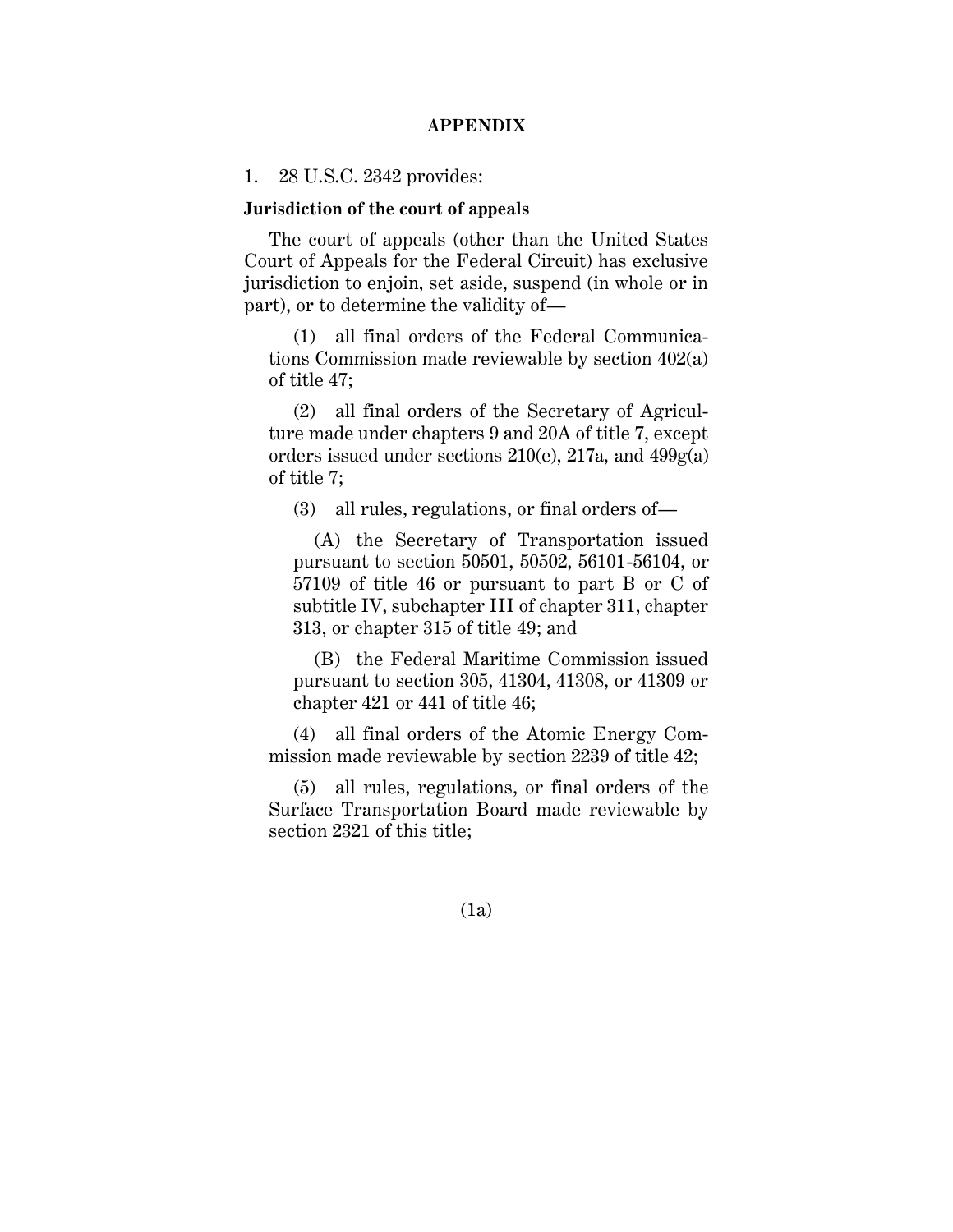(6) all final orders under section 812 of the Fair Housing Act; and

(7) all final agency actions described in section 20114(c) of title 49.

Jurisdiction is invoked by filing a petition as provided by section 2344 of this title.

#### 2. 28 U.S.C. 2344 provides:

## **Review of orders; time; notice; contents of petition; service**

On the entry of a final order reviewable under this chapter, the agency shall promptly give notice thereof by service or publication in accordance with its rules. Any party aggrieved by the final order may, within 60 days after its entry, file a petition to review the order in the court of appeals wherein venue lies. The action shall be against the United States. The petition shall contain a concise statement of—

(1) the nature of the proceedings as to which review is sought;

- (2) the facts on which venue is based;
- (3) the grounds on which relief is sought; and
- (4) the relief prayed.

The petitioner shall attach to the petition, as exhibits, copies of the order, report, or decision of the agency. The clerk shall serve a true copy of the petition on the agency and on the Attorney General by registered mail, with request for a return receipt.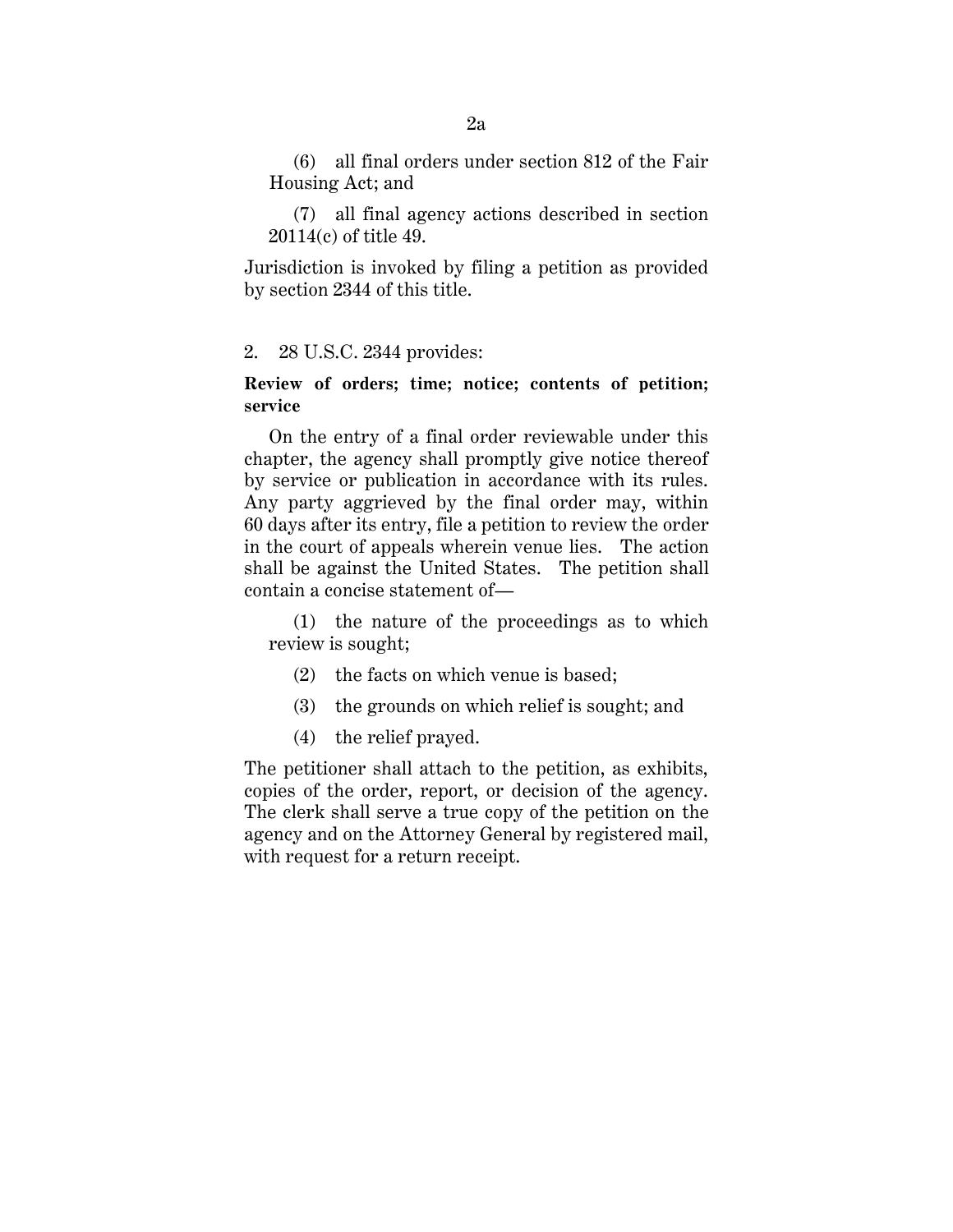#### 3. 28 U.S.C. 2348 provides:

#### **Representation in proceeding; intervention**

The Attorney General is responsible for and has control of the interests of the Government in all court proceedings under this chapter. The agency, and any party in interest in the proceeding before the agency whose interests will be affected if an order of the agency is or is not enjoined, set aside, or suspended, may appear as parties thereto of their own motion and as of right, and be represented by counsel in any proceeding to review the order. Communities, associations, corporations, firms, and individuals, whose interests are affected by the order of the agency, may intervene in any proceeding to review the order. The Attorney General may not dispose of or discontinue the proceeding to review over the objection of any party or intervenor, but any intervenor may prosecute, defend, or continue the proceeding unaffected by the action or inaction of the Attorney General.

#### 4. 28 U.S.C. 2349(a) provides:

#### **Jurisdiction of the proceeding**

(a) The court of appeals has jurisdiction of the proceeding on the filing and service of a petition to review. The court of appeals in which the record on review is filed, on the filing, has jurisdiction to vacate stay orders or interlocutory injunctions previously granted by any court, and has exclusive jurisdiction to make and enter, on the petition, evidence, and proceedings set forth in the record on review, a judgment determining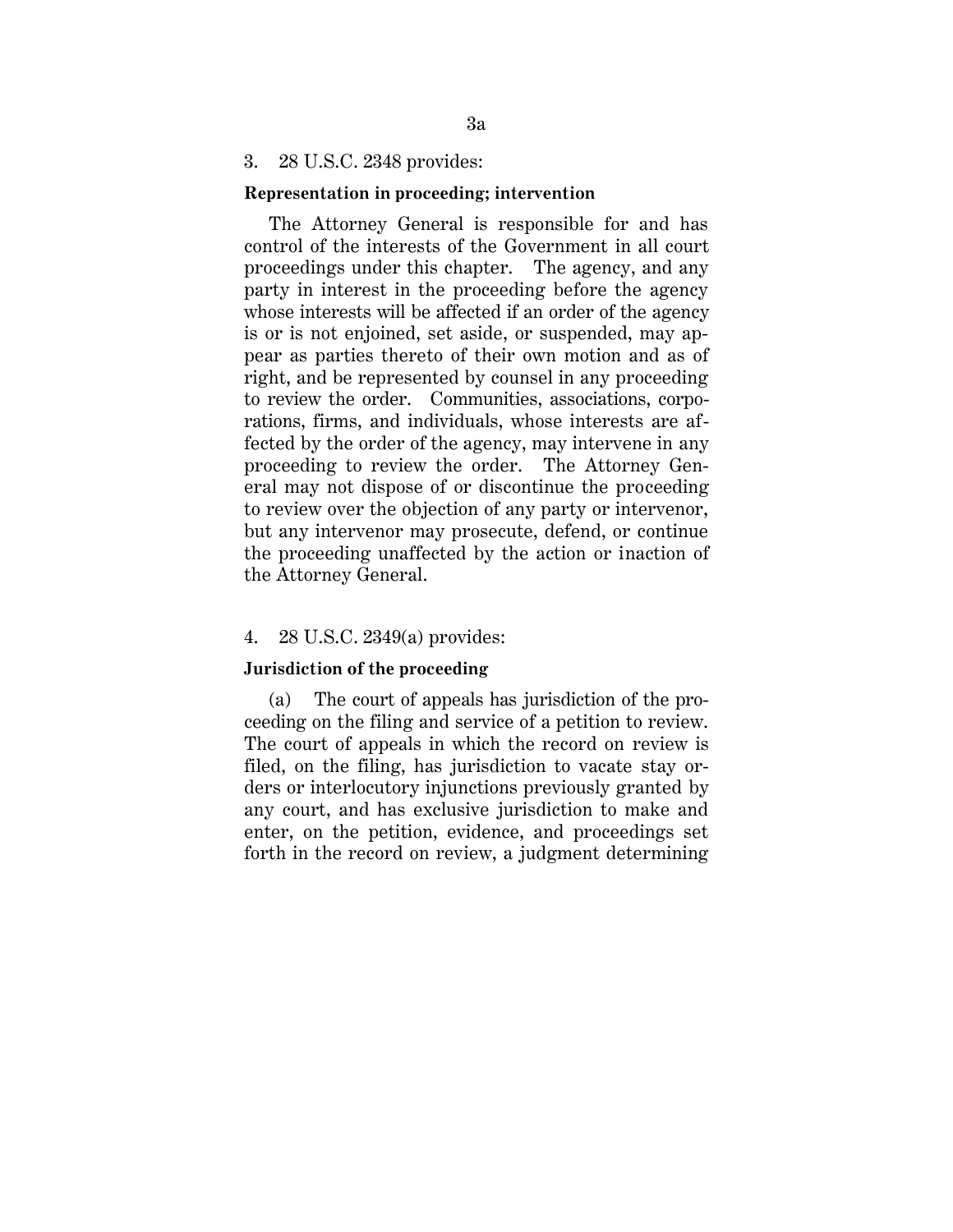the validity of, and enjoining, setting aside, or suspending, in whole or in part, the order of the agency.

## 5. 5 U.S.C. 703 provides:

#### **Form and venue of proceeding**

The form of proceeding for judicial review is the special statutory review proceeding relevant to the subject matter in a court specified by statute or, in the absence or inadequacy thereof, any applicable form of legal action, including actions for declaratory judgments or writs of prohibitory or mandatory injunction or habeas corpus, in a court of competent jurisdiction. If no special statutory review proceeding is applicable, the action for judicial review may be brought against the United States, the agency by its official title, or the appropriate officer. Except to the extent that prior, adequate, and exclusive opportunity for judicial review is provided by law, agency action is subject to judicial review in civil or criminal proceedings for judicial enforcement.

6. 47 U.S.C. 227 (2012 & Supp. V 2017) provide in pertinent part:

## **Restrictions on use of telephone equipment**

#### **(a) Definitions**

As used in this section—

\* \* \* \* \*

(5) The term "unsolicited advertisement" means any material advertising the commercial availability or qual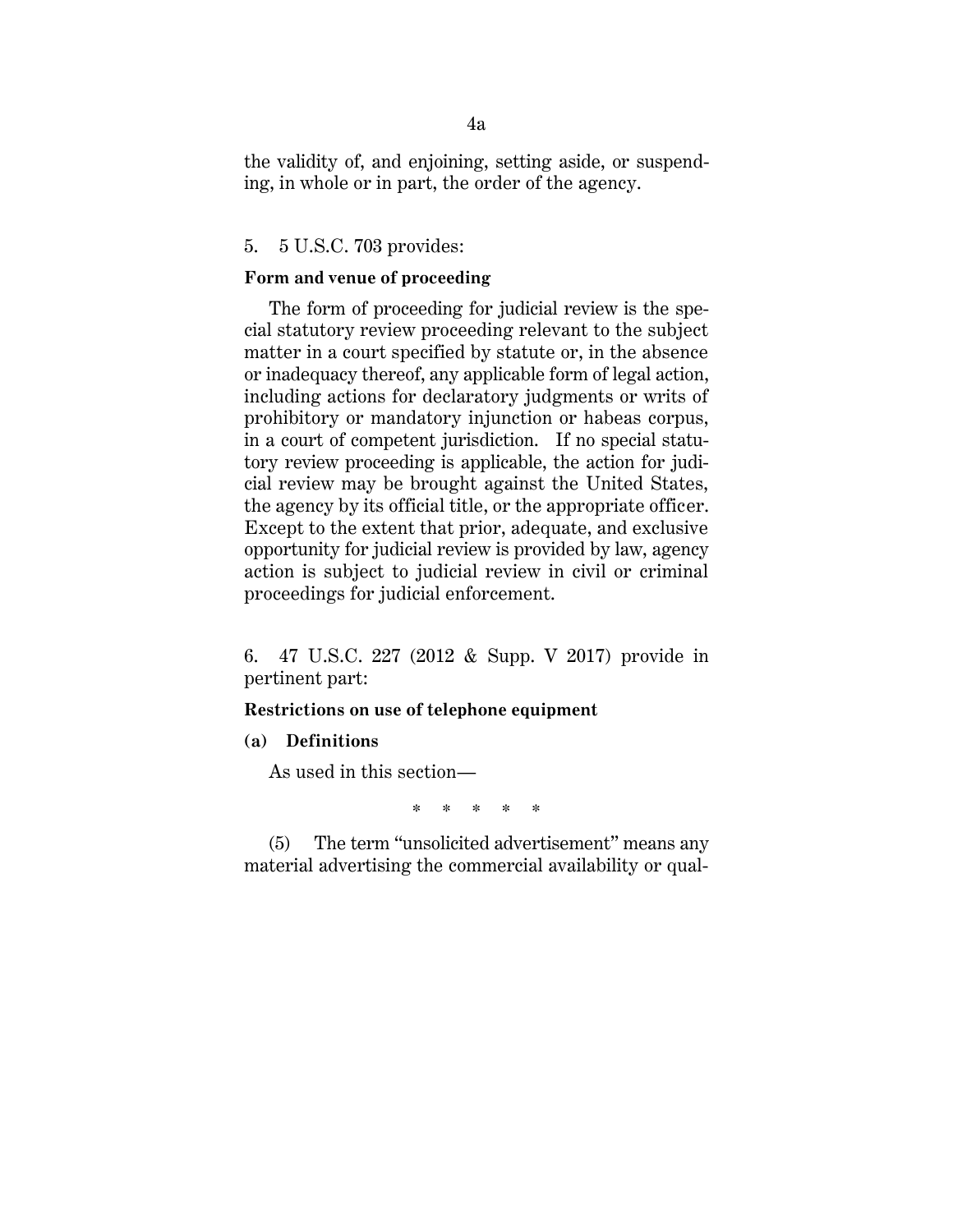ity of any property, goods, or services which is transmitted to any person without that person's prior express invitation or permission, in writing or otherwise.

## **(b) Restrictions on use of automated telephone equipment**

## **(1) Prohibitions**

It shall be unlawful for any person within the United States, or any person outside the United States if the recipient is within the United States—

\* \* \* \* \*

(C) to use any telephone facsimile machine, computer, or other device to send, to a telephone facsimile machine, an unsolicited advertisement, unless—

(i) the unsolicited advertisement is from a sender with an established business relationship with the recipient;

(ii) the sender obtained the number of the telephone facsimile machine through—

(I) the voluntary communication of such number, within the context of such established business relationship, from the recipient of the unsolicited advertisement, or

(II) a directory, advertisement, or site on the Internet to which the recipient voluntarily agreed to make available its facsimile number for public distribution,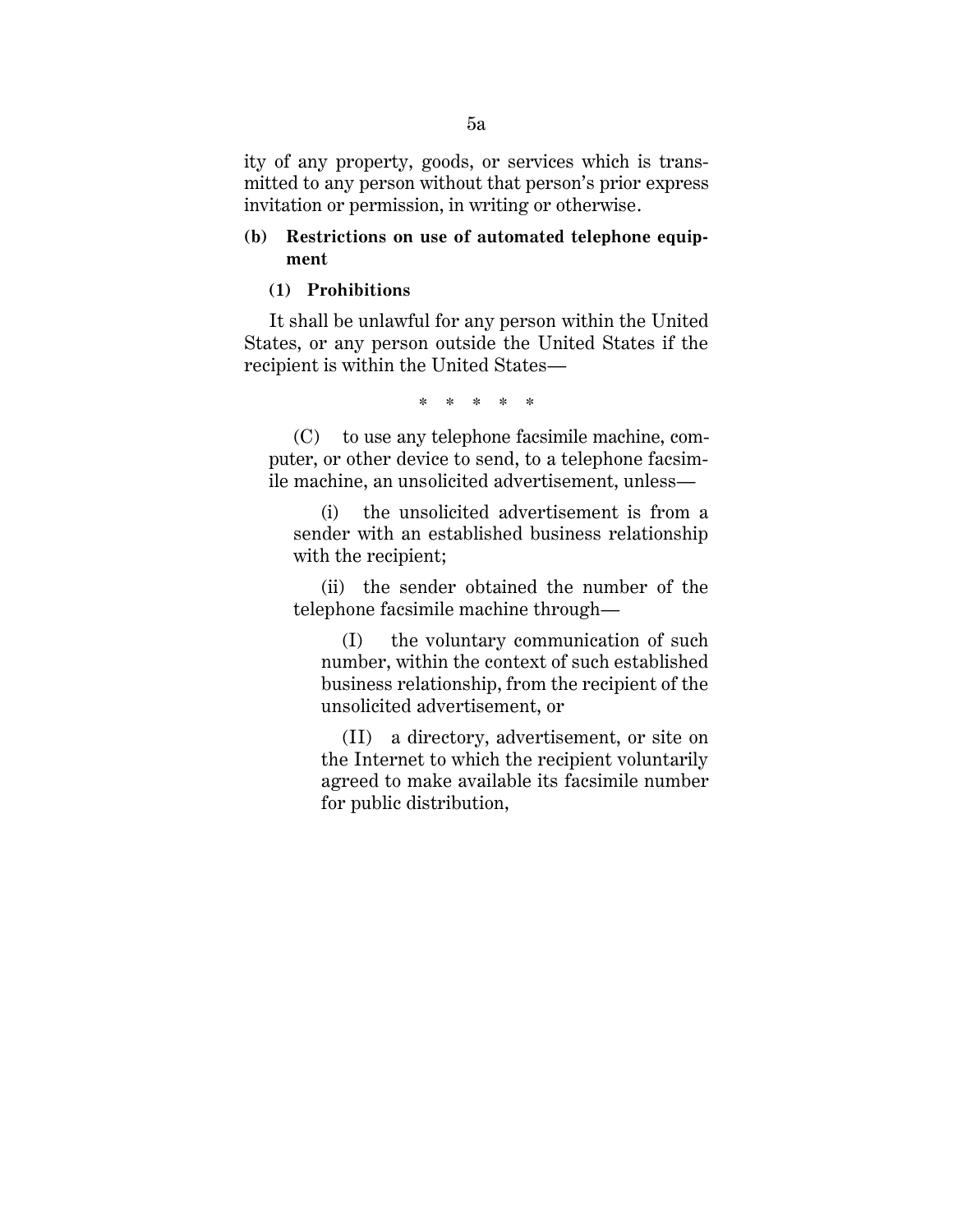except that this clause shall not apply in the case of an unsolicited advertisement that is sent based on an established business relationship with the recipient that was in existence before July 9, 2005, if the sender possessed the facsimile machine number of the recipient before July 9, 2005; and

(iii) the unsolicited advertisement contains a notice meeting the requirements under paragraph  $(2)(D)$ ,

except that the exception under clauses (i) and (ii) shall not apply with respect to an unsolicited advertisement sent to a telephone facsimile machine by a sender to whom a request has been made not to send future unsolicited advertisements to such telephone facsimile machine that complies with the requirements under paragraph  $(2)(E)$ ; or

\* \* \* \* \*

#### **(2) Regulations; exemptions and other provisions**

The Commission shall prescribe regulations to implement the requirements of this subsection. In implementing the requirements of this subsection, the Commission—

(A) shall consider prescribing regulations to allow businesses to avoid receiving calls made using an artificial or prerecorded voice to which they have not given their prior express consent;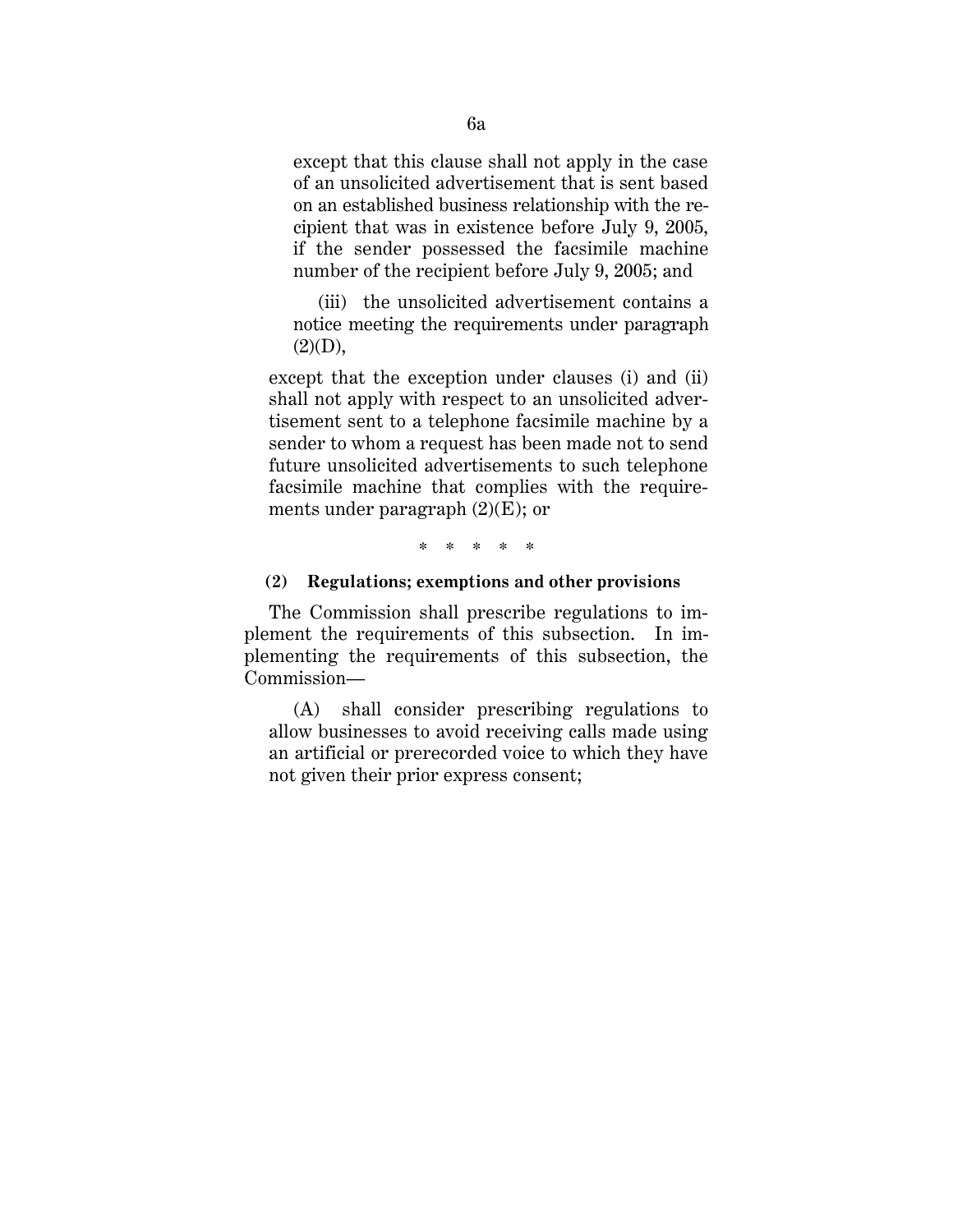(B) may, by rule or order, exempt from the requirements of paragraph (1)(B) of this subsection, subject to such conditions as the Commission may prescribe—

(i) calls that are not made for a commercial purpose; and

(ii) such classes or categories of calls made for commercial purposes as the Commission determines—

(I) will not adversely affect the privacy rights that this section is intended to protect; and

(II) do not include the transmission of any unsolicited advertisement;

(C) may, by rule or order, exempt from the requirements of paragraph  $(1)(A)(iii)$  of this subsection calls to a telephone number assigned to a cellular telephone service that are not charged to the called party, subject to such conditions as the Commission may prescribe as necessary in the interest of the privacy rights this section is intended to protect;

(D) shall provide that a notice contained in an unsolicited advertisement complies with the requirements under this subparagraph only if—

(i) the notice is clear and conspicuous and on the first page of the unsolicited advertisement;

(ii) the notice states that the recipient may make a request to the sender of the unsolicited advertisement not to send any future unsolicited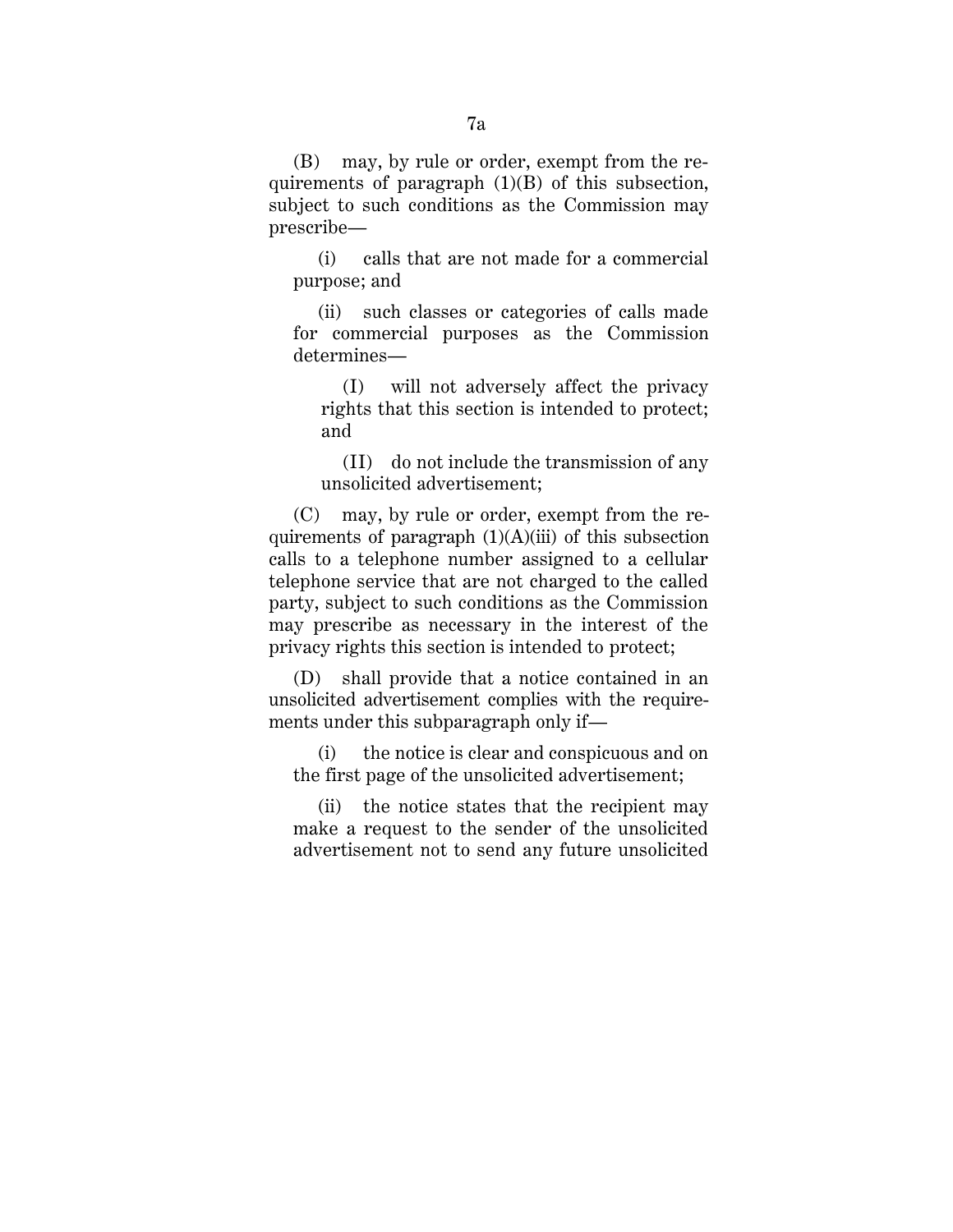advertisements to a telephone facsimile machine or machines and that failure to comply, within the shortest reasonable time, as determined by the Commission, with such a request meeting the requirements under subparagraph (E) is unlawful;

(iii) the notice sets forth the requirements for a request under subparagraph (E);

(iv) the notice includes—

(I) a domestic contact telephone and facsimile machine number for the recipient to transmit such a request to the sender; and

(II) a cost-free mechanism for a recipient to transmit a request pursuant to such notice to the sender of the unsolicited advertisement; the Commission shall by rule require the sender to provide such a mechanism and may, in the discretion of the Commission and subject to such conditions as the Commission may prescribe, exempt certain classes of small business senders, but only if the Commission determines that the costs to such class are unduly burdensome given the revenues generated by such small businesses;

(v) the telephone and facsimile machine numbers and the cost-free mechanism set forth pursuant to clause (iv) permit an individual or business to make such a request at any time on any day of the week; and

(vi) the notice complies with the requirements of subsection (d) of this section;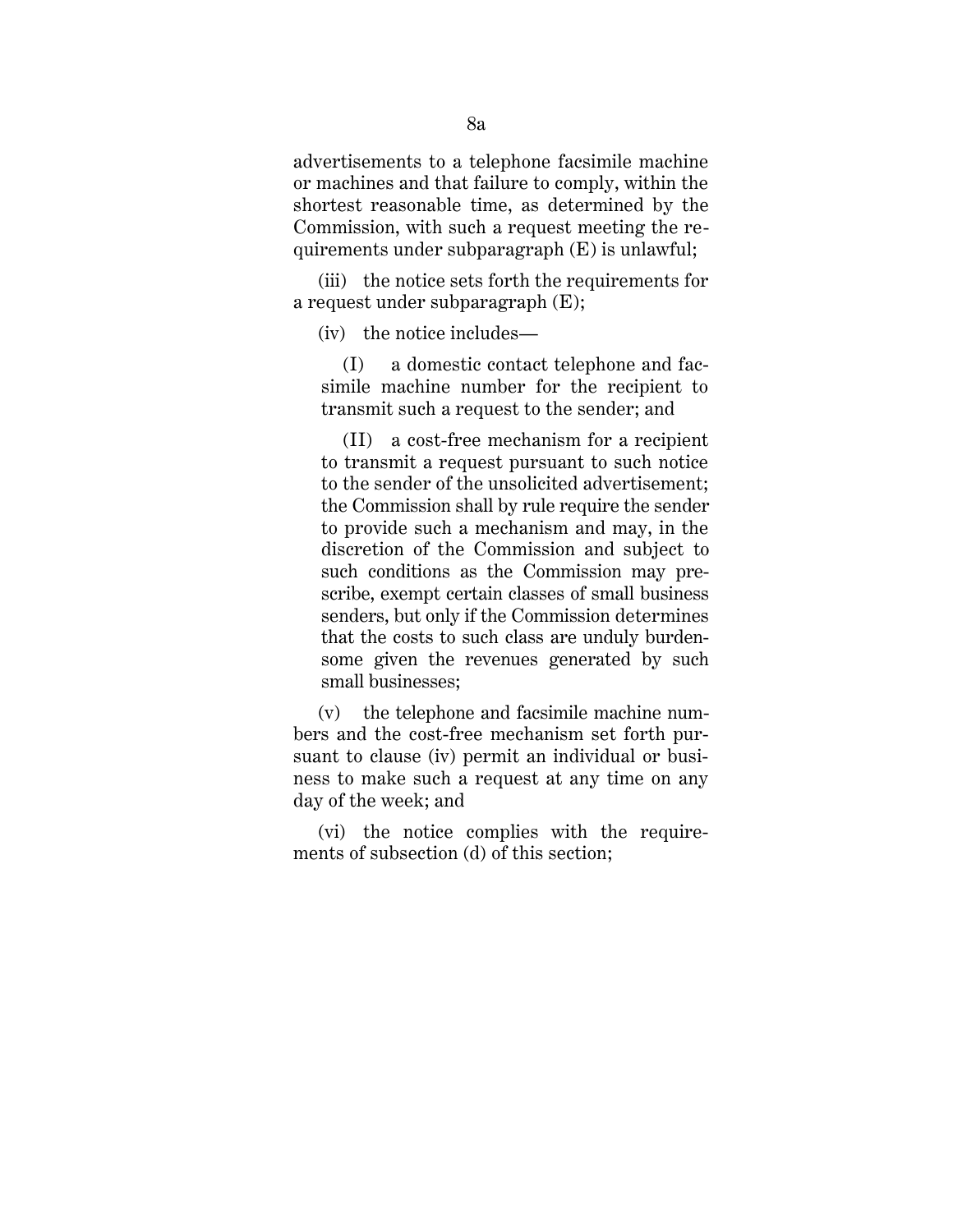(E) shall provide, by rule, that a request not to send future unsolicited advertisements to a telephone facsimile machine complies with the requirements under this subparagraph only if—

(i) the request identifies the telephone number or numbers of the telephone facsimile machine or machines to which the request relates;

(ii) the request is made to the telephone or facsimile number of the sender of such an unsolicited advertisement provided pursuant to subparagraph (D)(iv) or by any other method of communication as determined by the Commission; and

(iii) the person making the request has not, subsequent to such request, provided express invitation or permission to the sender, in writing or otherwise, to send such advertisements to such person at such telephone facsimile machine;

(F) may, in the discretion of the Commission and subject to such conditions as the Commission may prescribe, allow professional or trade associations that are tax-exempt nonprofit organizations to send unsolicited advertisements to their members in furtherance of the association's tax-exempt purpose that do not contain the notice required by paragraph  $(1)(C)(iii)$ , except that the Commission may take action under this subparagraph only—

(i) by regulation issued after public notice and opportunity for public comment; and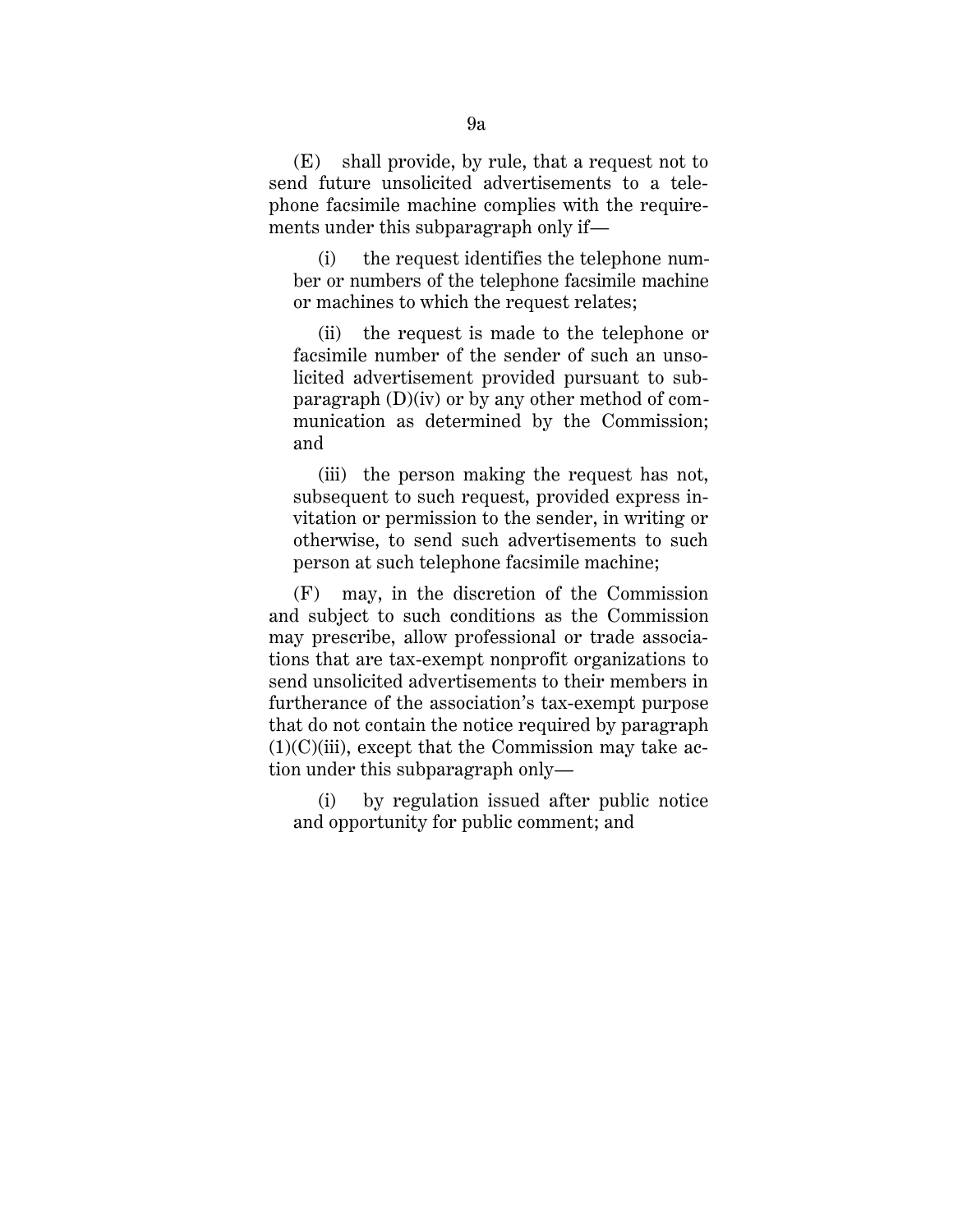(ii) if the Commission determines that such notice required by paragraph  $(1)(C)(iii)$  is not necessary to protect the ability of the members of such associations to stop such associations from sending any future unsolicited advertisements; and

(G)(i) may, consistent with clause (ii), limit the duration of the existence of an established business relationship, however, before establishing any such limits, the Commission shall—

> (I) determine whether the existence of the exception under paragraph  $(1)(C)$  relating to an established business relationship has resulted in a significant number of complaints to the Commission regarding the sending of unsolicited advertisements to telephone facsimile machines;

> (II) determine whether a significant number of any such complaints involve unsolicited advertisements that were sent on the basis of an established business relationship that was longer in duration than the Commission believes is consistent with the reasonable expectations of consumers;

> (III) evaluate the costs to senders of demonstrating the existence of an established business relationship within a specified period of time and the benefits to recipients of establishing a limitation on such established business relationship; and